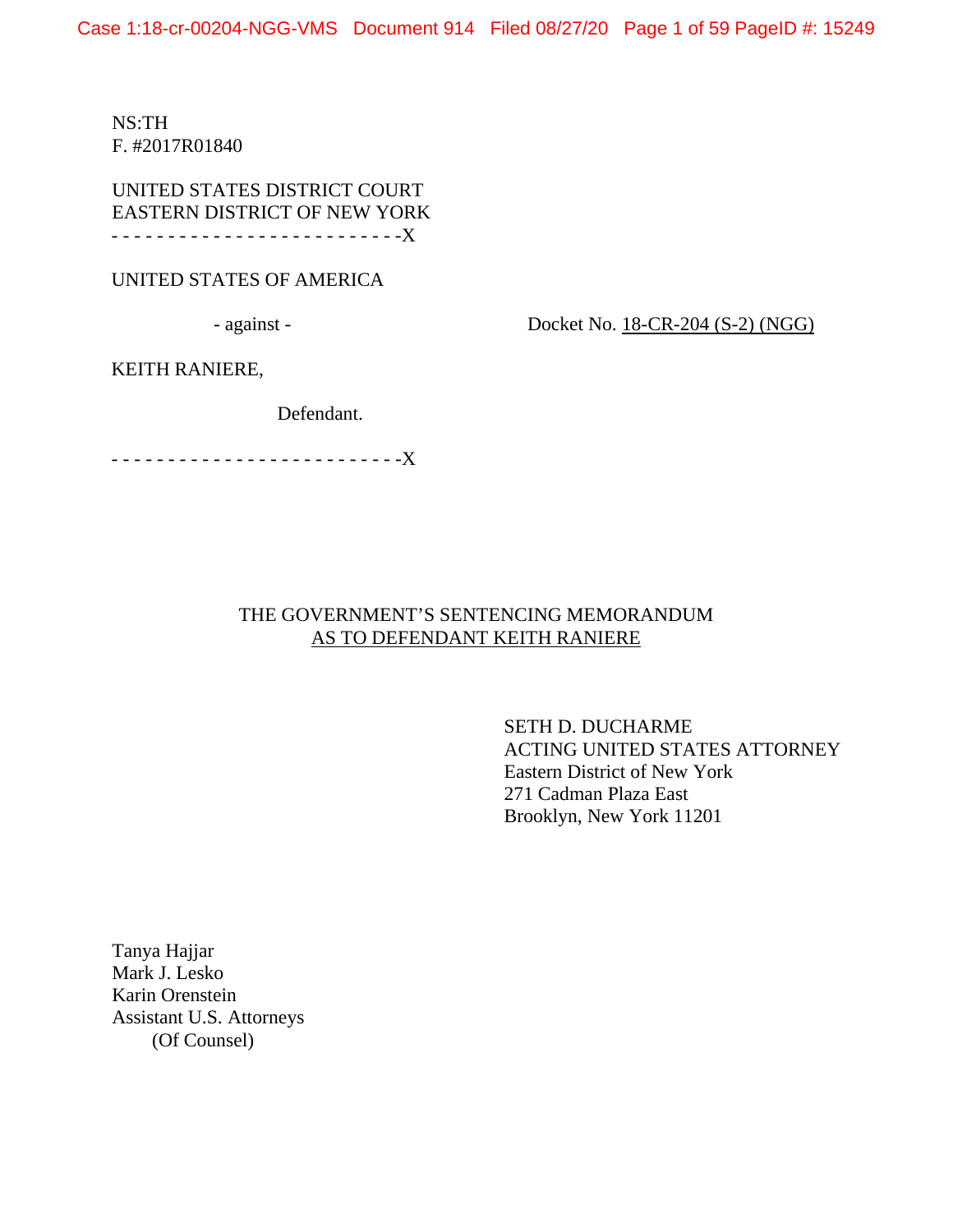### PRELIMINARY STATEMENT

For fifteen years, the defendant Keith Raniere was the leader of a criminal enterprise based in New York. Raniere recruited individuals into organizations he founded, purportedly for their own benefit, and then exploited them—for power, for profit, or for sex. The sentence imposed on Raniere should reflect the immeasurable damage he has done to his victims. To protect the public from the defendant, and to justly punish his years of crime and exploitation, the Court should impose a Guidelines sentence of life imprisonment.

Raniere's post-conviction conduct reflects his total denial of culpability for the crimes of which he was convicted. While in prison, Raniere continues to regularly contact his supporters and has expressed contempt for his victims, the prosecution, and the Court. Raniere's complete lack of acceptance of responsibility also counsels in favor of a sentence of life imprisonment.

For the reasons set forth below, the defendant's challenges to the Presentence Investigation Report ("PSR") are meritless, and the Court should adopt the PSR's Guidelines calculation and recitation of the relevant facts. The government respectfully submits that the applicable Guidelines range and the relevant factors under 18 U.S.C. § 3553(a) warrant a sentence of life imprisonment. The Court should also order payment of restitution and a fine.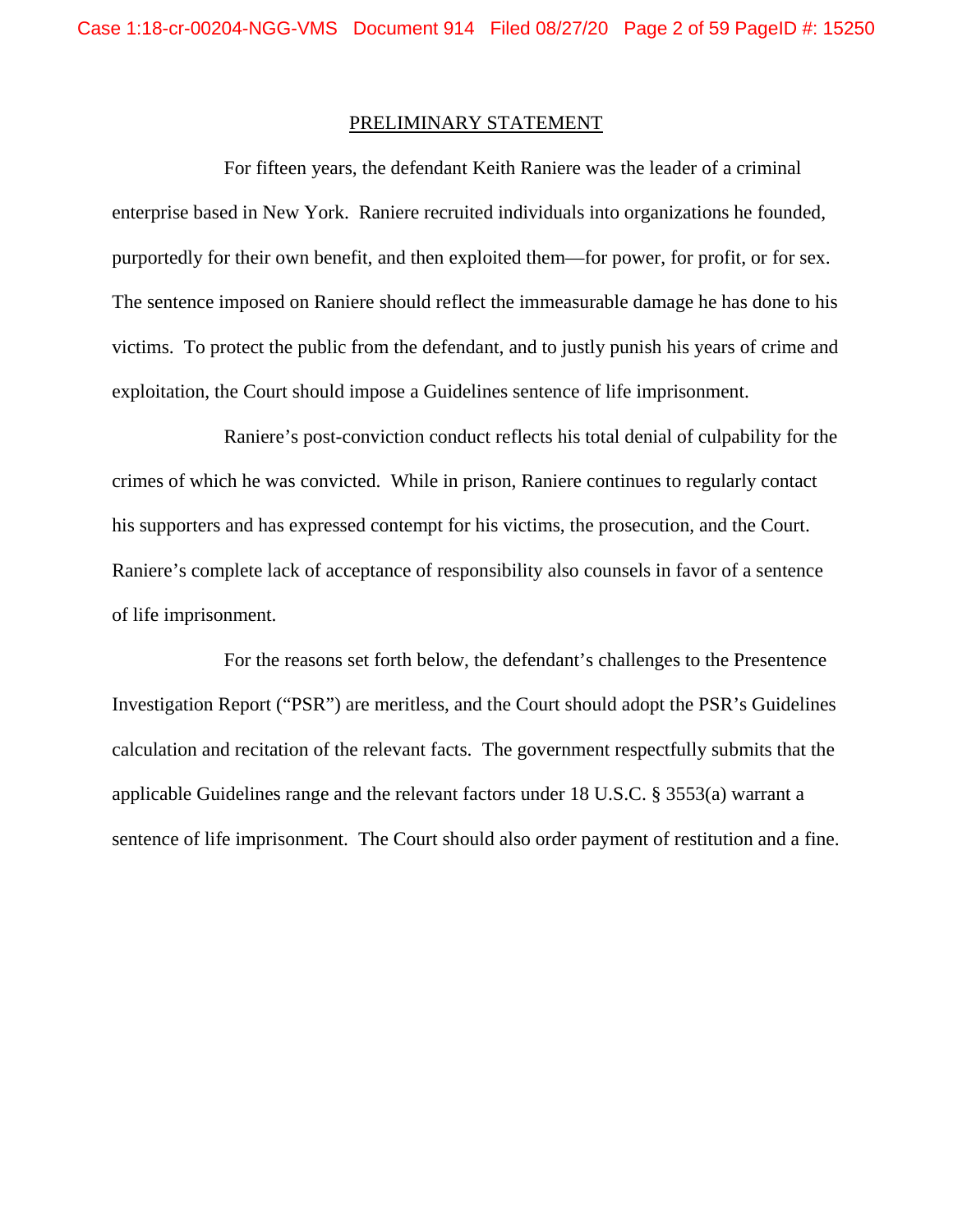## BACKGROUND

The Court is familiar with the offense conduct in this case, having presided over the defendant's six-week jury trial in May and June 2019. The following factual summary is intended to provide an overview sufficient to situate the government's arguments with respect to sentencing in the relevant factual context, but not to provide a comprehensive recitation of all aspects of the offense conduct proven at trial.

In 2018 and 2019, Keith Raniere and five co-defendants were indicted for racketeering, racketeering conspiracy and related crimes, including sex trafficking, forced labor, alien smuggling, identity theft and extortion. On June 19, 2019, Raniere was convicted of all seven counts (and all eleven racketeering acts) submitted to the jury.<sup>[1](#page-2-0)</sup> Raniere's convictions fall into the following categories of illegal conduct:

- i. Sexual exploitation of Camila (Jane Doe 2);
- ii. Alien smuggling and visa fraud;
- iii. Trafficking of Daniela (Jane Doe 4) for labor and services;
- iv. Unlawful surveillance of individuals believed to be enemies of Nxivm and of Raniere;
- v. Obstruction of justice;
- vi. Sex trafficking, wire fraud, and extortion related to DOS; and
- vii. Identity theft related to tax evasion.

<span id="page-2-0"></span>

<sup>&</sup>lt;sup>1</sup> The other five defendants pleaded guilty.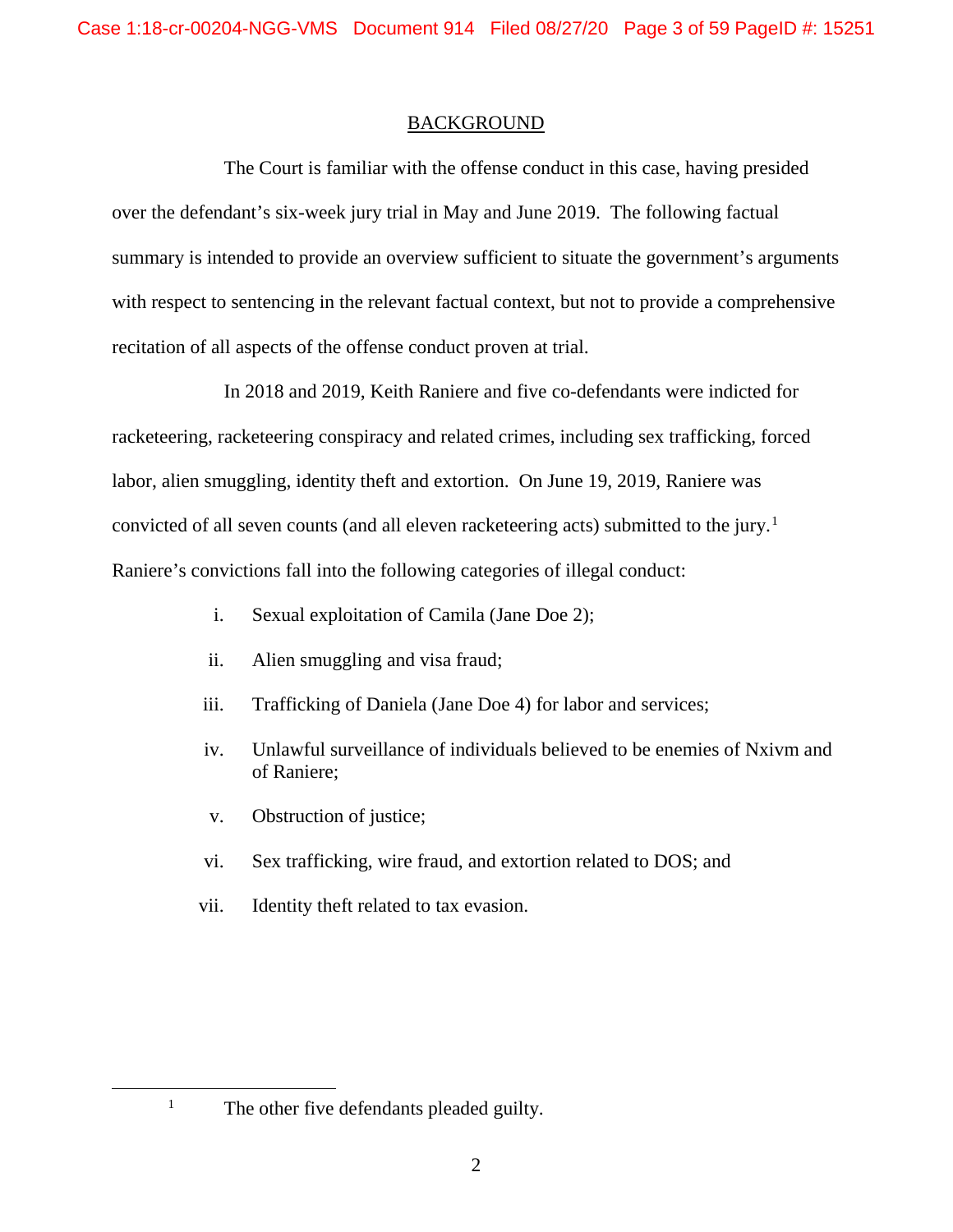## I. Offense Conduct

The evidence presented at trial demonstrated that for over a decade, Raniere led a criminal enterprise ("the Enterprise") and relied on an "inner circle" of individuals to carry out his orders. PSR ¶¶ 36-41. Raniere and his co-conspirators recruited individuals into various purported self-help organizations that Raniere founded, including Nxivm and affiliated programs, and DOS. Id.; see, e.g., Trial Transcript ("Tr.") at 619-24 (testimony of Mark Vicente regarding Nxivm recruitment strategies); id. at 1619-20 (testimony of Lauren Salzman that Raniere preferred DOS recruits to be individuals "in positions of power and influence").

Raniere demanded absolute commitment from those he recruited and those within his inner circle, including as to his teachings and ideology. PSR ¶ 38; see, e.g., Tr. at 308 (testimony of Sylvie that "a lot of the time it doesn't make any sense but we all just would agree . . . . it was so rare that someone would disagree with [the Nxivm curriculum], so rare"); id. at 502 (testimony of Vicente that "one couldn't question the higher ranks and questioning [Raniere] was seen as a very, very bad thing"); id. at 1875 (testimony of Lauren Salzman as to shunning). Raniere and his co-conspirators maintained control over the Enterprise by, among other means, obtaining sensitive information about members and associates of the Enterprise; inducing shame and guilt in order to influence and control members and associates of the Enterprise; isolating associates and others from friends and family and making them dependent on the Enterprise for their financial well-being and legal status within the United States; and encouraging associates and others to take expensive Nxivm courses, and incur debt to do so. PSR ¶ 38. Members of the Enterprise recruited and groomed sexual partners for Raniere, both within and outside of DOS, and many were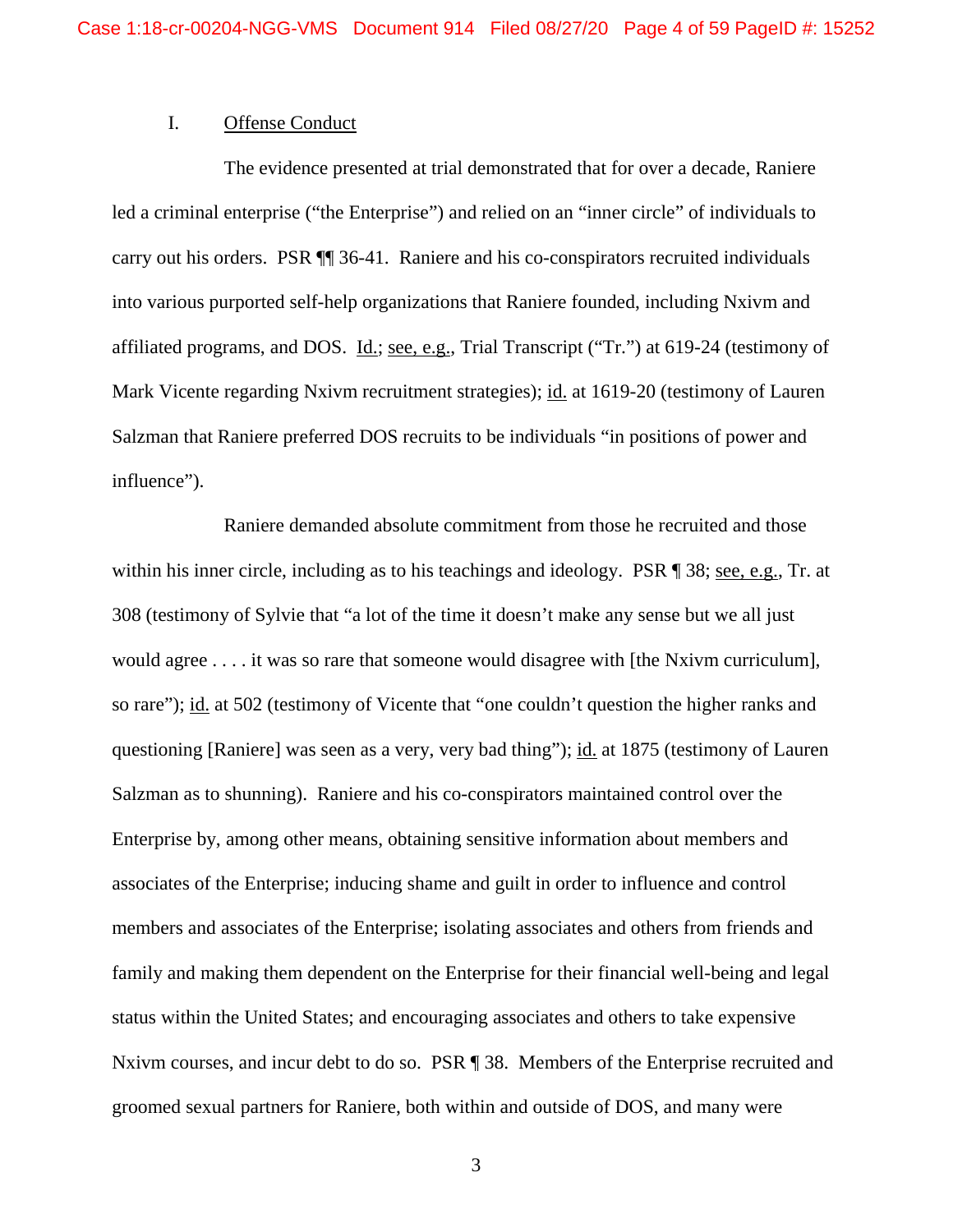themselves in sexual relationships with Raniere that involved pledges of loyalty, penances for "ethical breaches," and collateral. PSR ¶ 39.

### i. Sexual Exploitation of Camila

In September 2005, the defendant began a sexual relationship with Camila, then a fifteen-year-old child. PSR ¶¶ 60-64; Tr. at 3457-65, 3524; Government Exhibit ("GX") 1400-44; see also GX 301-R (appended to this memorandum in Exhibit A). Camila and her family had arrived in Clifton Park at the defendant's invitation, and he arranged for her to work as a maid in Nancy Salzman's house, which was a distance away from her siblings. See Tr. at 2465-2473 (Daniela's testimony). Camila lived in a house with other members of the Nxivm community, including Monica Duran, a woman who—like Camila would later become a first-line master in DOS. Id.

On November 2, 2005 and again on November 24, 2005, the defendant took photographs of Camila constituting child pornography. Several of the photographs depict Camila lying on a bed fully nude. At least five photographs depict close-ups of Camila's genitals.<sup>[2](#page-4-0)</sup> PSR  $\P\P$  60-64.

### ii. Trafficking of Daniela

As proven at trial, between March 2010 and April 2012, Raniere, Lauren Salzman, and others trafficked Daniela for labor and services by confining her to a room for nearly two years on the threat of being sent to Mexico and withholding her birth certificate. PSR ¶¶ 65-69.

<span id="page-4-0"></span><sup>&</sup>lt;sup>2</sup> See GX503, 504, 528-534. Pursuant to the Adam Walsh Act, these exhibits are available to the Court for review in advance of sentencing.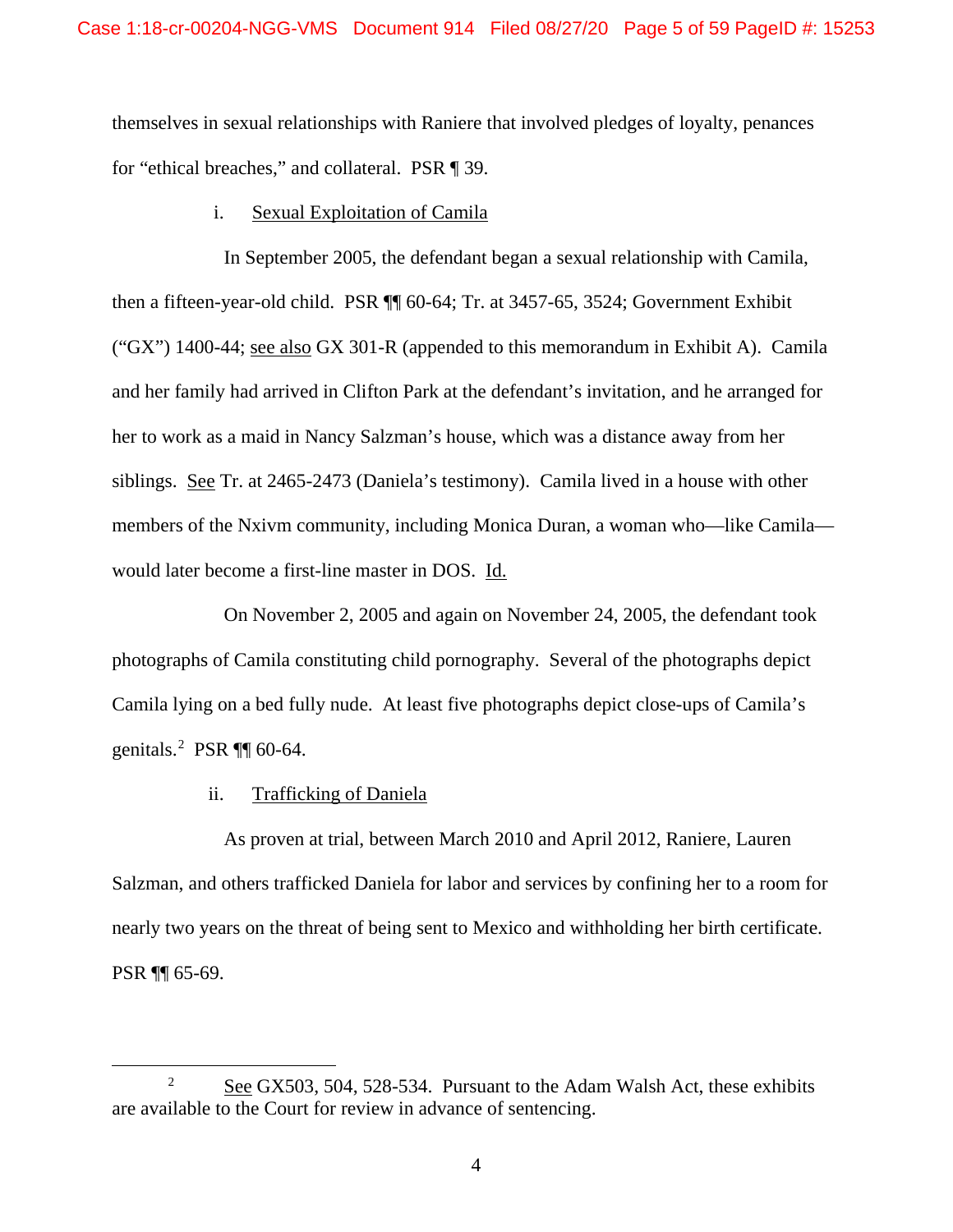Raniere initiated a sexual relationship with Daniela, Camila's sister, when Daniela was eighteen. PSR ¶ 66. After Daniela re-entered the United States in 2004, she began to work for Raniere, including by cleaning, organizing his books, digitizing his music collection, and compiling reports summarizing lengthy textbooks on various topics. Id.; Tr. at 2511. As he did in his relationships with other women, Raniere controlled Daniela's diet and weight and insisted that Daniela keep the relationship secret. PSR ¶ 66. When she was 20, Daniela became pregnant by Raniere. Raniere's partner, Pamela Cafritz, paid for Daniela's abortion and instructed Daniela to lie about the identity of the father to medical staff. Id.

After Daniela developed romantic feelings for another man, Raniere told Daniela's parents that Daniela had committed an "ethical breach." PSR ¶ 67. Raniere ordered that Daniela be confined to a room in her parents' home without human contact. At Raniere's instruction, Lauren Salzman threatened Daniela if she left the room, she would be sent to Mexico without any identification documents. Id.; see GX 1578, 1535, 1534, 1563, 1603, 1934.

Daniela was confined to the room for nearly two years, during which she went months without human contact. PSR ¶ 68; Tr. at 1927. Family members left meals for Daniela outside her door. Daniela was denied prompt medical care and slept on a foam pad on the floor. During this time, Daniela wrote hundreds of letters to Raniere with various proposals to "heal" her purported "ethical breach." Daniela believed that if she stopped writing, she would be sent to Mexico without money or her identification documents. Id.

Lauren Salzman reported to Raniere regarding Daniela's "progress," but Raniere frequently told Salzman that Daniela was "game-playing" and manipulating Salzman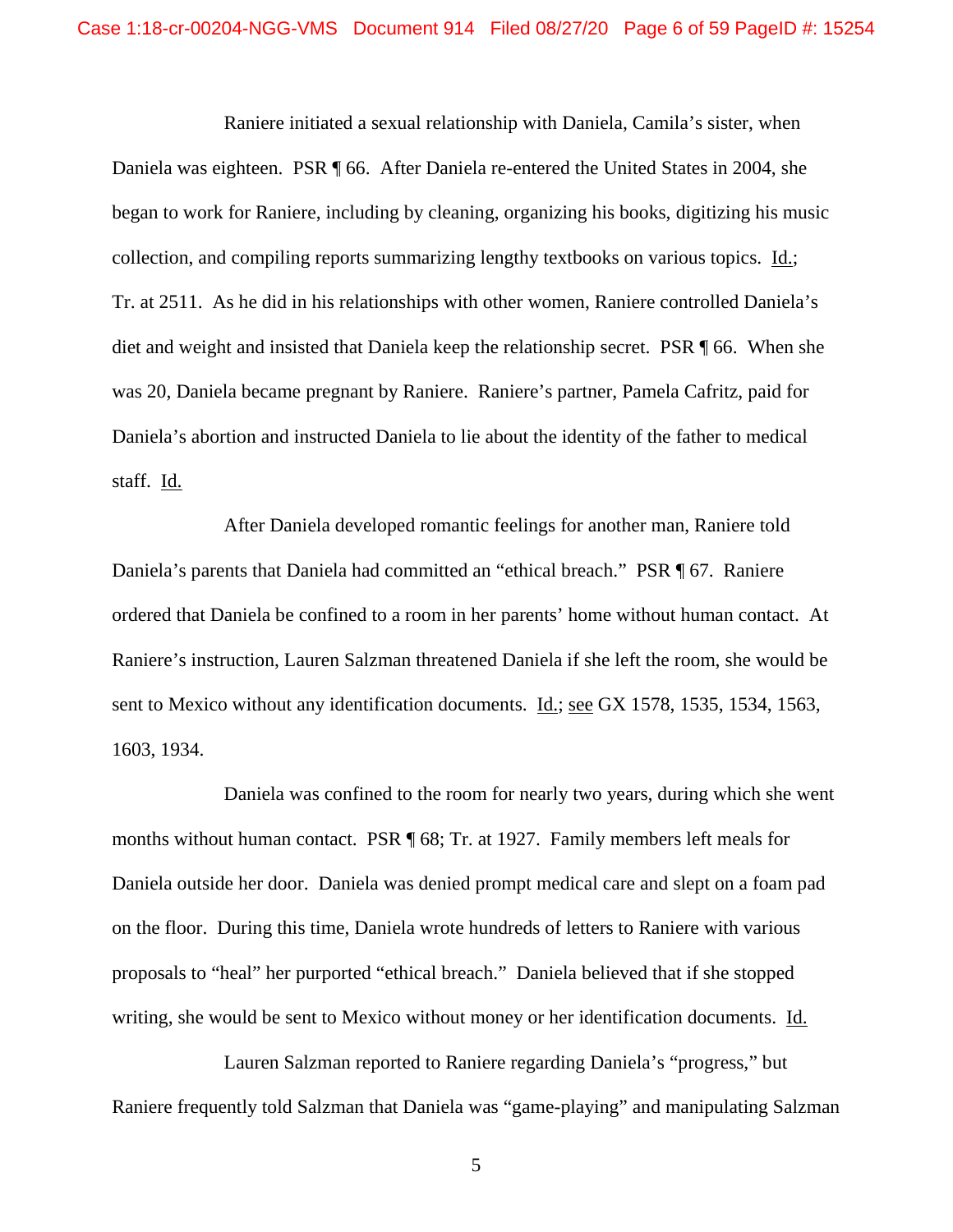and needed to stay in the room longer. Tr. at 1930-34 (Salzman's testimony). Raniere forbade Salzman from telling Daniela anything or giving her any information "about what was going on, on the outside with anybody." Tr. at 1936-37. At one point, when Daniela cut off her hair, Raniere instructed Lauren Salzman to tell Daniela that Daniela would have to stay in the room until her hair grew back. Id.; Tr. at 2899. Over time, Daniela's psychological health deteriorated:

> [S]ometimes I would beg: Please let me know. I don't know why, just—just let me out. Nobody cared. My family didn't. Nobody cared. So, it was also—it was also knowing that nobody wanted me. I'm in a world where nobody cares that I'm losing my life. . . . it was clearly never gonna end."

Tr. at 2905 (Daniela's testimony). In approximately February 2012, after considering suicide, Daniela left the room. PSR ¶ 69. Daniela was then driven to Mexico at Raniere's direction and was told that unless she completed book reports for Raniere, she would not receive her birth certificate. Daniela ultimately obtained a copy of her birth certificate with the assistance of an attorney working for a human rights commission. Id.

## iii. Alien Smuggling

Raniere and his co-conspirators participated in efforts to recruit and secure immigration status for non-citizens so that they could work in one or more Nxivm-affiliated organizations or as his sexual partners. PSR ¶ 42. Among the individuals that Raniere and his co-conspirators assisted in entering or remaining in the United States unlawfully were siblings Marianna, Daniela, Adrian and Camila. **Id.** By 2008, all four siblings were out of status and unlawfully in the United States. See Tr. at 2491-2505 (testimony of Daniela); see GX 1554.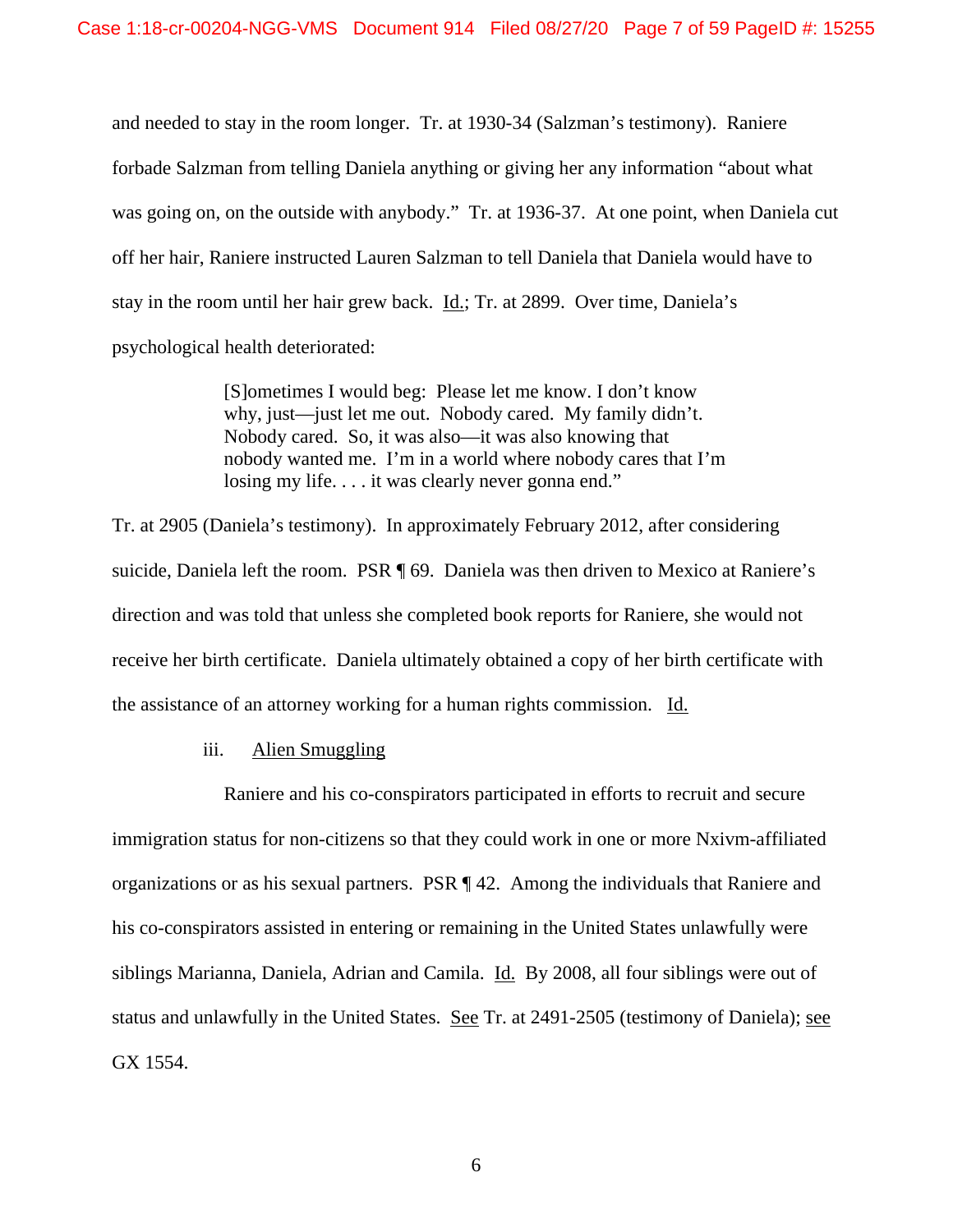### a. Daniela

In 2004, Raniere arranged for Daniela to enter the United States unlawfully using a false identification document with the last name and date of birth of Ashana Chenoa, a deceased woman. PSR ¶ 44. Daniela's parents had paid for her to take a Nxivm course in Monterrey, Mexico, and encouraged Daniela to join the Nxivm community in Albany, New York. Id.; Tr. at 2301 (Daniela's testimony). On October 26, 2004, Daniela was denied entry into the United States and returned to her home town in Mexico. PSR ¶ 44; Tr. at 2408. Raniere instructed Daniela to fly to Toronto, Canada and enter the United States with a false sheriff's ID card containing the name and date of birth of a deceased woman who, according to Raniere, bore a resemblance to Daniela. PSR ¶ 44; Tr. at 2410. On December 24, 2004, Daniela met Kathy Russell at the border. Id. Russell handed Daniela the false sheriff's ID bearing the name "Lisa Chenoa," and drove Daniela across the border into the United States and back to the defendant's community in Clifton Park, New York. Tr. at 2411-2414.

## b. Camila

Between approximately 2011 and September 2018, Raniere directed his codefendant Kathy Russell to lease 120 Victory Way, a property in Clifton Park, New York. PSR ¶ 43. The residence was used to house Camila, who did not have legal status within the United States. Id. Russell leased the property for over seven years under an assumed name and, each year, paid the rent in cash and in full. Id.

## c. Marianna

Raniere and his co-conspirators made significant efforts to assist Marianna in entering and remaining in the United States. PSR ¶¶ 49-53. Marianna arrived in the United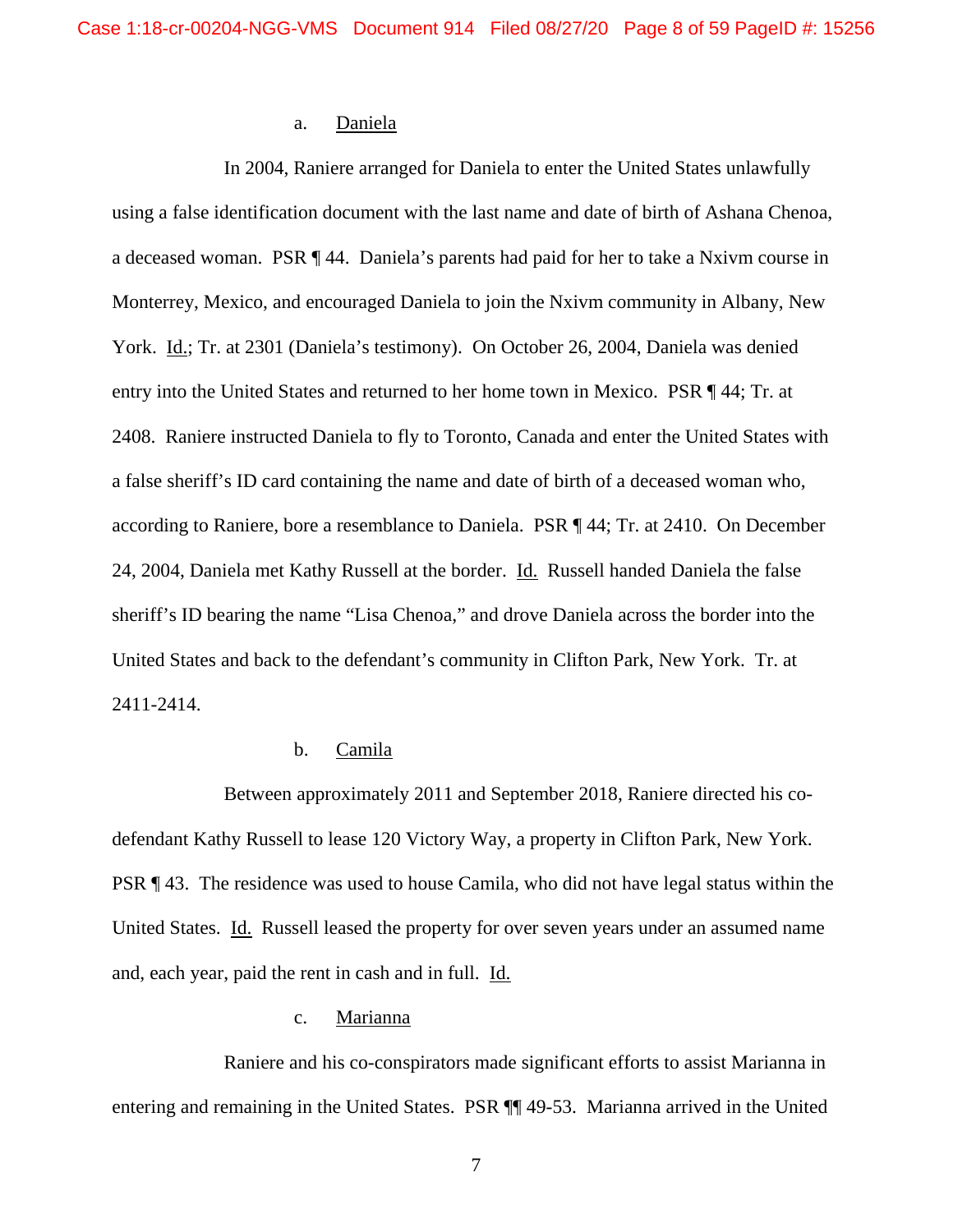States in or about 2003, shortly after completing high school, in order to study the Nxivm curriculum with Raniere. In 2004, Marianna began a sexual relationship with Raniere and Pamela Cafritz. Some time thereafter, Marianna's status in the United States on a visitor's visa expired. Tr. at 2491 (testimony of Daniela). Notwithstanding that Marianna had been living with Raniere without legal status in the Nxivm community for nearly a decade, Clare Bronfman falsely claimed that Marianna had always been compliant with U.S. immigration laws and that Marianna had been employed by her father's rock-drilling company in Mexico. PSR ¶ 51.

### iv. Identity Theft and Unlawful Surveillance (Keylogging)

Raniere and his co-conspirators engaged in unlawful surveillance and investigation of his perceived enemies. PSR ¶¶ 70-75. The targets of these efforts included federal judges overseeing litigation in which Nxivm was a party, high-ranking politicians, reporters who had published articles critical of Raniere or Nxivm, Nxivm's own lawyers, legal adversaries and their families, an accountant (James Loperfido) who worked for an attorney who had previously done work for Nxivm, and Edgar Bronfman Sr., the father of Clare Bronfman. Id.; Tr. at 3357 (testimony of Loperfido). On multiple occasions, Bronfman approached Stephen Herbits, a colleague of her father, whom she believed to have political influence, in an attempt to persuade him to help her intimidate individuals perceived to be hostile to Nxivm or Raniere. PSR ¶¶ 70-75; Tr. at 1322-24 (testimony of Herbits), 1330-33.

Between August 2005 and October 2008, Raniere directed Daniela to obtain the usernames and passwords for email accounts belonging to individuals they perceived to be Nxivm enemies, in order to gain access to those individual's email accounts and monitor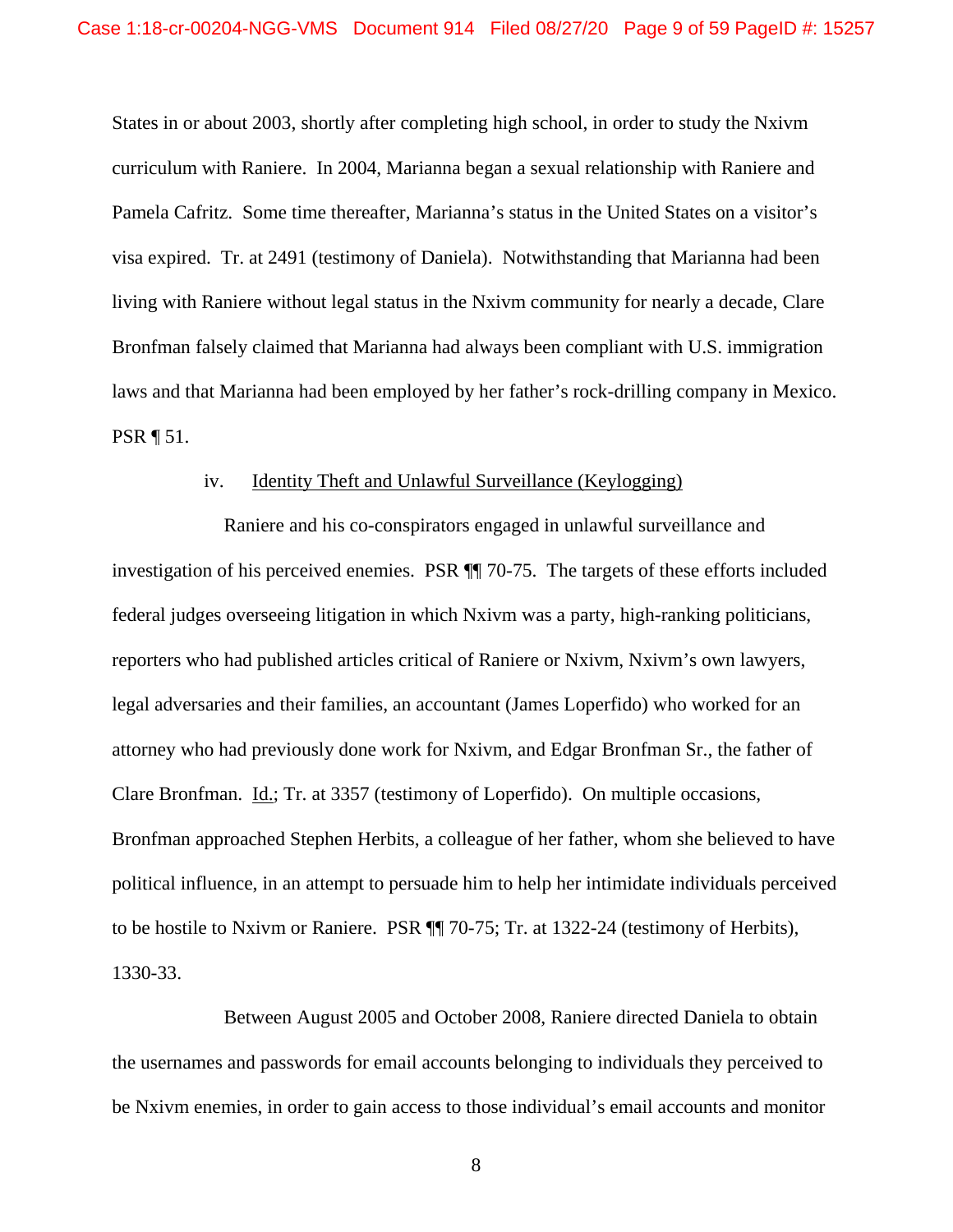their communications. PSR ¶¶ 70-75; see GX 1518; Tr. at 2535-40 (Daniela's testimony). After the publication of a October 2003 Forbes article in which Edgar Bronfman was quoted as calling Nxivm a "cult," Raniere considered Edgar Bronfman an enemy of his and of Nxivm. See GX 1456. As a result, Raniere tasked Daniela with creating keylogging software in order to access and monitor Edgar Bronfman's email account. Tr. at 2552-54 (Daniela's testimony). Bronfman installed the keylogging software on her father's computer, and Daniela was thereafter able to access Edgar Bronfman's email account. Tr. at 2554-55. For years, Daniela reported the results to Raniere. PSR ¶ 72; Tr. at 2556-57. At Raniere's direction, Daniela also created and installed keylogging software on the computer of James Loperfido, an accountant who had worked for Joseph O'Hara, an attorney who had previously done work for Nxivm. Tr. at 2553 (Daniela's testimony), 3370 (Loperfido's testimony).

Daniela thereafter regularly emailed the results of the keylogging software, which reflected Loperfido's computer activity, to Raniere. PSR ¶ 73; Tr. at 2560. In November 2008, Raniere also enlisted Daniela to install keylogging software on Daniela's sister Marianna's computer after Raniere suspected Marianna of rekindling a relationship with an ex-boyfriend. PSR ¶ 74; Tr. at 2621-2622. Through installation of the keylogging software, Daniela provided Raniere with her sister's Facebook password. Id.

On behalf of Nxivm, Bronfman hired several private firms, including Canaprobe and Interfor, in order to investigate perceived enemies of Nxivm and Raniere. PSR ¶ 75; Tr. at 5010. Between approximately 2007 and 2009, Canaprobe sent the results of purported "bank sweeps" for bank account and balance information belonging to Nxivm's adversaries. Id. On March 27, 2018, a search warrant was executed on the residence of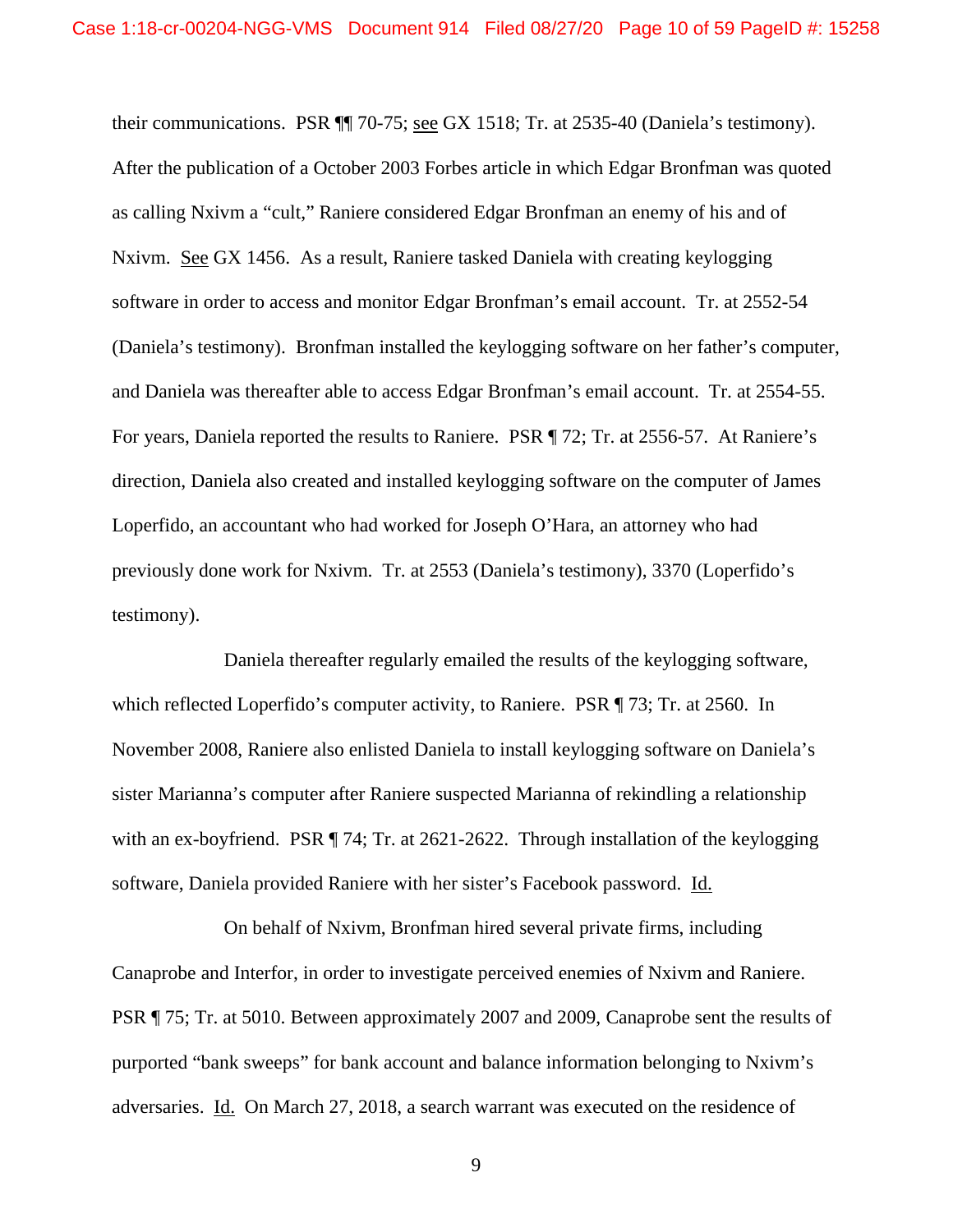Nancy Salzman. Among the items recovered was a large box containing what appears to be private banking information of many individuals perceived to be Nxivm enemies, including Edgar Bronfman, Joseph O'Hara, Rick Ross, and others. Id.; Tr. at 4997-99 (describing purported banking information for, among other individuals, the author of the October 2003 Forbes article and prominent New York politicians and lobbyists).

### v. Obstruction of Justice

Raniere obstructed justice by altering videotapes that were to be produced in discovery in a federal lawsuit in New Jersey. PSR ¶¶ 80-83. In 2003, Nxivm and affiliated entities filed suit against Stephanie Franco, a former Nxivm student, and Rick Ross. Tr. at 4683-84 (Ross's testimony). The lawsuit alleged copyright infringement and centered on a claim that Franco had violated a non-disclosure agreement by providing Nxivm course materials to Rick Ross, a cult deprogrammer, who published the course materials on his website. Tr. at 910, 1299 (Vicente's testimony); Tr. at 1988-89 (Salzman's testimony); Tr. at 4700-4703 (Ross's testimony). In around 2008, Franco's attorneys requested the production of certain videotapes in support of their claim that the Nxivm curriculum contained false statements and violated certain state consumer protection laws. Id. In June 2008, Raniere tasked Mark Vicente, among others, to alter videotapes and to remove certain segments from them without having the videotapes appear altered. Tr. at 745 (Vicente's testimony). Vicente was provided with videotapes to remove content, including segments in which Nancy Salzman made unsubstantiated health claims about Nxivm's curriculum. Tr. at 1256. These altered videotapes were then produced in discovery by Nxivm's attorneys with the false claim that they were provided in "unedited fashion."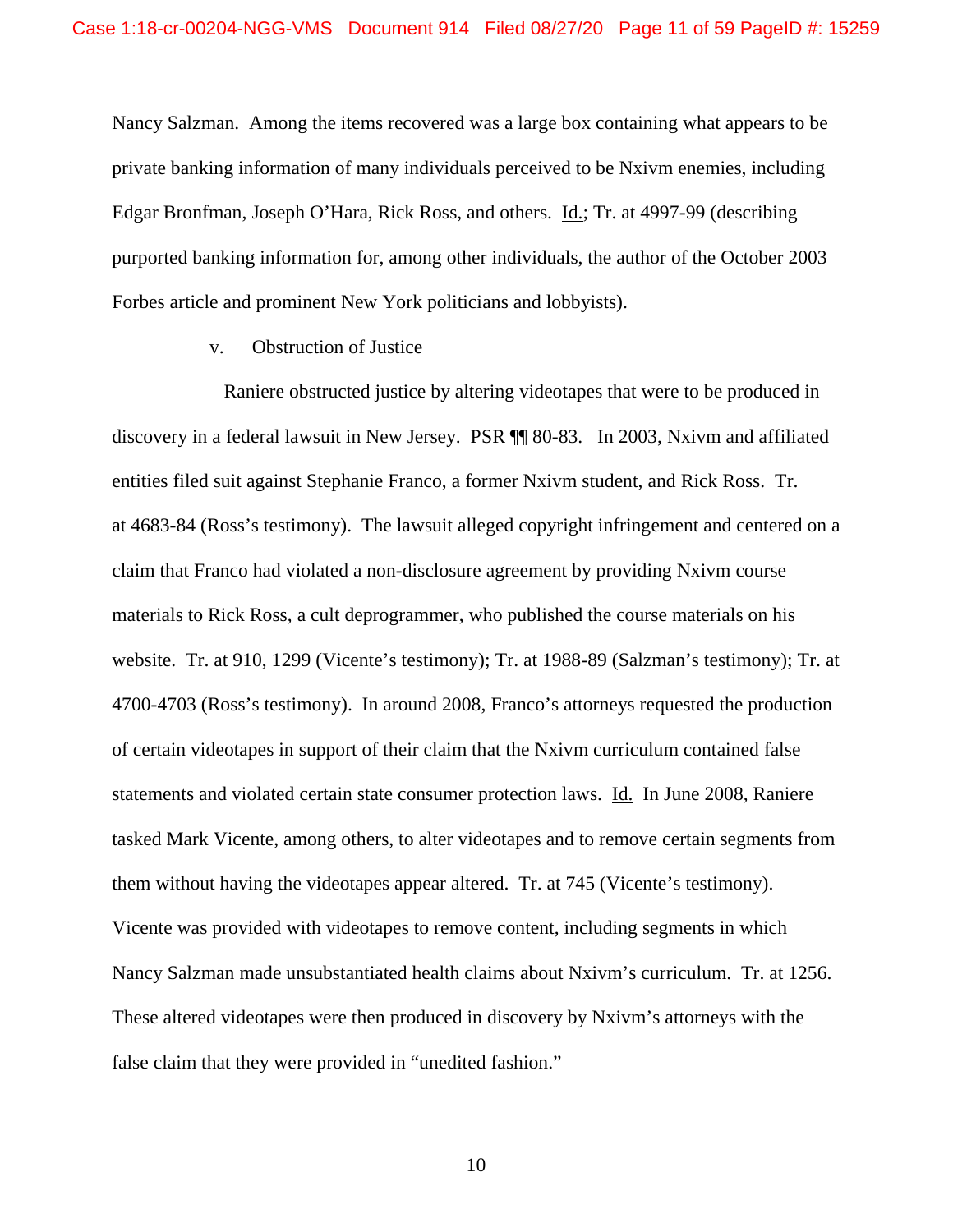### vi. DOS

In late 2015, Raniere created DOS, a secret organization led by Raniere and comprised of "masters" who recruited and commanded groups of "slaves." PSR ¶¶ 84-96; Tr. at 1506 (testimony of Lauren Salzman). Aside from Raniere, all members of DOS were female. Raniere gave himself the title "Grandmaster." Id. Raniere's direct slaves (the "First Line") were Camila, Daniella Padilla, Nicki Clyne, Loreta Garza, Rosa Laura Junco, Monica Duran, Allison Mack, and Lauren Salzman. Tr. at 1509. Each of these "first-line slaves" recruited their own "slaves" by approaching young women and falsely describing DOS as a secret women's empowerment group or sorority. **Id.** Raniere instructed the First Line never to disclose his participation in and leadership of DOS. Prospective "slaves" were required to provide "collateral"—including damaging confessions about themselves and loved ones (truthful or not), rights to financial assets, and sexually explicit photographs and videos—to prevent them from leaving the group or disclosing its existence to others. Tr. at 1508-09, 1602-05.

Through DOS, Raniere used the First Line to recruit other women to make a "collateralized vow of obedience" to their masters (and, by extension, to Raniere) and then required these "slaves" to perform labor, take nude photographs, and, in some cases, to engage in sex acts with Raniere. Tr. at 1707, 1750, 2183. Raniere at one point told Camila that it would be "good" for her to "own a fuck toy slave" for him that she could "groom and use as a tool to pleasure" him. GX 1779-285; Tr. at 3569. Raniere also instructed Daniella Padilla, Loreta Garza, Rosa Laura Junco and Camila to find a young virgin "successor" for Raniere. Tr. at 3590, 3597.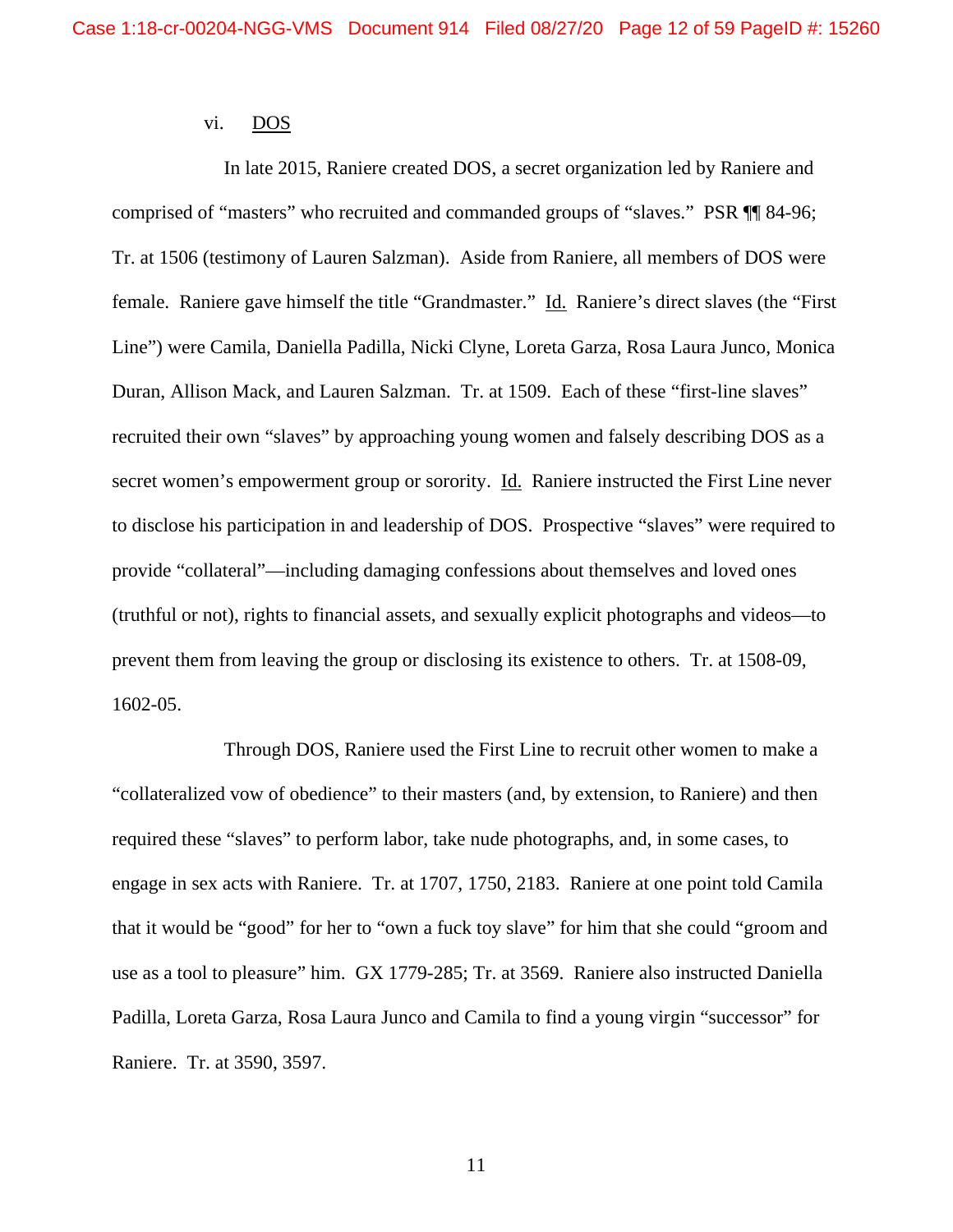The First Line of DOS met three times a week for about ten hours a week.

PSR ¶¶ 84-96; Tr. at 1510-11 (Lauren Salzman's testimony). At the start of each meeting, the First Line took a fully nude photograph of themselves and sent it to Raniere. In the meetings that Raniere attended, Raniere sat on a chair, dressed, while the First Line sat on the floor beneath him naked. Id. Raniere engaged in sexual relationships with the First Line, occasionally at the same time, and directed them to purchase a "sorority house" which would contain BDSM equipment, including a human-sized cage. Tr. at 1510; 1538. These sexualized components of DOS, along with Raniere's leadership of DOS, were deliberately concealed from recruits. PSR ¶¶ 84-96; Tr. at 1509. In April 2017, the First Line of DOS purchased a "sorority house," located at 9 Milltowne Drive, Waterford, New York 12188. PSR ¶¶ 84-96; Tr. at 1623.

Raniere and other DOS "masters" recruited women as "slaves" into DOS by deliberately concealing Raniere's role in DOS. PSR ¶¶ 84-96; Tr. at 1509. Women were recruited into DOS from California, Mexico, Canada and elsewhere, and DOS "masters" used encrypted messaging applications located overseas, including Telegram and Signal, to communicate with their "slaves" and to collect collateral. Tr. at 1604-05. After women were recruited into DOS and their collateral was collected, the DOS "slaves" were told that they needed to provide additional collateral each month. DOS "slaves," including Sylvie, Nicole, and Jay, among others, believed that if they did not obey their "masters," their collateral would be released. PSR ¶¶ 84-96; see, e.g., Tr. at 213-14.

Raniere and DOS "masters" used a variety of means to coerce their "slaves" into submission. In accordance with Raniere's instructions, DOS "slaves" were required to be branded with a symbol that, unknown to the "slaves," represented Raniere's own initials.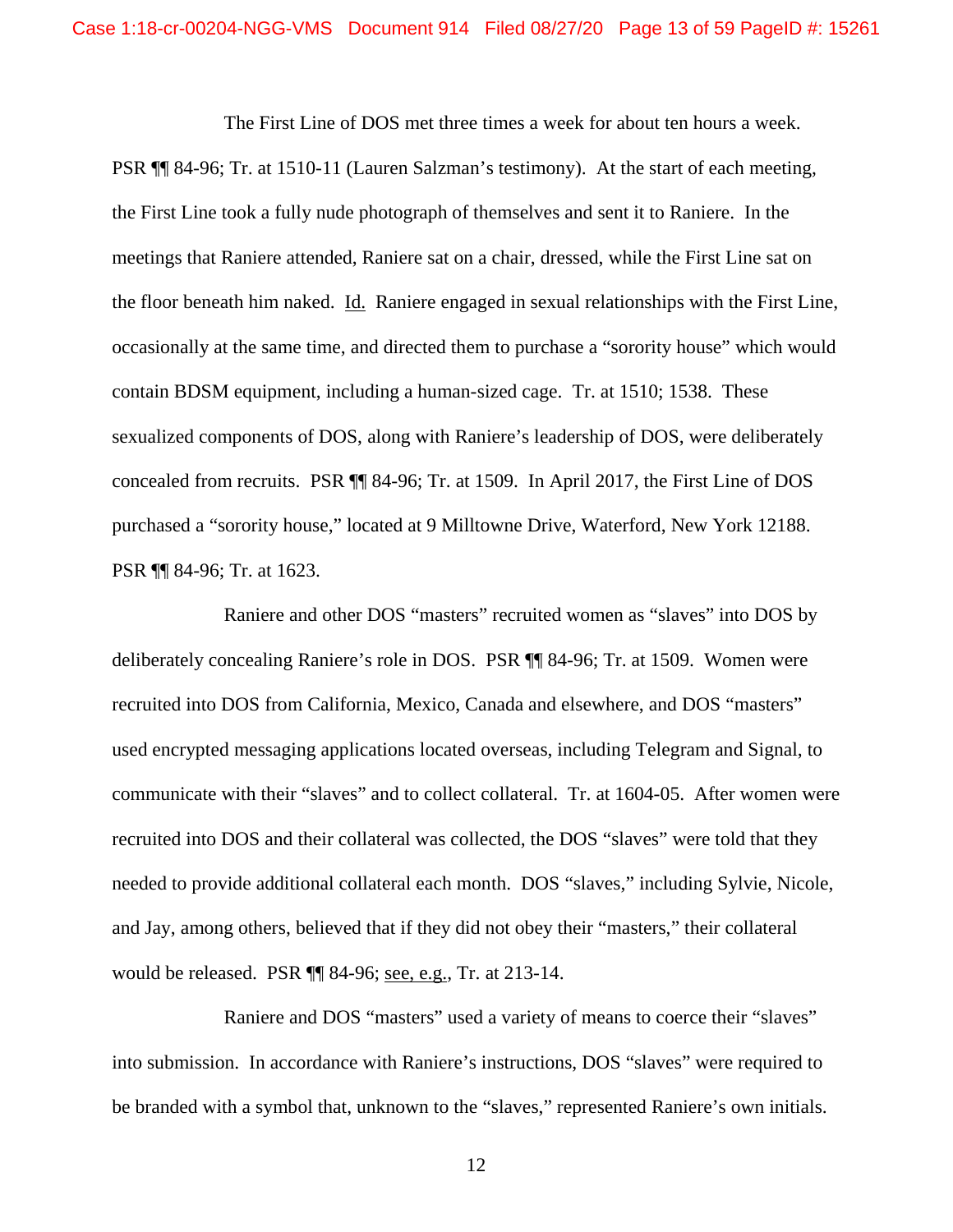Tr. at 1621. DOS "slaves" were also controlled in a number of other ways, including physical isolation (by being required to stay in Clifton Park); forced participation in "readiness" drills; requirements to seek permission from Raniere or their "master"; sleepdeprivation and extremely restrictive diets. PSR ¶¶ 84-96.

At Raniere's instruction, the DOS victim being branded was held down by other DOS "slaves" and was required to state, among other things, "Master, please brand me, it would be an honor." PSR ¶¶ 84-96. Raniere gave these directives to Allison Mack to implement:

| Raniere: | Do you think the person who's being branded should be<br>completely nude and sort of held to the table like a, sort<br>of almost like a sacrifice? I don't know if that, that's a<br>feeling of submission, you know. So, [U/I]   |  |
|----------|-----------------------------------------------------------------------------------------------------------------------------------------------------------------------------------------------------------------------------------|--|
| Allison: | Yea                                                                                                                                                                                                                               |  |
| Raniere: | Ah, you could also of course videoing it, and videoing it<br>ah from different angles or whatever gives collateral.                                                                                                               |  |
| Allison: | Mmhm                                                                                                                                                                                                                              |  |
| Raniere: | So, it probably should be a more vulnerable position type<br>of a thing.                                                                                                                                                          |  |
| Allison: | <b>OK</b>                                                                                                                                                                                                                         |  |
| Raniere: | Laying on the back, legs slightly, or legs spread straight<br>like, like feet, feet being held to the side of the table,<br>hands probably above the head being held, almost like<br>being tied down, like sacrificial, whatever. |  |
| Allison: | OK                                                                                                                                                                                                                                |  |
| Raniere: | And the person should ask to be branded.                                                                                                                                                                                          |  |
| Allison: | OK                                                                                                                                                                                                                                |  |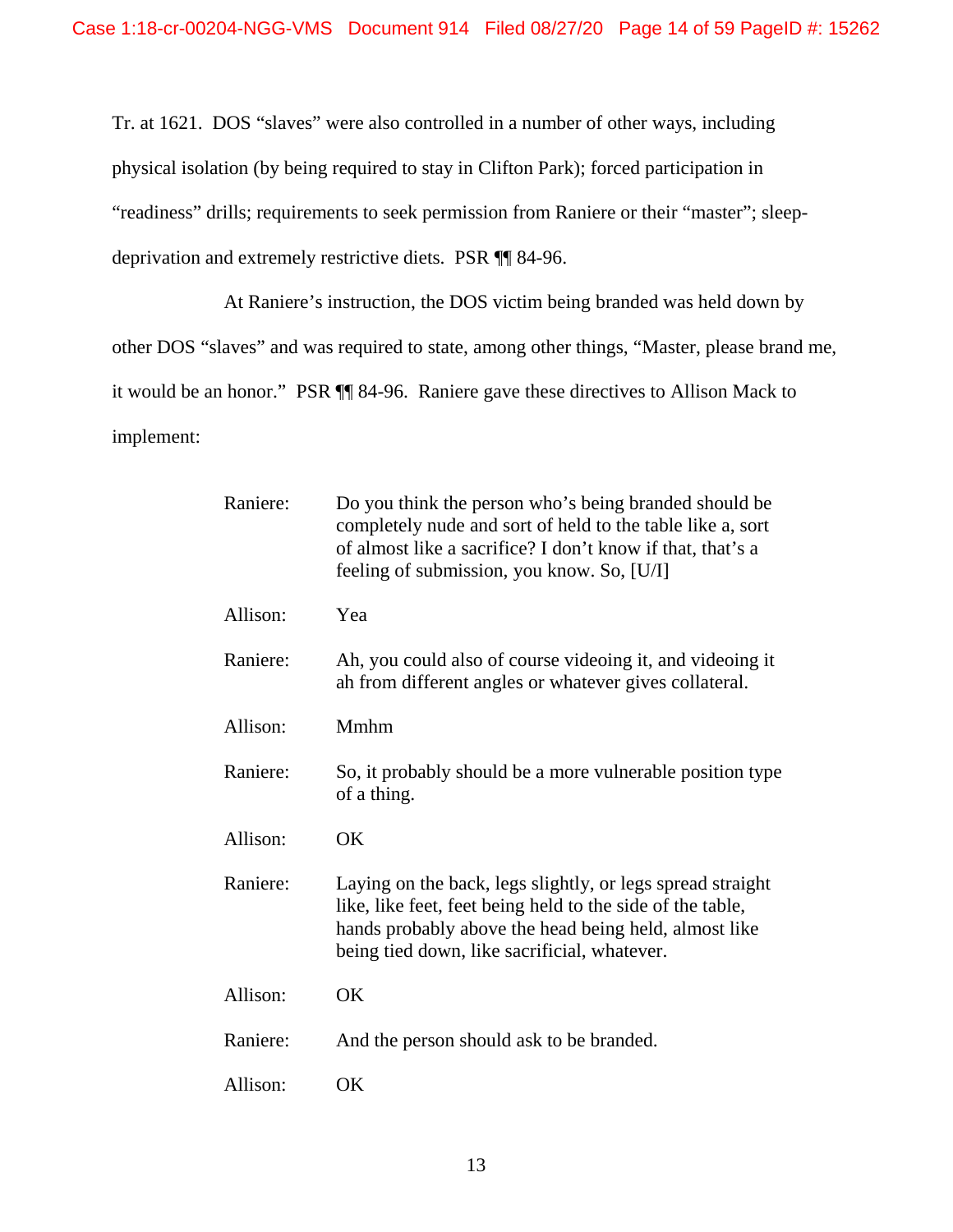| Raniere: | Should say, please brand me it would be an honor, or<br>something like that. An honor I want to wear for the rest<br>of my life, I don't know. |
|----------|------------------------------------------------------------------------------------------------------------------------------------------------|
| Alison:  | OK.                                                                                                                                            |
| Raniere: | And they should probably say that before they're held<br>down, so it doesn't seem like they are being coerced.                                 |
| Allison: | OK.                                                                                                                                            |

GX 497-T. The branding itself was performed without anesthesia and using a cauterizing pen, which burned the skin and left a permanent mark. PSR ¶¶ 84-96. Most of the brandings were performed by Danielle, a DOS "slave" who was also a licensed medical professional. PSR ¶¶ 84-96.

DOS "masters" also benefitted financially from recruiting and maintaining DOS "slaves." DOS "slaves" were coerced into providing labor and services for their "masters" under the threat of the release of their collateral, including editing and transcription work, taking naked photographs, and other tasks. DOS "masters" were expected to receive approximately 40 hours of labor each week from their "slaves." PSR ¶¶ 84-96; Tr. at 1618-1619 (testimony of Lauren Salzman that Raniere decided that "if we each had six slaves who each had six slaves under them . . . you would have 40 hours, approximately 36, but approximately 40 hours of work per week for life from these individuals").

## a. Sylvie

Sylvie had worked for Clare Bronfman for nearly ten years when Monica Duran, a "first-line" master in DOS, approached Sylvie about joining DOS. PSR ¶¶ 99-102; Tr. at 85 (Sylvie's testimony). At that time, Sylvie had recently been married to another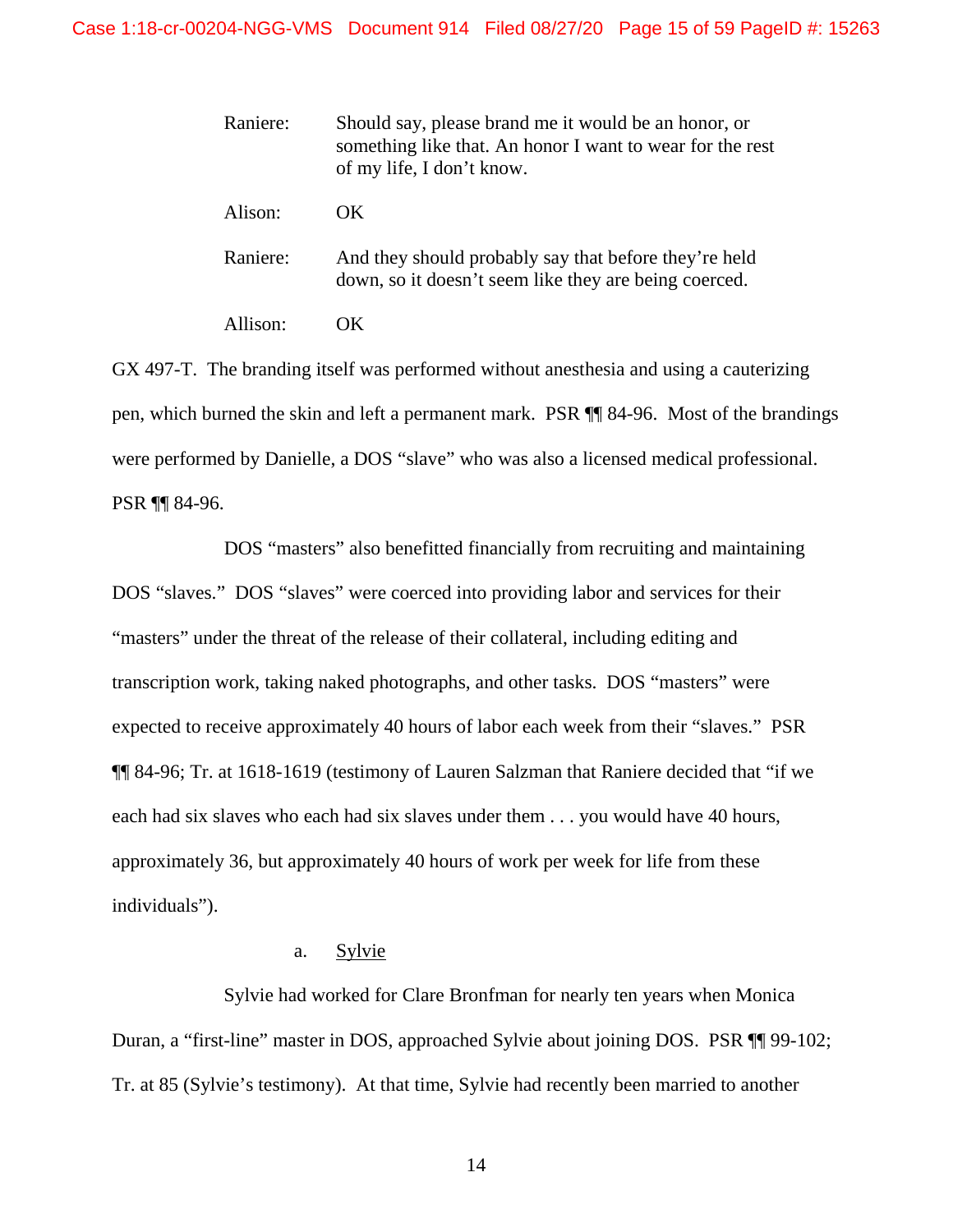member of the Nxivm community. PSR ¶ 99; Tr. at 261. Both Raniere and Bronfman, at various points, instructed Sylvie not to have sex with her husband for the first two years of their marriage. Id.; Tr. at 447.

Duran approached Sylvie and invited Sylvie to a secret project that Duran said had nothing to do with Nxivm. PSR ¶ 100; Tr. at 207. Sylvie was told that, in order to learn more, she had to provide "collateral," which was something capable of destroying her relationships with her family. Tr. at 211, 264. Sylvie provided a stamped letter addressed to her parents falsely confessing to being a prostitute. Tr. at 277. Sylvie also provided a naked photograph of herself as collateral. Id.

Soon thereafter, Duran gave Sylvie an assignment to "seduce" Raniere. PSR ¶ 101; Tr. at 219. Sylvie was assigned to send Raniere naked photographs every day. Sylvie was not attracted to Raniere and found him "creepy." Tr. at 118. Duran later arranged for Sylvie to meet Raniere at a house, where Raniere took Sylvie upstairs, instructed her to undress and lie down on the bed. Tr. at 250-54. Raniere then performed unwanted oral sex on Sylvie and took close-up photographs of Sylvie's vagina with Sylvie's phone. Tr. at 257. Sylvie felt disgusted by this encounter and acquiesced to it only because she believed her collateral would be released if she did not obey Raniere. Tr. at 220. The photographs were then sent to Duran using Telegram, an encrypted messaging service. Tr. at 257-58.

After Sylvie completed the assignment she had been given, Sylvie deleted the photograph in disgust and shame. Tr. at 257-58. The next day, Duran called Sylvie, panicked, because the photographs had been deleted from Duran's phone. Id. Duran told Sylvie that she would have to go back to Raniere and have him take new photographs, which Sylvie did. Id.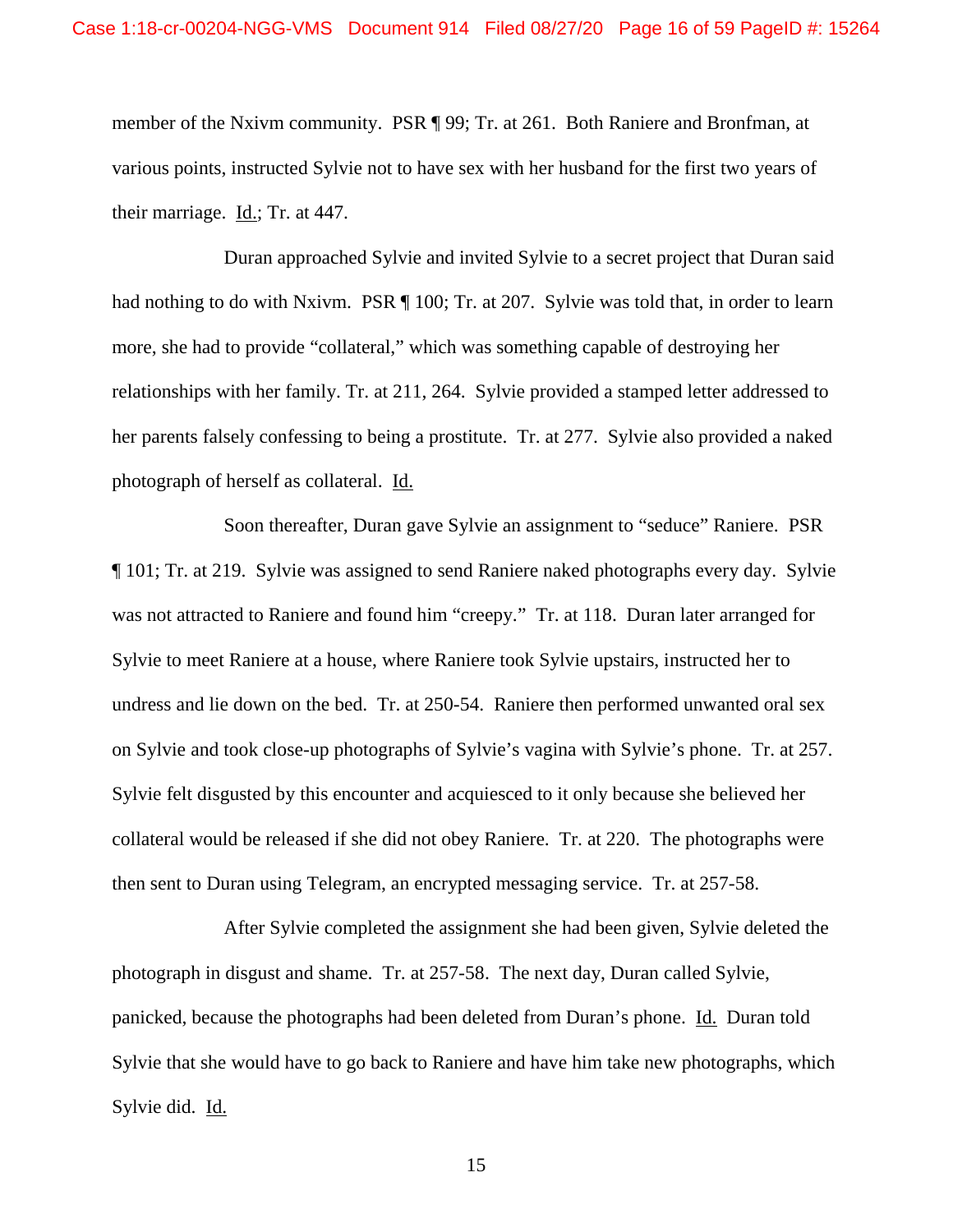### b. Nicole

Nicole, an actress in her early 30s, began taking Nxivm classes in 2015, including acting classes with Allison Mack. In February 2016, Mack invited Nicole to join a "women's mentorship group," but asked that Nicole first provide collateral. PSR ¶¶ 103- 112; Tr. at 3845-47 (Nicole's testimony). At the time, Nicole was living in Brooklyn, New York. Nicole was told, and believed, that the organization was women-only and had no connection to Nxivm. After Mack made some suggestions of sufficient collateral, Nicole wrote a series of letters falsely alleging sexual abuse by a family member and other damaging allegations. Tr. at 3850. After Mack assured Nicole that the letters would be "locked in a box" where nobody could see them, Nicole provided the letters and a sexually explicit video of herself to Mack. Tr. at 3853.

Once Nicole had provided this collateral, Mack told Nicole about DOS, referring to it as "the Vow." Tr. at 3854-55. Nicole agreed to become Mack's DOS "slave." Tr. at 3863-64. When Nicole agreed to join DOS, she was not aware and was not told that she would later be required to provide additional collateral. Tr. at 4017. Nicole was later required to provide, and did provide, additional collateral on a monthly basis, including credit card authorizations and the right to her grandmother's wedding ring. Tr. at 4021-22.

Mack directed Nicole to be celibate for six months and subsequently assigned Nicole to contact Raniere. Tr. at 3868. One night when Nicole was staying with Mack in Clifton Park, New York, Raniere called Mack. Tr. at 3921-22. Mack told Nicole to go outside and meet Raniere, which Nicole obeyed. Id. Raniere blindfolded Nicole, led her into a car and drove her to a house. Tr. at 3925. Raniere then led Nicole, still blindfolded, through some trees and inside a building, where he ordered her to undress and tied her to a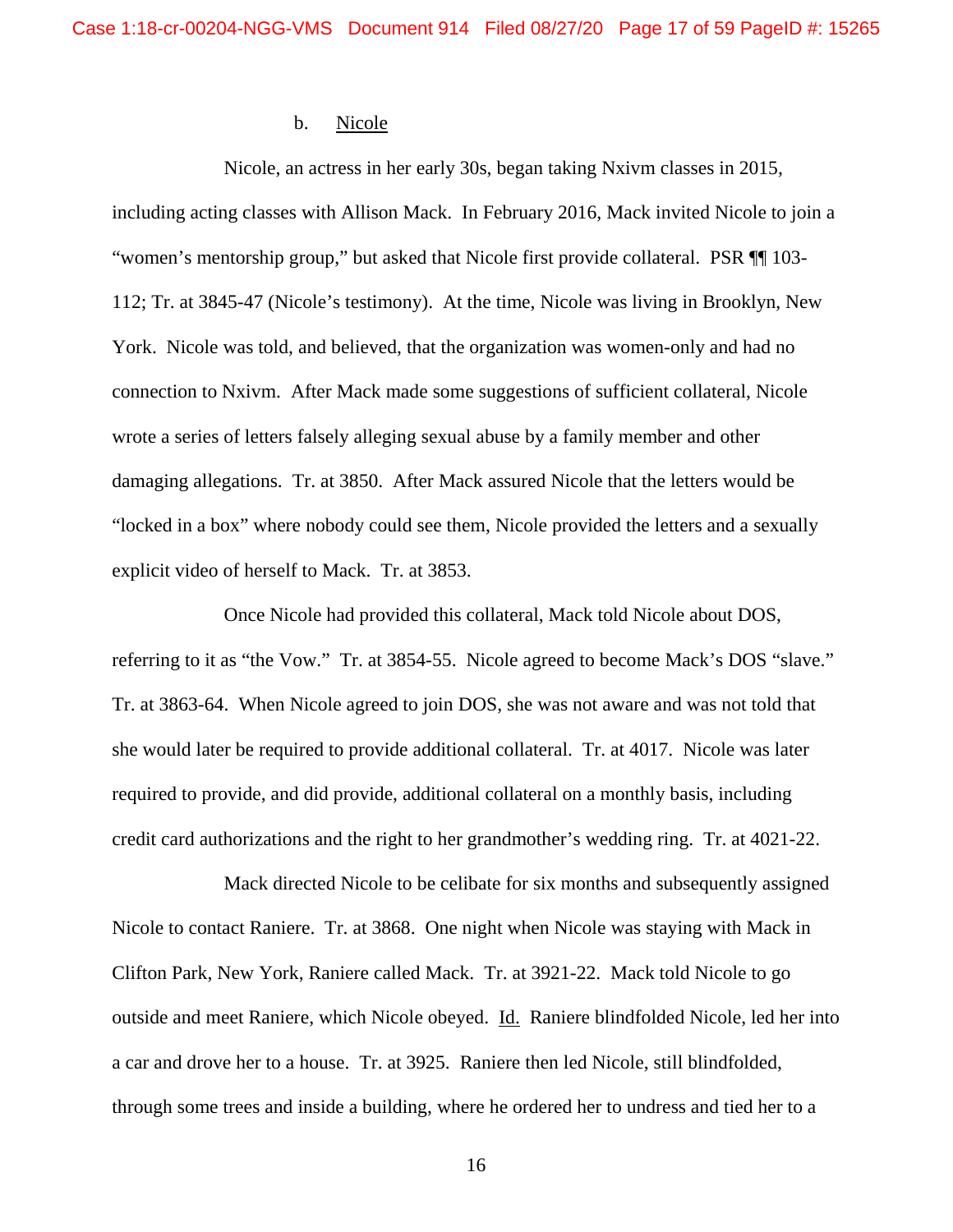table. Tr. at 3926-29. Another person in the room, unknown to Nicole, began performing oral sex on Nicole. Raniere asked if Nicole was ok and told Nicole that she was "very brave" and not to tell anyone what had happened. Tr. at 3921. Nicole believed that if she left DOS, her collateral would be released. Id.

Unknown to Nicole, the individual who performed oral sex on Nicole was Camila, one of Raniere's First-Line "slaves," and the sexual abuse took place at 120 Victory Way. Tr. at 1870. A photograph recovered from Camila's Google account reflects a photograph of the table on which Nicole had been tied, along with a video camera that was pointed in the direction of the table. GX 1190; Tr. at 3657.

Nicole met the other DOS "slaves" under Allison Mack, including India, Michelle, and Danielle. Tr. at 4011-12. Throughout Nicole's time in DOS, Mack regularly required her "slaves" to pose for nude photographs, including close-up photographs of their vaginas, either as assignments or collateral. Tr. at 4016, 4024. These photographs were sent to Raniere.

Mack also assigned her other slaves—India, Michelle and Danielle—with the task of "seducing" Raniere, all of whom had sexual interactions with Raniere or attempted to do so. As a First Line master, Mack expected to receive and did receive financial opportunities and privileges as a result of her slaves' compliance with orders, including her orders to engage in sex acts with Raniere. Id.

## c.  $\frac{\text{Jay}}{\text{gay}}$

Jay is an actress and model who began taking Nxivm classes in or about 2016, during which time she became friendly with India, one of Mack's slaves. PSR ¶¶ 113-17; Tr.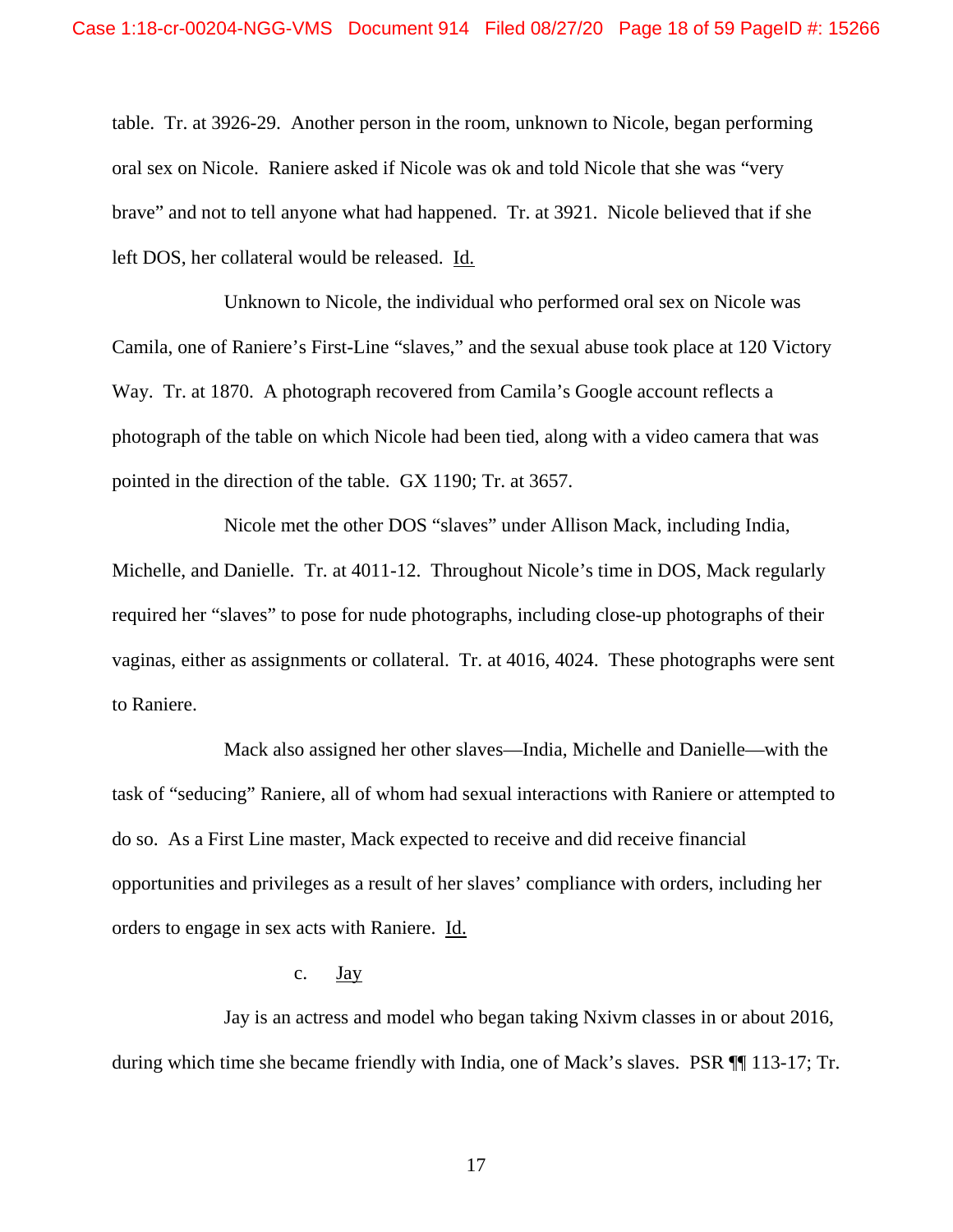at 4318 (Jay's testimony). In approximately November 2016, India recruited Jay in DOS. Tr. at 4324. Jay was told that DOS was a women's-only organization. Id.

After several months, Mack and India gave Jay a "special assignment" to "seduce" Raniere and have Raniere take a photograph of Jay to prove that she had done it. Tr. at 4416-17. Mack told Jay, "I give you permission to enjoy it," and Jay understood the assignment as a direction to have sex with Raniere. Tr. at 4418-20. Jay asked Mack directly if Raniere was part of DOS, which Mack denied. Id. Jay refused to engage in a sex act with Raniere. Tr. at 4419. Before leaving DOS in approximately May 2017, Jay captured images of collateral belonging to other DOS "slaves," believing that she could protect the release of her own collateral by having other DOS members' collateral as leverage. Tr. at 4423-25.

### vii. DOS Aftermath

The existence of DOS became known within the Nxivm community in early June 2017, when the husband of Sarah Edmondson, a DOS "slave," publicly confronted Nxivm members about DOS. Tr. at 1796 (testimony of Lauren Salzman that she told Raniere that Sarah's husband was "really upset"). Immediately after the existence of DOS was publicly disclosed, Raniere directed the First Line of DOS to lie about his involvement in DOS, as well as to compile materials related to DOS and secure them. PSR ¶¶ 123-31; Tr. at 1798-1800 (Salzman testimony). Raniere also instructed the First Line to collect "positive" testimonials about DOS and to create a DOS website. Tr. at 1815.

In July and September 2017, Raniere and Bronfman received letters from separate DOS victims requesting the return or destruction of their collateral, which included descriptions of the collateral, including nude photographs and videos. Id. ¶ 124; Tr. at 1805- 14. Bronfman hired private investigators and public relations firms to rehabilitate DOS's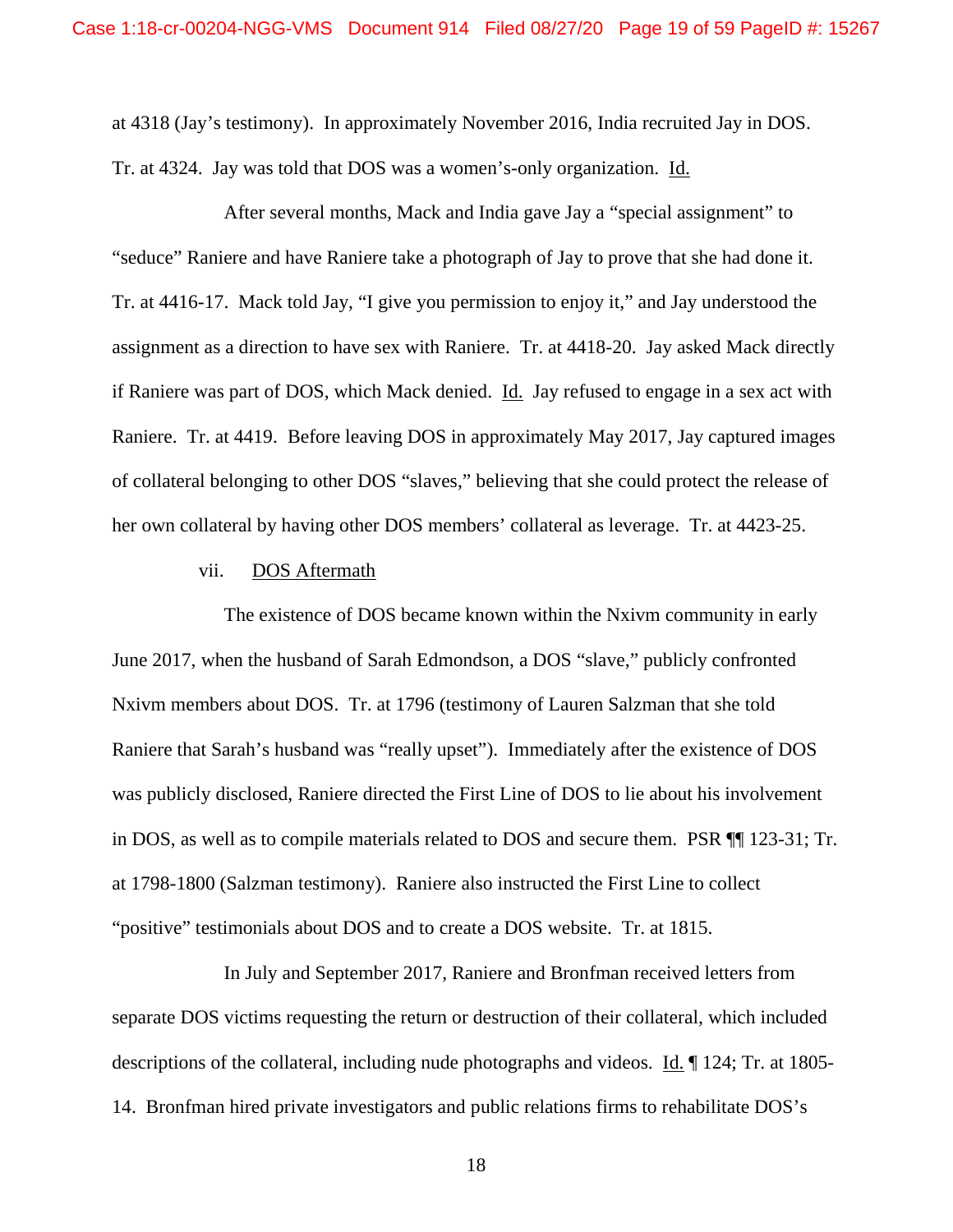public image and to distance it from Nxivm. Bronfman also made attempts to have criminal charges instituted against Sarah Edmondson.

In September 2017, Raniere and Bronfman were alerted to the fact that The

New York Times would shortly be publishing an article about DOS. Bronfman and Raniere

drafted intimidating cease-and-desist letters to DOS victims that Bronfman and Raniere

feared would publicly disclose the existence of DOS. These letters were later sent to several

DOS victims by attorneys in Mexico. PSR ¶ 126; see Exhibit B. For instance, on September

13, 2017, Raniere sent Bronfman the following email with the subject line, "What are your

thoughts?":

Ms. [DOS victim],

I am the chief attorney of a criminal investigation in Mexico of more than 20 individuals tied together in a cooperative destructive network. These individuals, including yourself, have been acting against individuals who participate in the NXIVM corporation community.

You are currently connected to the criminal investigations involving fraud, coercion, extortion, harassment, stalking, theft of trade secrets (which includes use of trade secrets compromised of, amongst other things, client lists), criminal conspiracy, computer crimes and corporate espionage.

I strongly suggest that you cease and desist, undo, reverse, cancel, and retract, participation in all past, present, and future, conversations, conference calls, meetings, news media, social media, blogs, or websites, relating to this subject matter until the criminal matters are resolved. You should do everything in your power to affect this.

Your best course of action to minimize your exposure, in addition to the above, is to repair all damages to parties you have acted against, reconciling with them, and fully cooperating with the criminal investigations. In this regard, I can help you for I represent some of your victims and have access to others.

I know that people in the media (and also bloggers and the like) can be coercive, abusive in their power, and force unwitting, uninformed, participants to complicate situations and potentially even waive rights. You still have the ability to pull away from all participation with these people.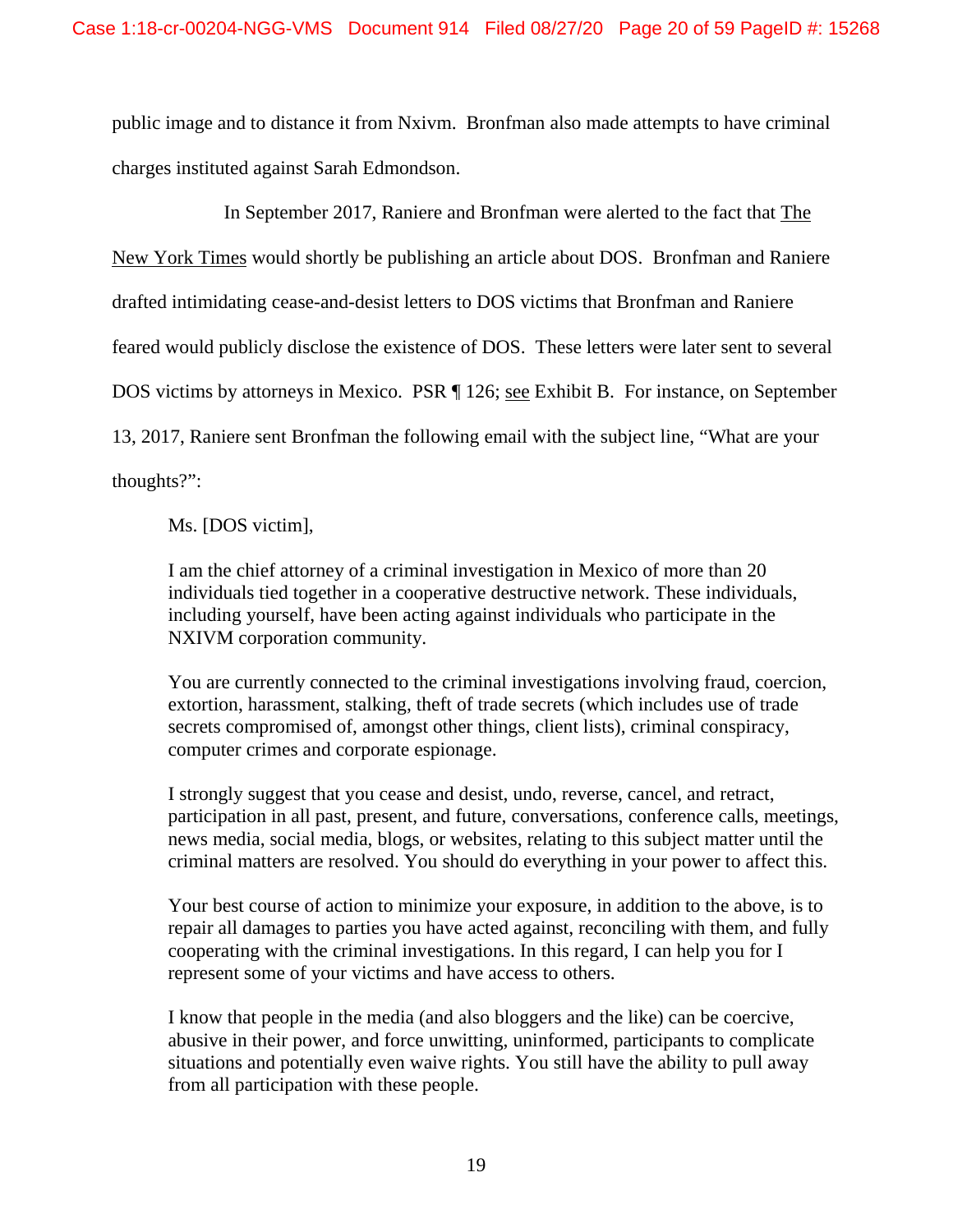Please contact me as soon as possible,

Exhibit B-001. Less than thirty minutes later, Bronfman emailed the text of the email of the email to Alejandro Betancourt, a co-conspirator based in Mexico. The following day, September 14, 2017, the referenced DOS victim received an email from a Mexican attorney, Ricardo Olmedo of Olmedo Gaxiola & Abogados, with the subject line "CAUSA PENAL EN MEXICO." Attached to the email was a Microsoft Word document containing, wordfor-word, the text of the email sent by Raniere to Bronfman. See Exhibit B-002. The metadata of the Word document received by the DOS victim reflects that the creator of the document was Bronfman.

On September 18, 2017, Raniere sent Bronfman the following email with the

subject line "Draft":

Ms. [DOS victim],

You are the only person receiving this letter. This overture is against my better judgement as I feel there is little probability of success yet more expense, but I am writing you on my clients' behalf. If you do not respond affirmatively to this letter by 1:00pm September 19<sup>th</sup> I will need to proceed as previously required. I will then not contact you informally again.

My clients want to give you this opportunity to cooperate and minimize the impact on your life. The criminal investigations will increase in number, and thoroughness, and will not stop until justice is served. This will not go away.

The group with which you are involved contains individuals who have already served prison time, others who are currently indicted, and some that face extradition proceedings. The others are under investigation for quite serious crimes. The form of justice to which they subscribe is trial and conviction by media, personal opinion, and abuse of power. They appear to have no issue with committing a crime when it suites [sic] them. They use the actions of others to justify this. Whether the person they target is right or wrong, this method of persecution is very wrongful. You must separate from them completely to mitigate the effects on yourself.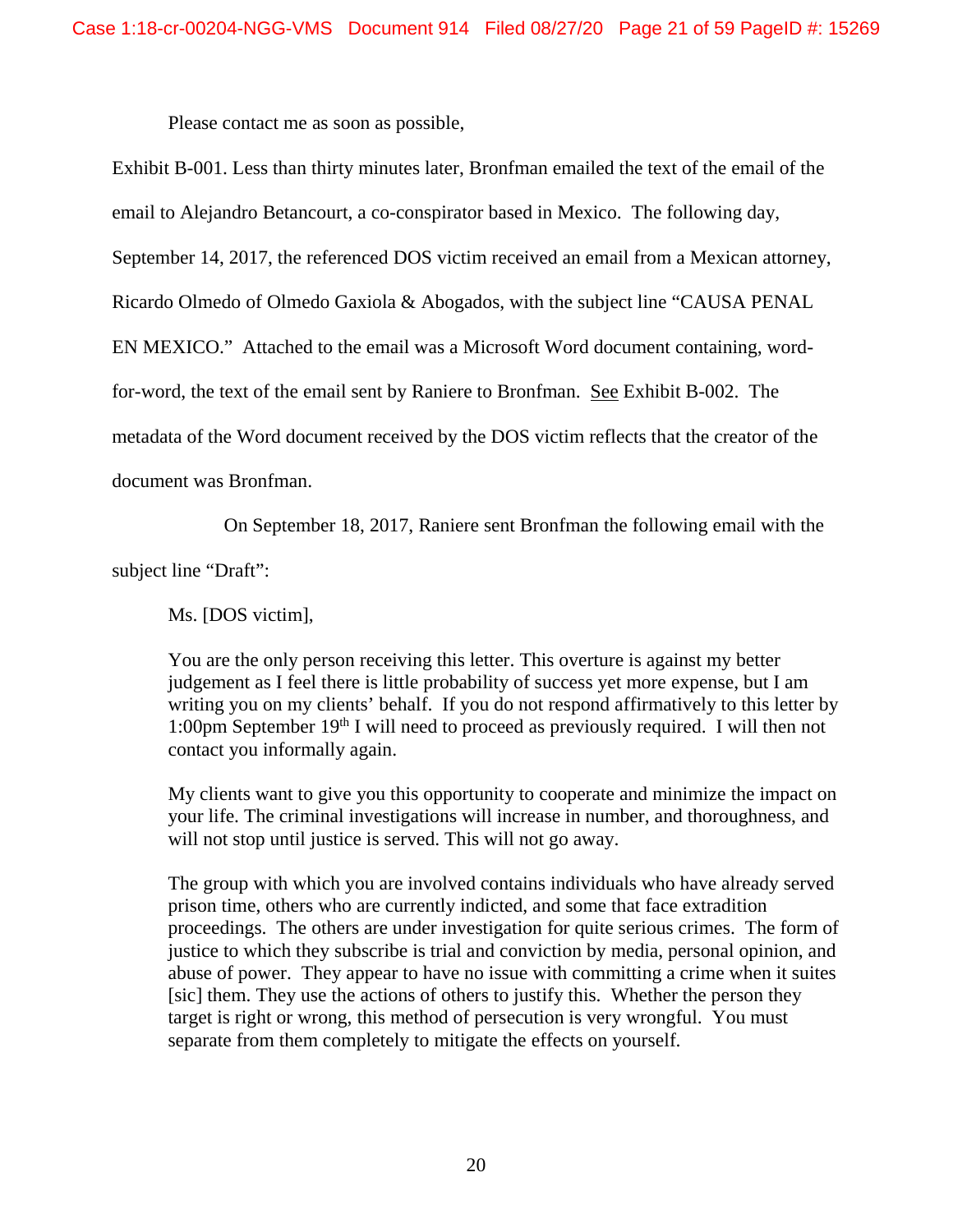Please divest yourself from this wrongfulness and this group. Please write to me affirmatively by the above deadline indicating you will cooperate fully. I can also help you with any criminal investigations within the United States.

Sincerely,

Exhibit B-003. That same day, the DOS victim received an email from Mr. Olmedo Gaxiola attaching a second letter as a document in Microsoft Word, which contained nearly exactly the same text as that sent to Bronfman by Raniere, and, the metadata of the Word document reflects that the creator of the document was Bronfman. Exhibit B-004.

Other DOS victims, including Jay, received similar intimidating letters from another attorney, Diego Ruiz Durán of Bufete Ruiz Durán S.C. On October 11, 2017—six days before **The New York Times** published its reporting on DOS<sup>[3](#page-21-0)</sup>—Jay received an email from Mr. Durán. In the email, Mr. Durán stated that he was taking "the liberty to writing to you to let you know that the State's Attorney's Office in Mexico, has issued some directives against you and other individuals." Exhibit B-005. Mr. Durán enclosed a letter in Spanish and a document containing an English translation directing Jay to "[s]top, abstain and refrain from incurring in any type of intimidation, acts of nuisance or disturbances[.]" Id.

Months later, in December 2017, Bronfman released a public statement characterizing DOS as a "sorority," stating that it had "truly benefited the lives of its members, and does so freely. I find no fault in a group of women (or men for that matter) freely taking a vow of loyalty and friendship with one another to feel safe while pushing back against the fears that have stifled their personal and professional growth." GX 1393R.

<span id="page-21-0"></span><sup>&</sup>lt;sup>3</sup> See Barry Meier, Inside a Secretive Group Where Women Are Branded, N.Y. Times (Oct. 17, 2017).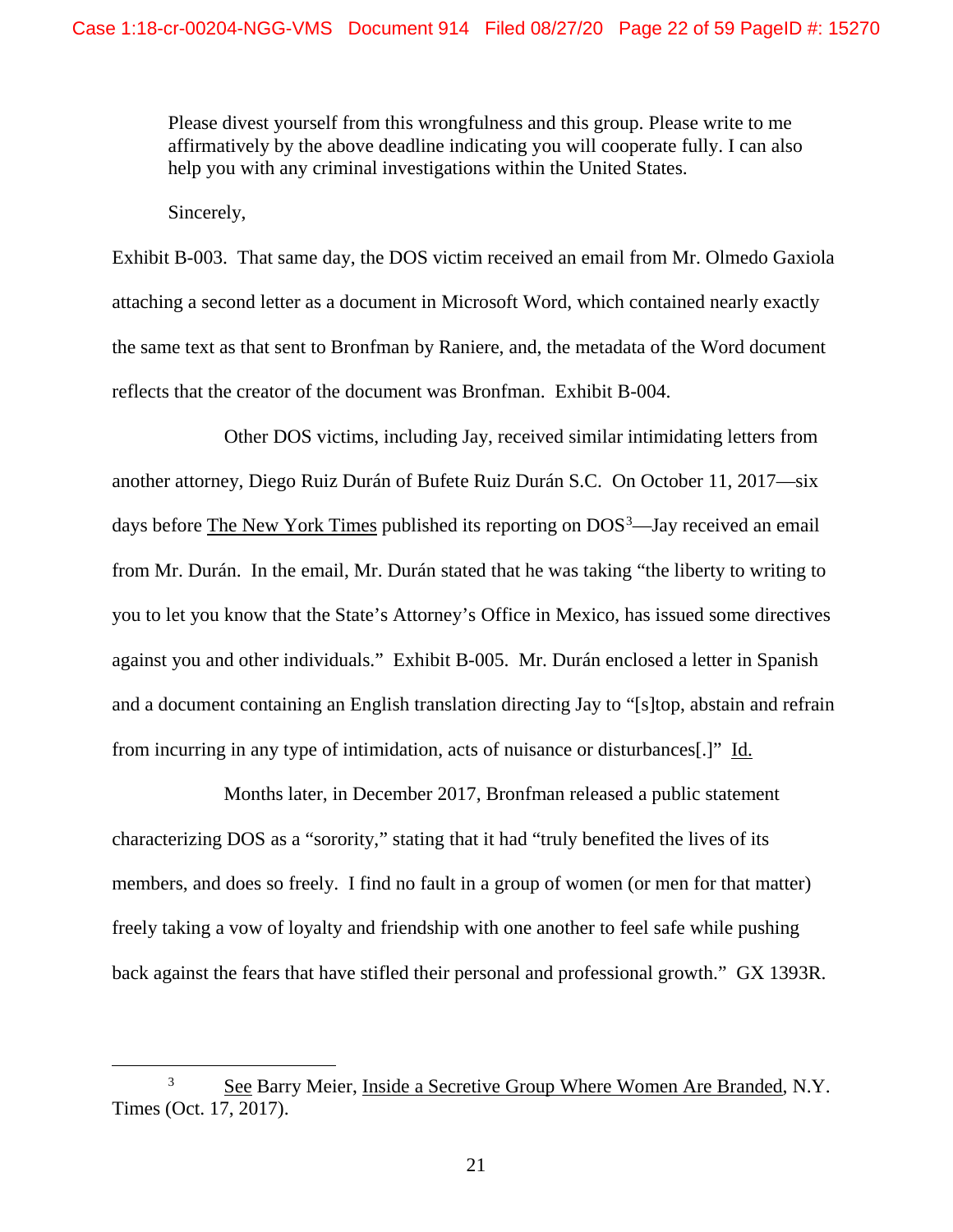Raniere also issued a public statement denying his association with DOS and claiming that "experts" had concluded that "members of the sorority . . . haven't been coerced." GX 1009.

After multiple DOS victims spoke publicly about their experiences, Raniere and Nicki Clyne, a member of the First Line, considered releasing an edited video of Sarah's branding ceremony. Tr. at 1836. The branding video depicted Sarah naked and being branded and stating, as she had been instructed, "Master, please brand me, it would be an honor." In May 2019, during the trial against Raniere, the video of Sarah's branding video was publicly disseminated and broadcast in Mexican media. Tr. at 5149.

Shortly after the media reports were published regarding DOS, Raniere and Bronfman traveled to Mexico. As media outlets began reporting that the United States Attorney's Office had launched a criminal investigation, Raniere stopped using the phone number he had previously used for over fifteen years and he and Bronfman began using encrypted email accounts. Tr. at 1855-56.

### viii. Financial Crimes

Between approximately November 2016 and March 2018, Raniere and Bronfman conspired to commit identity theft in connection with Raniere's continued use of a credit card account number and bank account number belonging to Pamela Cafritz, knowing Cafritz was deceased. PSR ¶ 78. This scheme was part of a long-standing practice of deliberately keeping money and assets out of Raniere's name. Id.; see e.g., Tr. at 607-08 (testimony of Mark Vicente that Raniere expressed desire to be "bankruptcy remote").

Bronfman facilitated the scheme by arranging for regular payment of Pamela Cafritz's credit card after she died on November 7, 2016. Id.; Tr. at 4540 (testimony of Investigator Richard Guerci). Among the charges on Pamela Cafritz's credit card were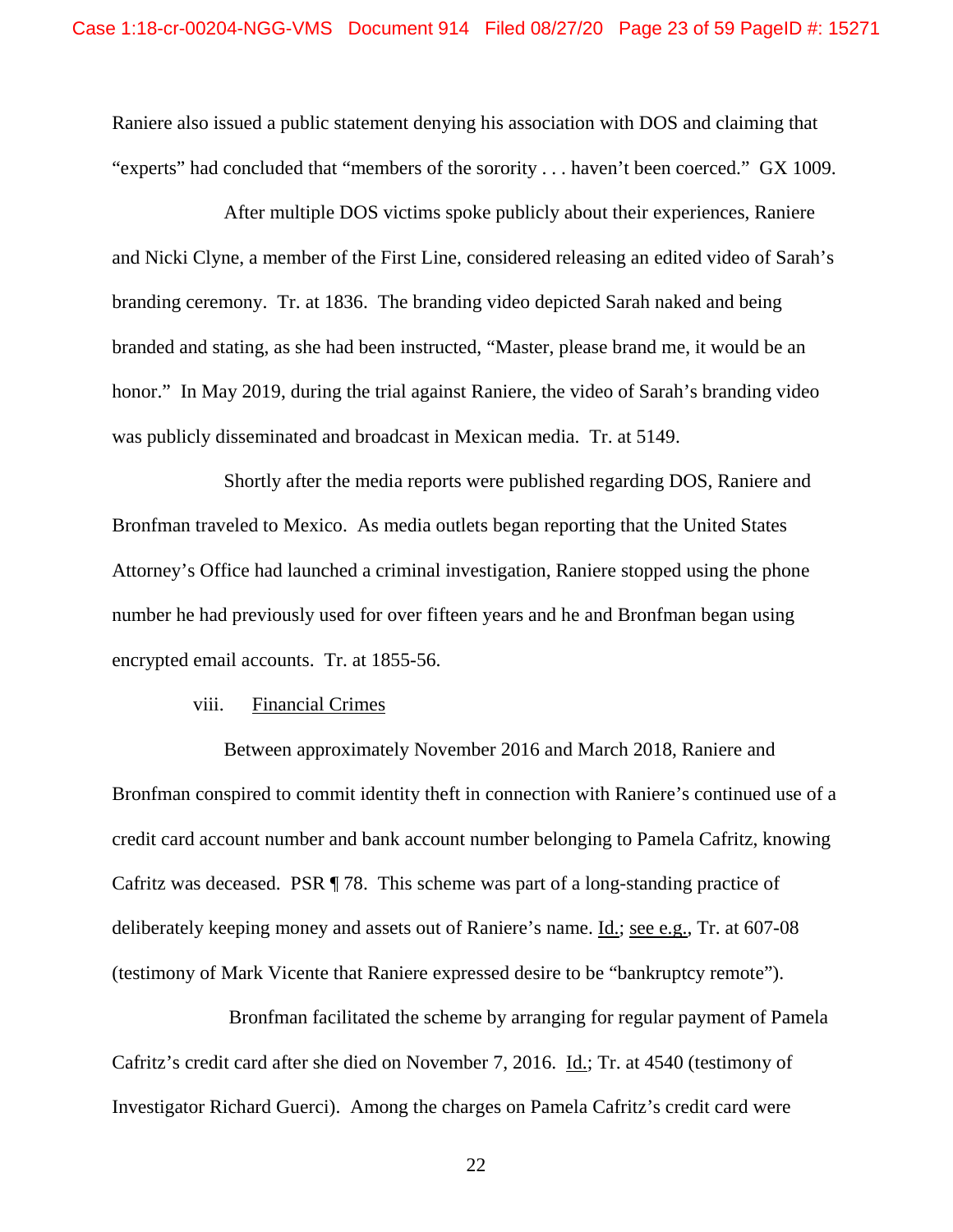charges to Prosvent LLC, Amazon Marketplace, Restoration Hardware, a pet shop,

Domino's Pizza, a sock store in Brooklyn, Neiman Marcus, Bergdorf Goodman, Saks Direct, Netflix, and various baby companies. Tr. at 4556-4629. In total, approximately \$135,000 was charged to Pamela Cafritz's credit card from November 7, 2016, the date of her death, to February 8, 2018. Tr. at 4620. In addition, disbursements were made from Pamela Cafritz's Key Bank account after she died. Tr. at 4556-64. Approximately \$320,305 in checks and \$736,856 total disbursements were drawn from Cafritz's account, which included payments to Russell. Tr. at 4582.

## APPLICABLE LAW

"[A] district court should begin all sentencing proceedings by correctly calculating the applicable Guidelines range. As a matter of administration and to secure nationwide consistency, the Guidelines should be the starting point and the initial benchmark." Gall v. United States, 552 U.S. 38, 49 (2007) (citation omitted); see also United States v. Booker, 125 S. Ct. 738, 743 (2005) (although the Guidelines are advisory, district courts are still "require[d] . . . to consider Guidelines ranges" in determining a sentence).

Next, courts should "consider all of the § 3553(a) factors to determine whether they support the sentence requested by a party. In so doing, [the Court] may not presume that the Guidelines range is reasonable. [It] must make an individualized assessment based on the facts presented." Gall, 552 U.S. at 50 (citation and footnote omitted). Section 3553(a) requires courts to "impose a sentence sufficient, but not greater than necessary, to comply with the purposes of [18 U.S.C. § 3553(a)(2)]." The factors courts shall consider in imposing sentence include "the nature and circumstances of the offense and the history and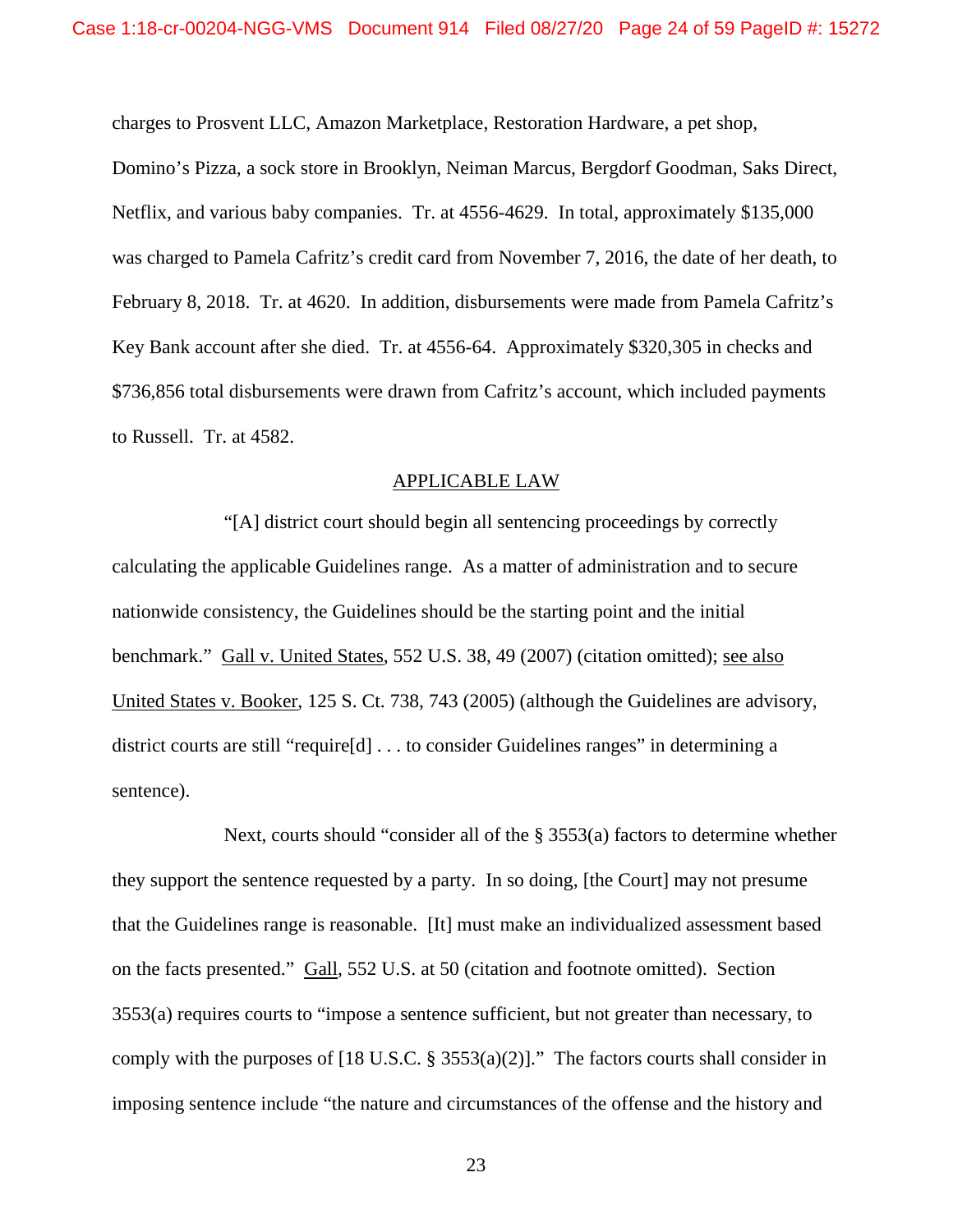characteristics of the defendant," 18 U.S.C. § 3553(a)(1), as well as the need for the sentence imposed:

- (A) to reflect the seriousness of the offense, to promote respect for the law, and to provide just punishment for the offense;
- (B) to afford adequate deterrence to criminal conduct;
- (C) to protect the public from further crimes of the defendant; and
- (D) to provide the defendant with needed educational or vocational training, medical care, or other correctional treatment in the most effective manner[.]

18 U.S.C. § 3553(a)(2).

In addition, 18 U.S.C. § 3661 provides that, "No limitation shall be placed on

the information concerning the background, character, and conduct of a person convicted of

an offense which a court of the United States may receive and consider for the purpose of

imposing an appropriate sentence."

# THE GUIDELINES

The United States Sentencing Guidelines ("Guidelines" or "U.S.S.G.")

calculation detailed in the PSR is accurate, and, based on a total offense level of 52 and a

criminal history category of I, results in an advisory Guidelines range of life in prison.

| Group | Count                                                       | <b>Adjusted Offense</b><br><b>Level</b> | <b>Units</b> |
|-------|-------------------------------------------------------------|-----------------------------------------|--------------|
|       | Counts $1(A)$ and 7: Visa Fraud<br>and Wire Fraud           | 23                                      | 0.0          |
| 2     | Counts 1, 2, $RA1(a)$ , $RA1(b)$ :<br><b>Identity Theft</b> | 23                                      | (0.0)        |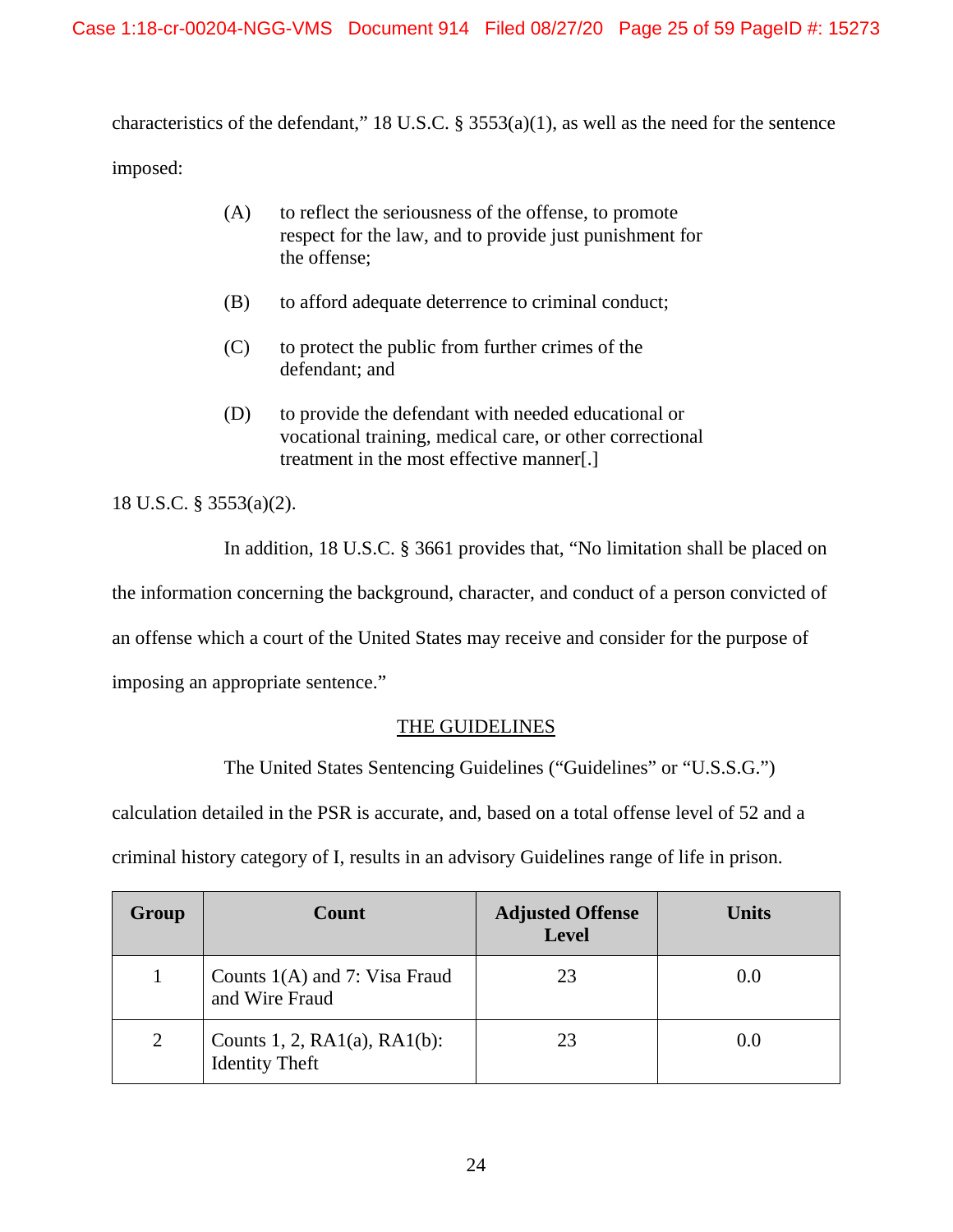| 3              | Counts 1, 2, RA2 and 4: Sexual<br><b>Exploitation of Camila on</b><br>November 2, 2005        | 42 | 1.0 |
|----------------|-----------------------------------------------------------------------------------------------|----|-----|
| $\overline{4}$ | Counts 1, 2, RA3 and 4: Sexual<br><b>Exploitation of Camila on</b><br>November 24, 2005       | 42 | 1.0 |
| 5              | Counts 1, 2, $RA5(a)$ and $5(b)$ :<br><b>Identity Theft of Loperfido</b>                      | 23 | 0.0 |
| 6              | Counts 1, 2, $RA5(a)$ and $5(b)$ :<br><b>Identity Theft of Edgar</b><br><b>Bronfman</b>       | 23 | 0.0 |
| 7              | Counts 1, 2, RA6: Alter Records<br>in an Official Proceeding                                  | 23 | 0.0 |
| 8              | Counts 1, 2, RA7: Identity Theft<br>of Marianna                                               | 23 | 0.0 |
| 9              | Counts 1, 2, $RA9(a)$ and $9(b)$ :<br><b>Trafficking and Document</b><br>Servitude of Daniela | 31 | 0.0 |
| 10             | Counts 1, 2, RA10: Extortion                                                                  | 23 | 0.0 |
| 11             | Counts 1, 2, RA12(a), 12(b), 8<br>and 9: Sex Trafficking and<br><b>Forced Labor of Nicole</b> | 36 | 0.5 |
| 12             | Counts 1, 2, RA14: Identity<br>Theft of Pamela Cafritz                                        | 23 | 0.0 |
| 13             | Counts 1 and $8(a)$ : Sex<br><b>Trafficking of Additional DOS</b><br>Victim 1                 | 38 | 1.0 |
| 14             | Counts 1 and $8(b)$ : Sex<br><b>Trafficking of Additional DOS</b><br>Victim 2                 | 38 | 1.0 |
| 16             | Counts 1, 8, 10: Attempted Sex<br>Trafficking of Jay                                          | 38 | 1.0 |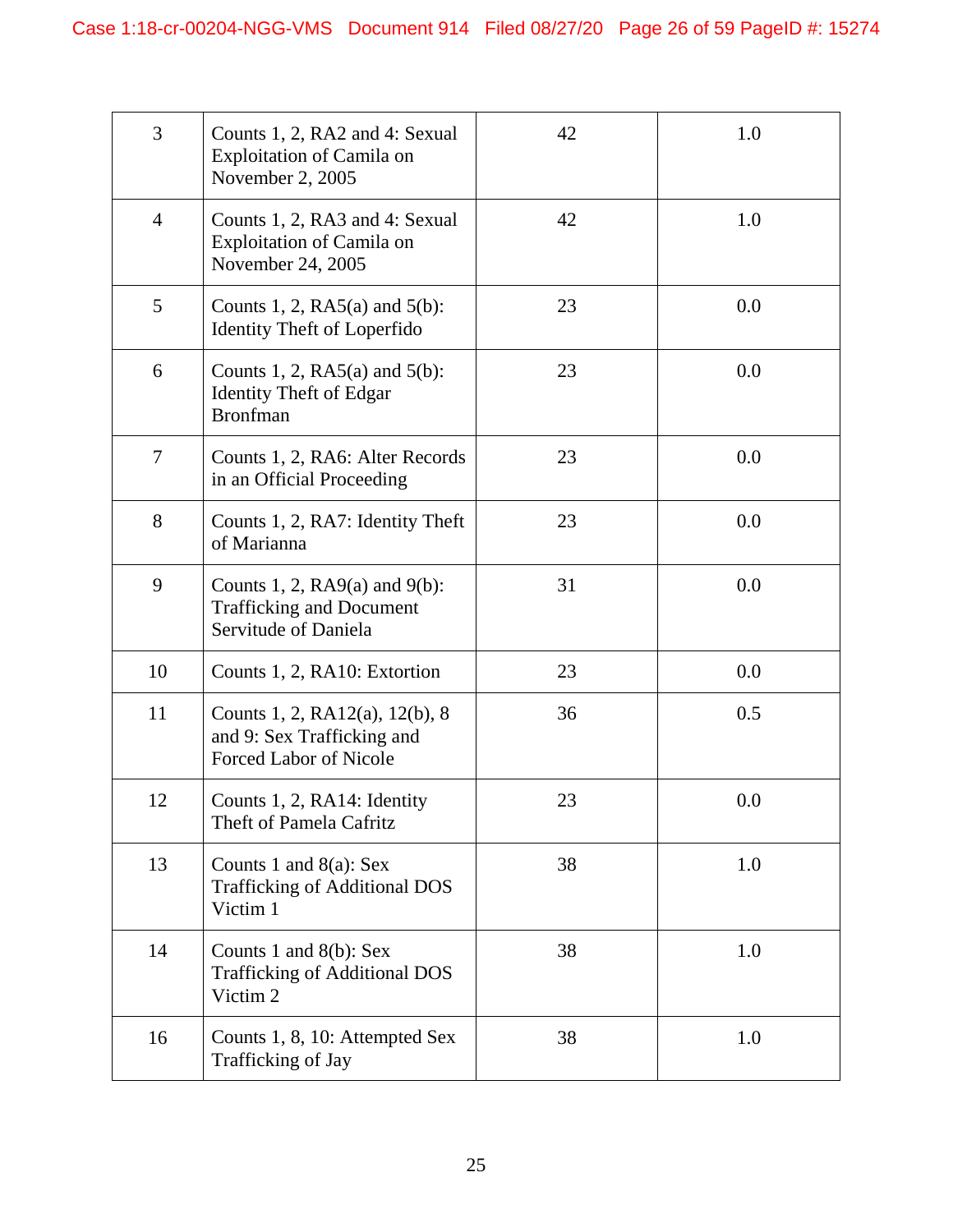|  |  | ັບເ<br>___ |
|--|--|------------|
|  |  |            |
|  |  |            |

The offense level applicable to the Group with the highest offense level is 42, which is the Group relating to the sexual exploitation of Camila. Because 5.5 units results in an increase of five levels pursuant to Guidelines Section 3D1.4, the combined adjusted offense level is 47. A five-level enhancement pursuant to Section  $4B1.5(b)(1)$  for engaging in a "pattern of activity involving prohibited sexual conduct" is also applicable, which results in a total offense level of 52. PSR ¶ 292; Addendum to the PSR dated May 18, 2020.

In his objections to the PSR, Raniere raises seven challenges to the calculation of the Guidelines. Specifically, Raniere objects to (1) the application of the four-level leader or organizer role enhancement pursuant to Guidelines Section 3B1.1(a); (2) offense-level enhancements related to the sexual exploitation of Camila (Racketeering Acts Two, Three and Four); (3) an offense-level enhancement for "serious bodily injury" to Daniela as to Racketeering Act Nine; (4) the application of the cross-reference to the sex trafficking Guidelines as to the forced labor of Nicole (Racketeering Act 12(b) and 6); (5) the inclusion in the Guidelines of sex trafficking as to two additional DOS victims; (6) the calculation of the attempted sex trafficking of Jay (Counts 8 and 10); and (7) the five-level enhancement for engaging in a "pattern of activity involving prohibited sexual conduct" under Guidelines Section 4B1.5(b)(1). Def. Letter Dated March 11, 2020. As set forth below, these objections are meritless.

# I. A Leadership Role Enhancement is Warranted

Under section 3B1.1(a) of the United States Sentencing Guidelines, a defendant's base offense level should be increased by four levels "[i]f the defendant was an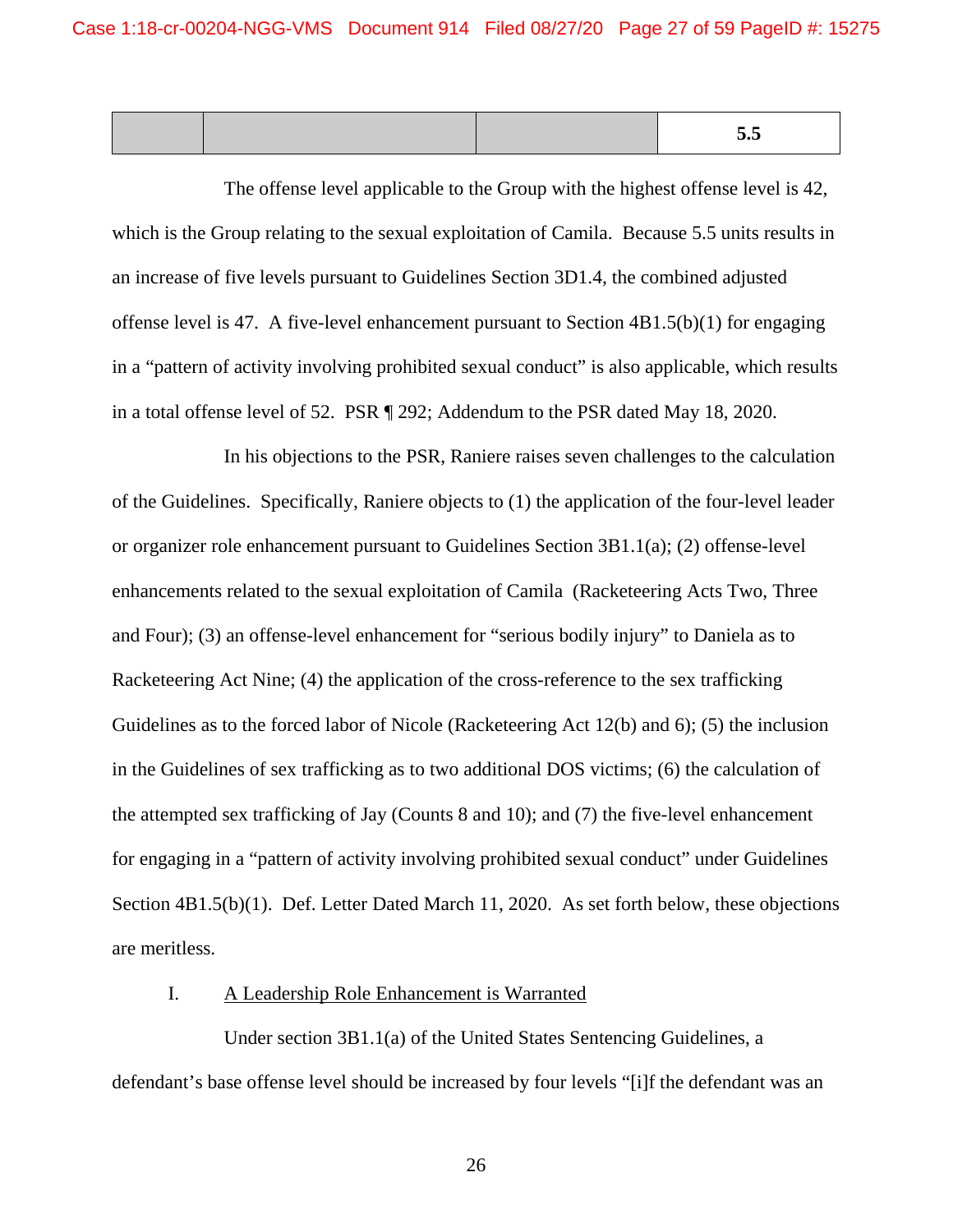organizer or leader of a criminal activity that involved five or more participants or was otherwise extensive." To qualify for the enhancement, the defendant must have been the organizer or leader "of one or more other participants" in the criminal activity. U.S.S.G. § 3B1.1, app. note 2. The court determines whether a role enhancement is applicable based on all relevant conduct as defined by Guidelines Section 1B1.3, see U.S.S.G. § 3B1.1, introductory commentary, and considers factors such as the defendant's "exercise of decision making authority, the nature of participation in the commission of the offense, the recruitment of accomplices, the claimed right to a larger share of the fruits of the crime, the degree of participation in planning or organizing the offense, the nature and scope of the illegal activity, and the degree of control and authority exercised over others," id., app. note 4; see also United States v. Katsman, 551 F. App'x 601, 603 (2d Cir. 2014) (summary order).

The applicability of the role enhancement is evaluated based on the defendant's role in the overall racketeering enterprise, not his role as to each underlying predicate act. See United States v. Ivezaj, 568 F.3d 88, 99 (2d Cir. 2009) ("[I]t makes little sense to allow a defendant who acts in a leadership capacity in a wide-ranging criminal enterprise to have his offense level adjusted on the basis of his participation in discrete racketeering acts."); see also United States v. Damico, 99 F.3d 1431, 1438 (7th Cir. 1996). As proven at trial, the defendant was the leader of a criminal enterprise comprising over a dozen individuals over whom he exerted control and authority and who he trusted to carry out his criminal directives. See, e.g., Tr. at 1563-1580; GX 362. The four-level leadership role enhancement is warranted.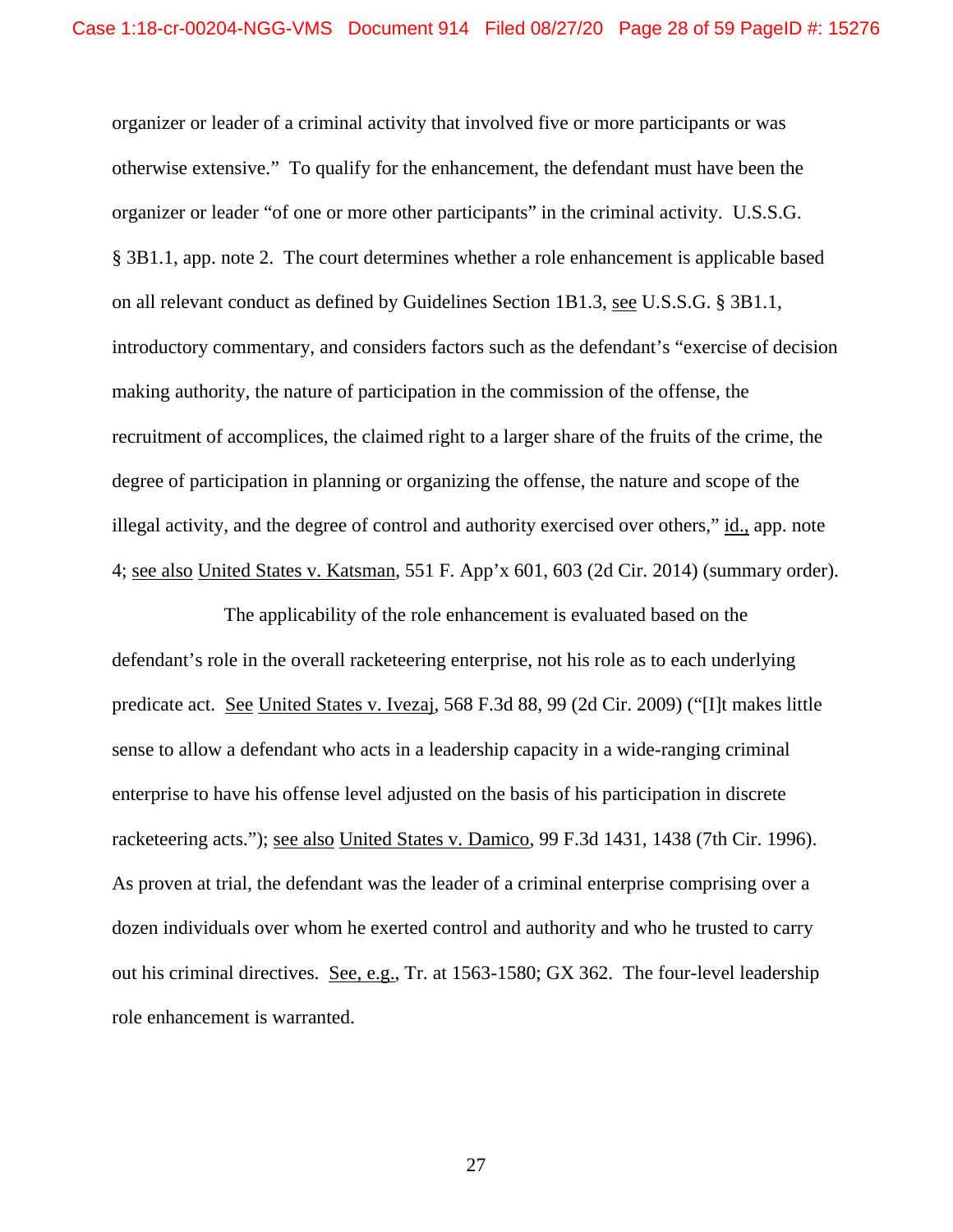# II. Raniere Had Sexual Contact with Camila and She Was in His Custody, Care and Supervisory Control

The trial record overwhelmingly established that in September 2005, the defendant began sexually abusing Camila, who was then a fifteen-year-old child, and that Camila was in the custody, care and supervisory control of the defendant during this time. Therefore, as to Racketeering Acts Two, Three and Four, a two-level enhancement pursuant to Guidelines Section 2G2.1(b)(2)(A) and a two-level enhancement pursuant to Section 2G2.1(b)(5) are warranted.

Guidelines Section 2G2.1(b)(2)(A) provides for a two-level enhancement if the offense involved the commission "of a sexual act or sexual contact." As detailed at trial, Raniere and Camila exchanged numerous sexually explicit emails referencing the beginning of their sexual relationship as September 2005 and their "anniversary"—that is, the first date they had sex—as September 18, 2005. See, e.g., Exhibit A, GX 301-R-17; Tr. at 3462-65. As just one example, on March 18, 2009, Camila sent an email to Raniere expressing her concern that their relationship was "limited" to "sex" and that Raniere did not "want anything more." In that email, Camila also stated the following: "I just realized that it is the 18th of march today…. We've been together for 3 1/2 yrs. whoa that's a long time!" See GX 1400-44. The email is signed, "your vc," which is a reference to "virgin Camila," Raniere's nickname for Camila. Additional communications make clear that Raniere first began having sex with Camila when she was 15 years old, when he took child pornography photographs of her. See, e.g., Exhibit A, GX 301-R-679 (Camila referring to herself as an "inexperienced 15 year old"); GX 302-R-44 (Raniere: You know I guard the other pictures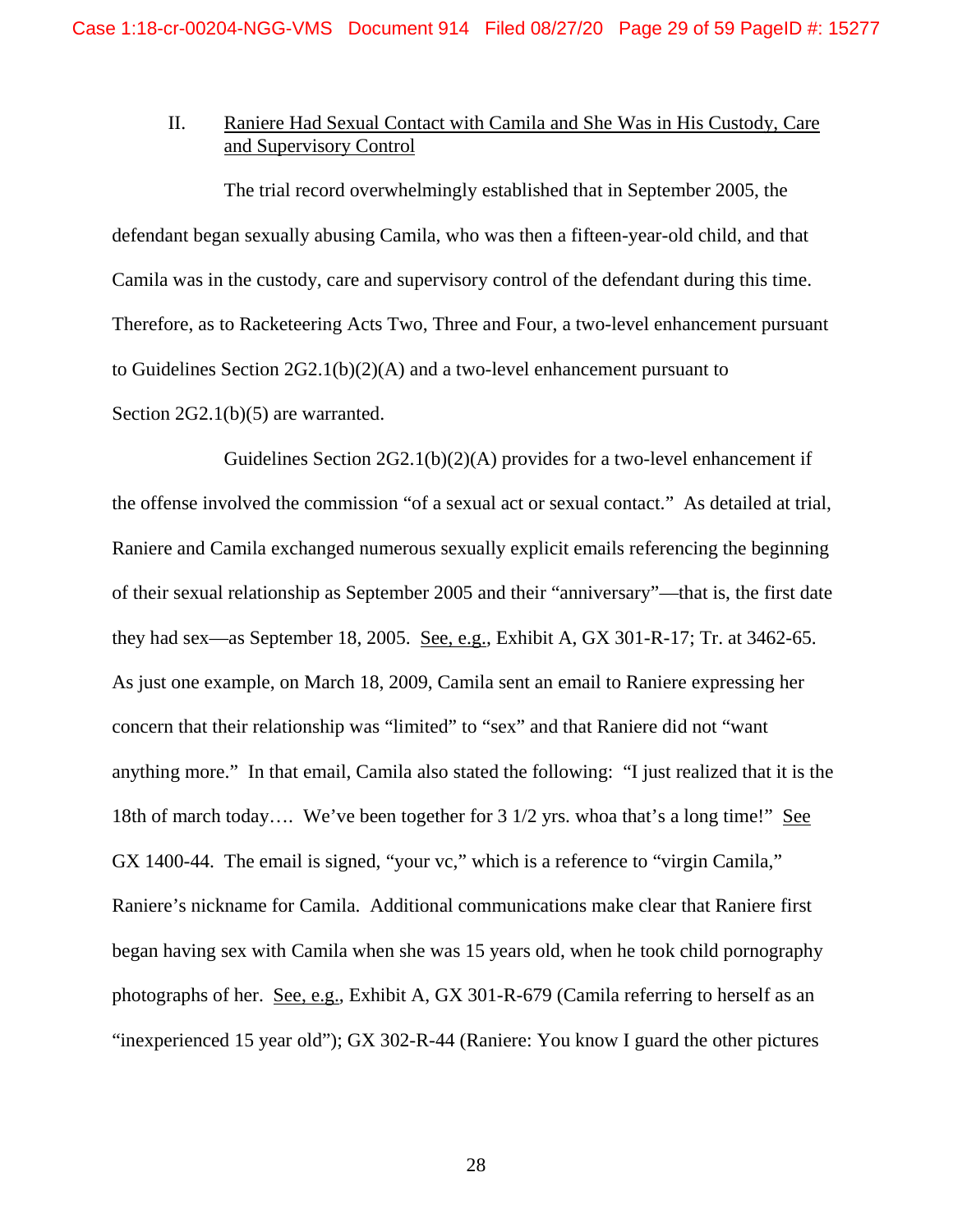right? You know I have the others yes? Camila: From way back when..? Raniere: I wanted the original forever. I thought it was truly mine. Yes, from way back…").

The child pornography photographs that Raniere took of Camila in November 2005 themselves indicate a contemporaneous sexual relationship between Raniere and Camila.[4](#page-29-0) The photographs depict Camila lying on a bed fully nude, and several photographs depict close-ups of Camila's genitals. Not only do the content of photographs themselves suggest that Camila was engaging in sexual activity with the taker of the photographs, Raniere, but the photographs were located in a folder containing nude photographs of eleven other women with whom Raniere had a sexual relationship at that time. See also Tr. at 1535- 36 (testimony of Lauren Salzman describing Raniere taking "up-close crotch shot" photographs of her in "around 2005"); Tr. at 2571-72 (testimony of Daniela having discovered photographs of "naked women" on Raniere's computer). The collection of images are similar in content; each folder contains images of a nude woman on a bed and close-up photographs of the woman's pubic hair and vaginal area.

Daniela's testimony at trial confirmed the existence of a sexual relationship between Camila and Raniere before Camila turned 18. Specifically, Daniela testified that she had a conversation with Raniere about his sexual relationship with her sister Camila and that the conversation took place at some point prior to fall 2006. Tr. at 2472-74 ("I asked him if he was having sex with my sister [Camila]. He asked me if I minded.").

<span id="page-29-0"></span>Further, Camila's gynecological records reflect that in 2011, Camila reported to medical professionals that she had been with the same sexual partner for "five years." GX

<sup>&</sup>lt;sup>4</sup> See GX 503, 504, 528-534.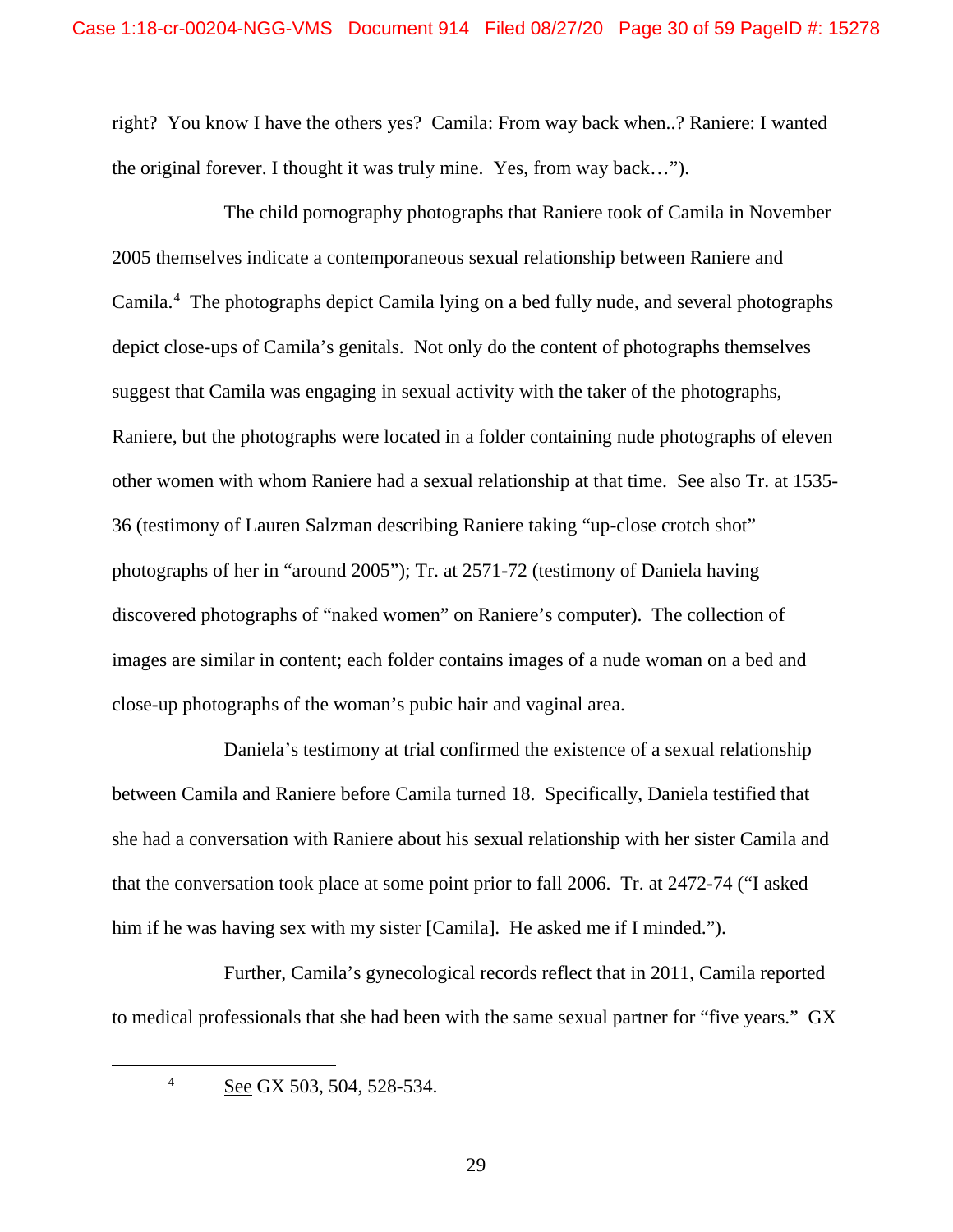539-18; see Tr. at 3312-13. In addition, a diary kept by Camila as a minor also reflects that she was in a sexual relationship with Raniere.<sup>[5](#page-30-0)</sup> The diary, authored by Camila and dated July 2007 (when Camila was 17 years old), indicates that Camila was in a sexual relationship with an individual who was also "with [her] sister in front of [her]" and who encouraged her to lose weight.<sup>[6](#page-30-1)</sup> See Exhibit C at 2. The diary also contains references to Nxivm members, including her sister Marianna and brother Adrian; Camila's work as a caretaker of Raniere's son; and grocery lists and weight loss.

The defendant's sexual abuse of Camila in the months prior to the commission of the crimes of conviction clearly supports an enhancement pursuant to  $\S 2G2.1(b)(2)(A)$ . See, e.g., United States v. Weisinger, 586 F. App'x 733, 739 (2d Cir. 2014) (summary order) (affirming application of  $\S 2G2.1(b)(2)(A)$  on the grounds that the defendant had sexual contact with the victim in "grooming her for the crimes of conviction" even where the child pornography at issue did not depict sexual contact with another person); United States v. Holt, 408 F. App'x 229, 238 (11th Cir. 2010) (affirming application of enhancement where

<span id="page-30-0"></span><sup>&</sup>lt;sup>5</sup> Camila's diary, which was produced to the defendant prior to trial as VDM\_NXIVM00028665-VMD\_NXIVM00028761, will be provided to the Court under separate cover as Exhibit C. Due to the sensitive nature of these materials, the government respectfully requests that they remain under seal.

<span id="page-30-1"></span><sup>6</sup> The voluminous WhatsApp messages between Camila and Raniere admitted at trial reflect Camila's distress at Raniere's sexual relationship with her sister Marianna. See, e.g., GX 301-R-265 ("Were you serious about having children with my sister or were you using that to scare me?); id. ("You know how much we went through because of your relationship with her. I always felt that you chose her over me."); GX 1779 ("Make sure your sister doesn't see you texting…"); GX 1779-419 ("I really thought I was not going to be part of your life [because] I was so afraid that it looked like you were going to choose my sister").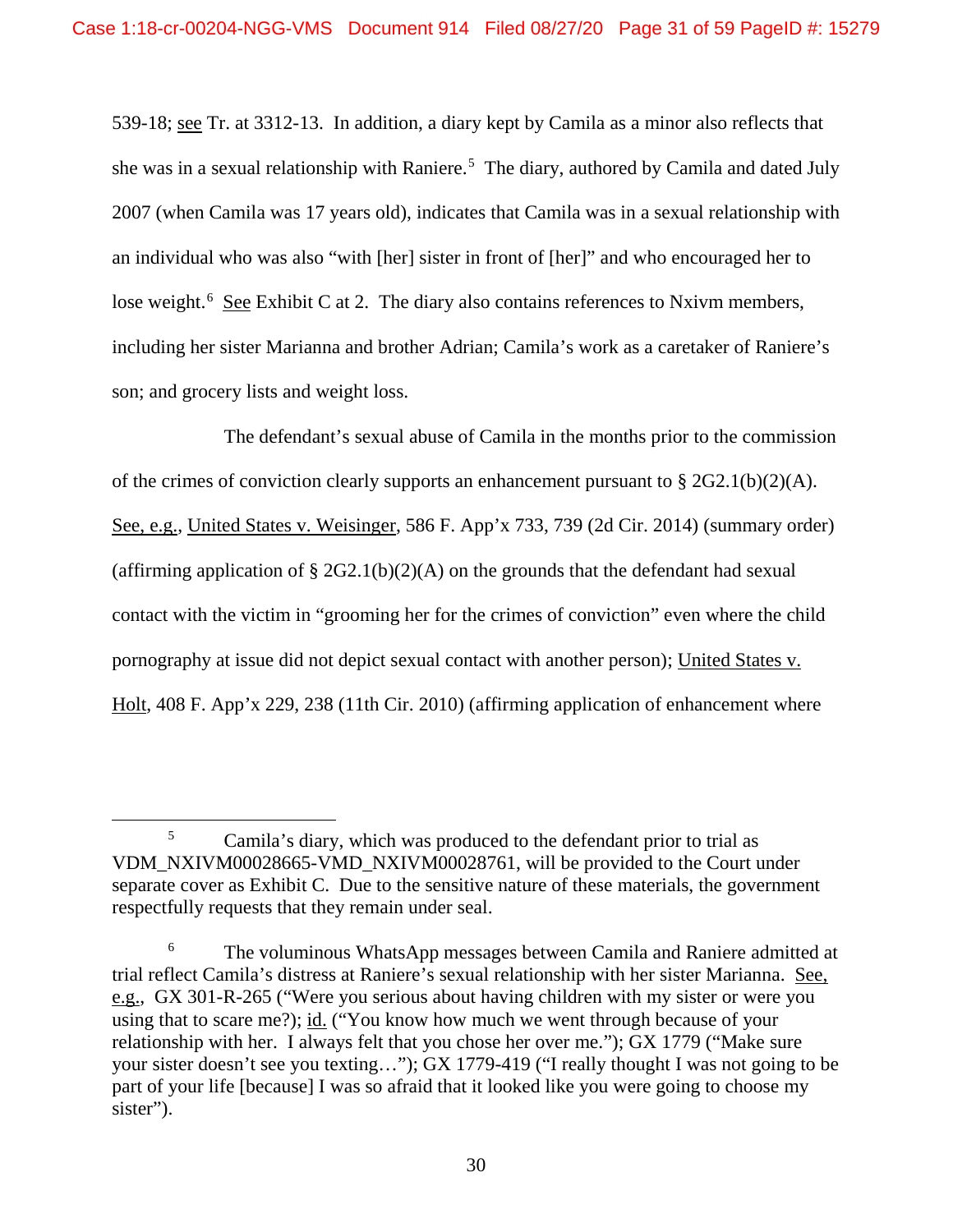defendant's "inappropriate sexual relationship with [the victim] groomed her to participate in [his] production of pornographic images.").

The evidence at trial also established that after Camila arrived in Clifton Park at the defendant's invitation, the defendant arranged for her to take Nxivm classes and to work as a maid in Nancy Salzman's house, which was a distance away from her siblings. See, e.g., Tr. at 2469 (Daniela's testimony that the "plan that Keith had for [Camila] was that she was going to be essentially Nancy's maid. She was going to be cleaning Nancy's house for money and attending Ethos classes and the house that they found for her was also far away from where I lived."). The defendant also arranged for Camila to live in Nxivmaffiliated housing with other women, including Monica Duran. See, e.g., Tr. at 2465-73. Camila was in the custody, care and supervisory control of the defendant during this time and a two-level enhancement pursuant to § 2G2.1(b)(5) is therefore applicable. See U.S.S.G § 2G2.1(b)(5) app. note 5 (noting that § 2G2.1(b)(5) "is intended to have broad application and includes offenses involving a minor entrusted to the defendant, whether temporarily or permanently").

### III. An Enhancement for Daniela's Serious Bodily Injury is Warranted

The trial record amply demonstrated that Racketeering Act Nine involved serious bodily injury to Daniela and that a two-level enhancement pursuant to U.S.S.G. § 2H4.1(b)(1)(B) is applicable. "Serious bodily injury" is defined as "injury involving extreme physical pain or the protracted impairment of a function of a bodily member, organ, or mental faculty; or requiring medical intervention such as surgery, hospitalization, or physical rehabilitation." U.S.S.G. § 1B1.1, app. note 1. While she was confined to a room at the defendant's direction, Daniela repeatedly requested medical care for a toothache that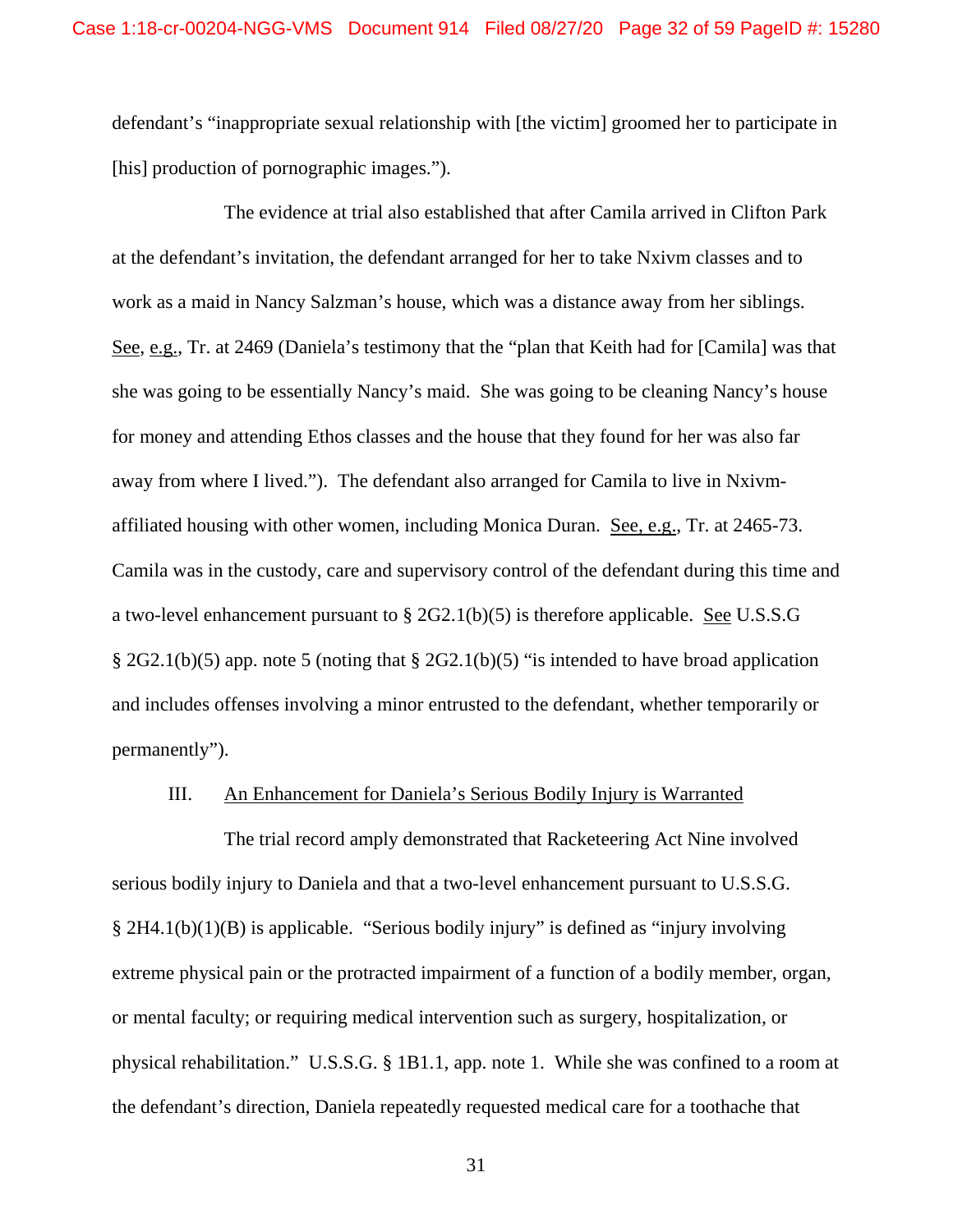caused her constant pain. Tr. at 1958-59; 2939-2942. The defendant did not permit Daniela to visit a dentist for six weeks. The defendant finally allowed Lauren Salzman to accompany Daniela to a dentist only after a part of Daniela's tooth broke off, leaving a hole. Id.; Tr. at 2955. Daniela also suffered extreme emotional and psychological pain as a result of her confinement, see, e.g., Tr. at 2891-901, and only escaped after she seriously contemplated suicide and started accumulating cleaning supplies in order to accomplish it, Tr. at 2905-06. These events constitute serious bodily injury in connection with Daniela's condition of forced labor. See, e.g., United States v. Callahan, 801 F.3d 606, 627 (6th Cir. 2015) (a victim sustained "serious bodily injury" in connection with her condition of forced labor when the defendant kicked her in the face, "knocking a tooth loose").

### IV. The Cross-Reference to Guideline Section 2H4.1(b)(4)(B) Is Accurate

The defendant's objection to the cross-reference, pursuant to U.S.S.G. § 2H4.1(b)(4)(B), to the guideline governing sex trafficking is meritless. Section 2H4.1(b)(4) provides that if "any other felony offense was committed during the commission of, or in connection with, the [forced labor] offense, increase to . . . 2 plus the offense level from the offense guideline applicable to that other offense, but in no event greater than level 43." "Any other felony offense is defined as "any conduct that constitutes a felony offense" under federal, state or local law. Raniere argues that the cross-reference to the sex trafficking guideline results in double counting because he will be punished twice for the same conduct (sex trafficking of Jane Doe 5). The Second Circuit has "repeatedly held, however, that a district court calculating a Guidelines sentence may apply multiple Guidelines provisions based on the same underlying conduct where that is the result clearly intended by Congress and the Sentencing Commission [because while] such calculations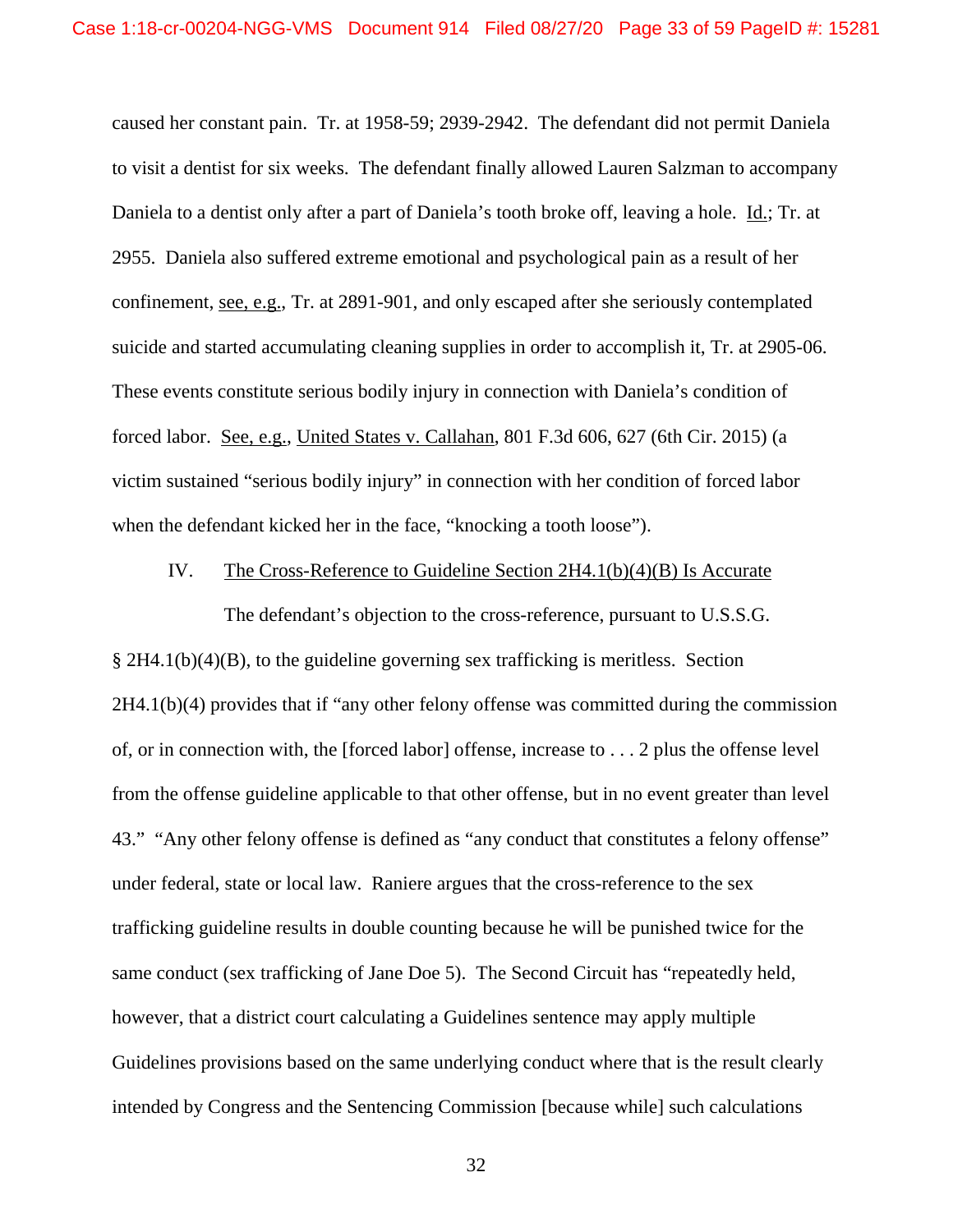may involve 'double counting' in a literal sense, they do not involve impermissible double counting." United States v. Maloney, 406 F.3d 149, 152 (2d Cir. 2005) (emphasis in original). Because the sex trafficking guideline calculation results in a higher offense level than that of the forced labor guideline, pursuant to  $\S 2H4.1(b)(4)(B)$ , the sex trafficking guideline calculation "essentially replaced the forced labor calculation," which does not have the effect of impermissibly double counting the same underlying conduct. United States v. Callahan, 801 F.3d 606, 628-29 (6th Cir. 2015) (rejecting defendant's claim that the crossreference, pursuant to  $\S 2H4.1(b)(4)(B)$ , to the guidelines governing a different offense constituted impermissible double counting).

# V. The Trial Evidence Established that Raniere Participated in Sex Trafficking as to Other DOS Victims

The trial record also established, either by evidence admitted at trial that proved such facts explicitly or from which the facts reasonably could be inferred, that Raniere participated in sex trafficking as to two additional DOS victims, or, at a minimum, attempted to do so. Specifically, Raniere and other DOS "masters" recruited women, including Sylvie and India, as "slaves" into DOS by deliberately concealing Raniere's role in DOS and the sexualized components of DOS. PSR ¶¶ 84-96; Tr. at 1509-11. Sylvie was recruited into DOS by Monica Duran, who gave Sylvie an assignment to "seduce Raniere." PSR ¶ 101; Tr. at 219. Sylvie testified that she was not attracted to Raniere and found him "creepy." Tr. at 118. Duran later arranged for Sylvie to meet Raniere at a house, where Raniere took Sylvie upstairs, instructed her to undress and lie down on the bed. Tr. at 250- 54. Raniere then performed unwanted oral sex on Sylvie and took close-up photographs of Sylvie's vagina with Sylvie's phone. Tr. at 257. Sylvie felt disgusted by this encounter and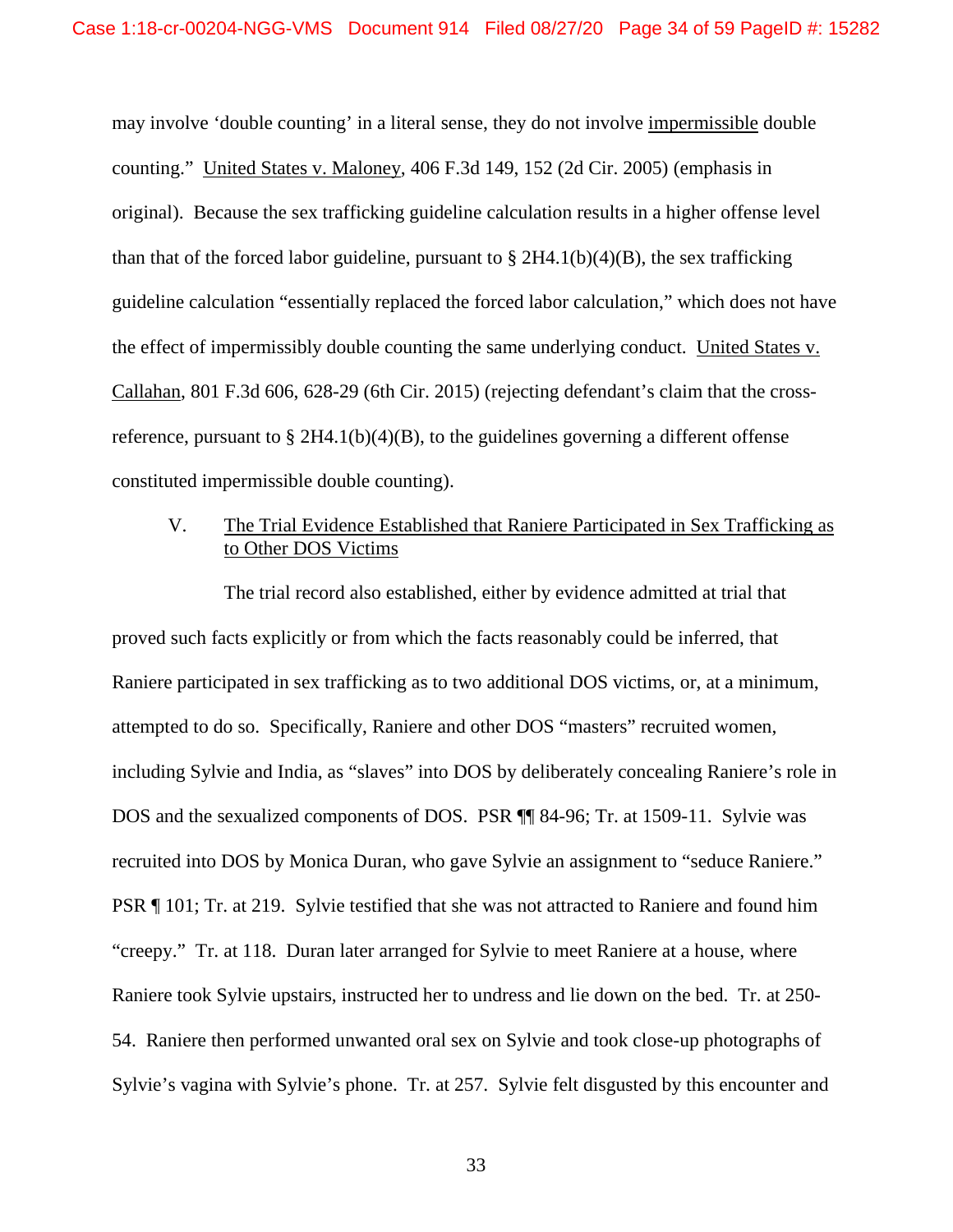acquiesced to it only because she believed her collateral would be released if she did not obey Raniere. Tr. at 220. After Sylvie completed the assignment she had been given, Sylvie deleted the photograph in disgust and shame. Tr. at 257-58. The next day, Duran called Sylvie, panicked, because the photographs had been deleted from Duran's phone. Id. Duran told Sylvie that she would have to go back to Raniere and have him take new photographs, which Sylvie did. Id.

The evidence at trial also established that the First Line received benefits, financial and otherwise, by facilitating Raniere's access to their slaves. For example, on March 3, 2016, Raniere sent an email to Allison Mack asking if India knew that "to complete her [assignment] she needs to take all her clothes off" so that Raniere could take a photograph of her. GX 1805. The following day, Mack sent an email to Raniere apologizing for "bug[ging] him" but explaining that she "had not been paid as head trainer for the source" and that she was "struggling a little with income." GX 1803. Mack wrote that Bronfman could not approve the payments until Raniere reviewed them. Raniere responded the same day with the following email: "Yes. Any news on India?" Lauren Salzman testified at trial that when she asked Mack whether Raniere was "fucking her slaves," Mack responded that she and Raniere were going to "start working with India and Jay" and clarified to Salzman that "working" meant sex. Tr. at 1794. Taken as a whole, this evidence establishes that Raniere participated in sex trafficking as to Sylvie and as to India.

### VI. Raniere is Not Entitled to a Three-Point Reduction Under Section  $2X1.1(b)(1)$

The defendant is not entitled to a three-point reduction under U.S.S.G.

§ 2X1.1(b)(1) because the evidence at trial established that the defendant "completed all of the acts [he] believed necessary for successful completion of the substantive offense[,]" that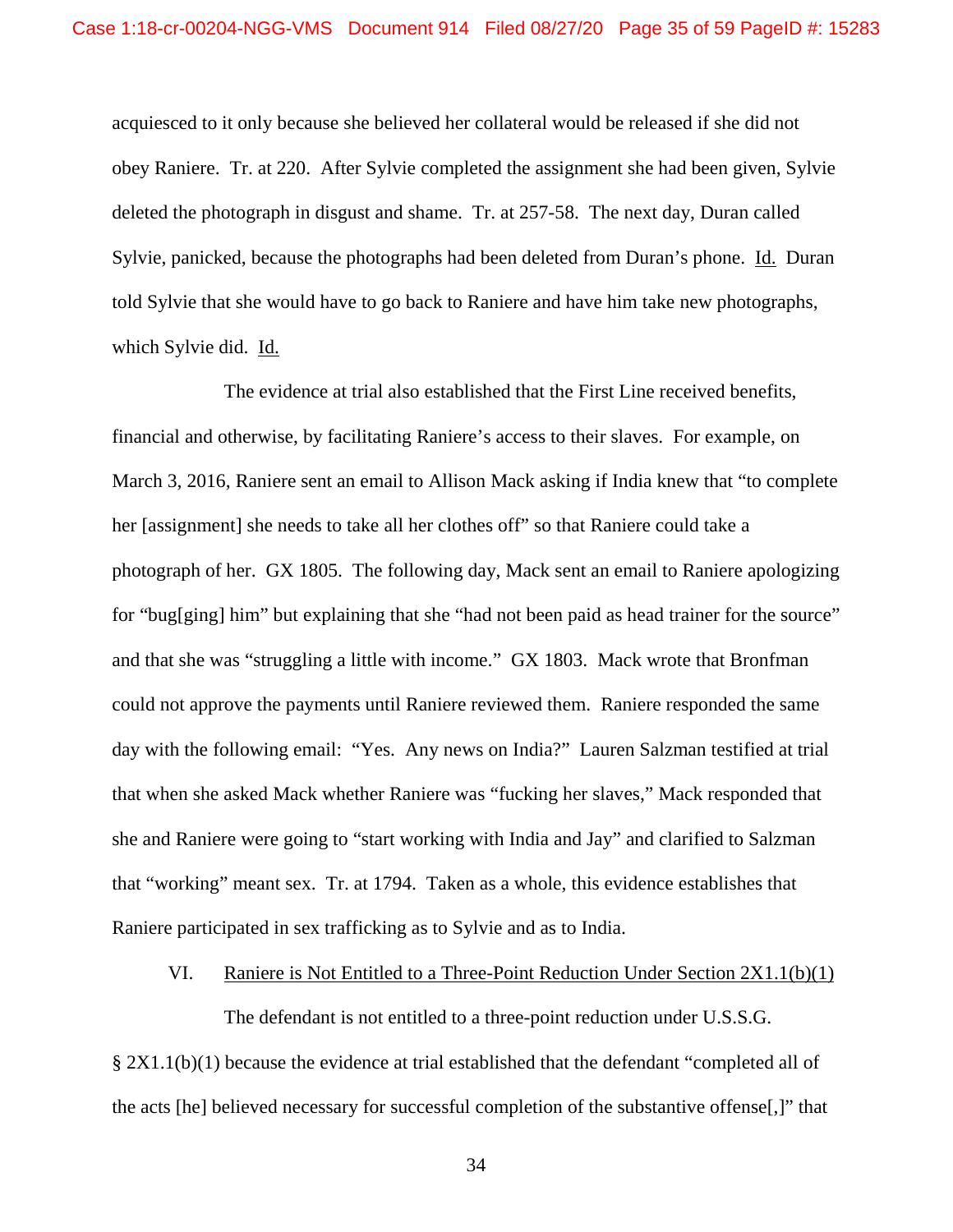is, the sex trafficking of Jay (Jane Doe 8). See Tr. at 4416-26, 4433. Under 18 U.S.C. § 1591, it is not required that the victim actually perform a commercial sex act as long as the defendant recruited, enticed, harbored, transported, provided, obtained, maintained, patronized or solicited Jay for purposes of engaging in commercial sex acts. See Jury Charge, ECF Docket Entry No. 728, at 100. The defendant completed all the acts he believed necessary for successful completion of the substantive offense, and is not entitled to the three-point reduction. See United States v. Medina, 74 F.3d 413, 418 (2d Cir. 1996) (explaining that  $\S 2X1.1(b)(2)$  "determines punishment based on the conduct of the defendant, not on the probability that a conspiracy would have achieved success"); United States v. Deas, 768 F. App'x 81, 82 (2d Cir. 2019) (summary order) (same as to attempt); United States v. Jenkins, 69 F. App'x 499, 501 (2d Cir. 2003) (summary order) (same).

# VII. Raniere Engaged in a Pattern of Activity Involving Prohibited Sexual Conduct

The government submits that the five-level enhancement under  $\S$  4B1.5(b)(1) for engaging in a "pattern of activity involving prohibited sexual conduct" is warranted. As set forth above, Raniere began a sexual relationship with Camila in or about September 2005, and thereafter, on two occasions in November 2005, produced child pornography depicting Camila. The Second Circuit has held that "[p]roof of any two separate occasions of prohibited sexual conduct" is sufficient to find "that a defendant poses the sort of continuing danger supporting a § 4B1.5(b) enhancement." See United States v. Broxmeyer, 699 F.3d 265, 284-86 (2d Cir. 2012) (finding that the defendant's conviction of attempted production of child pornography, coupled with a single other occasion of prohibited sexual conduct, was indicative of a pattern of prohibited sexual conduct); see also United States v. Batson, 749 F.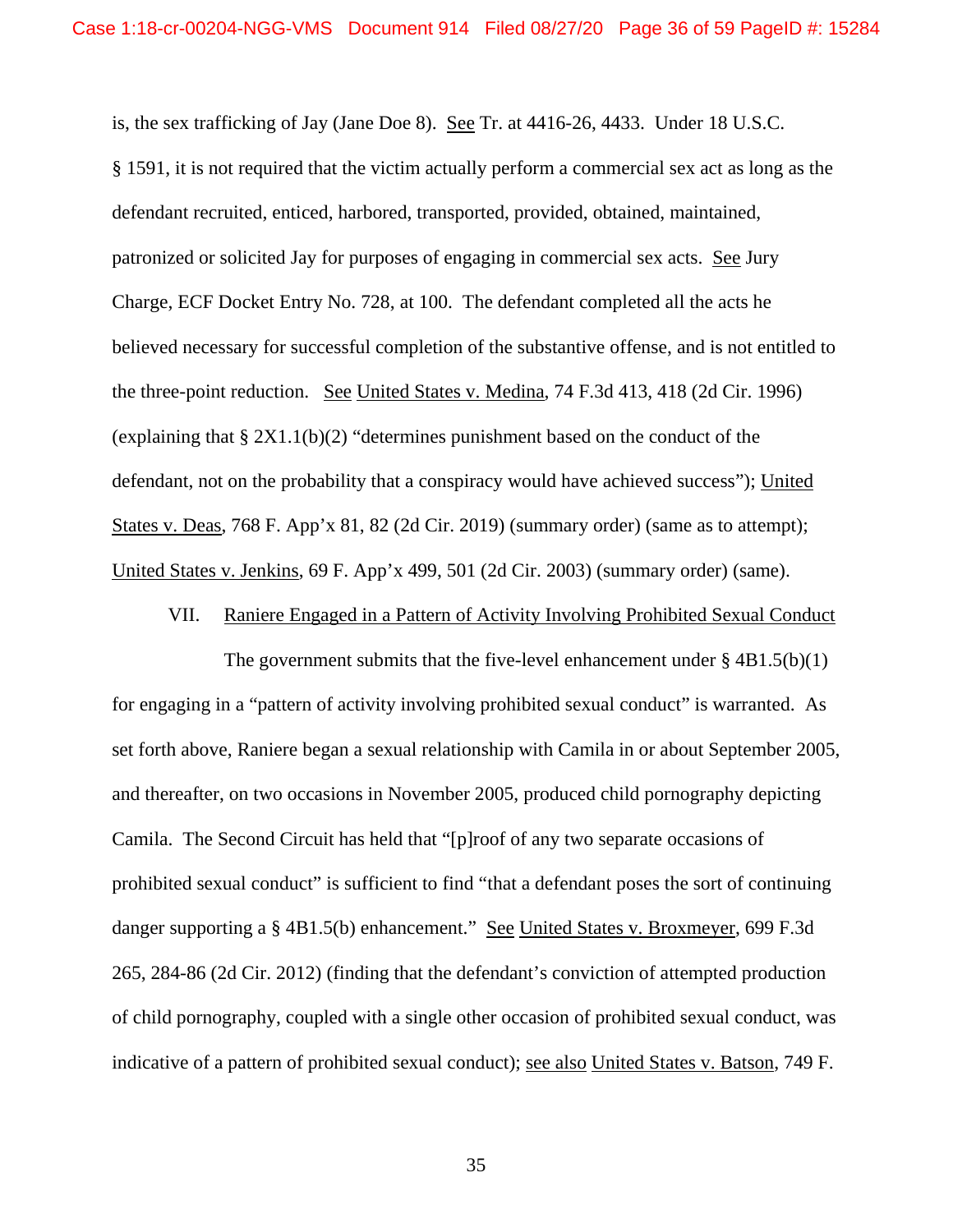App'x 804, 807 (11th Cir. 2018) (multiple sexual offenses involving the same minor victim qualified as a pattern of sexual activity under  $\S$  4B1.5(b)(1)).

### FINANCIAL PENALTIES AND RESTITUTION

## I. Assessments and Fines

In addition to assessments imposed by 18 U.S.C. § 3013, the Court should impose a payment of a \$5,000 special assessment pursuant to the Justice for Victims of Trafficking Act of 2015, as well as a fine within the Guidelines range of \$50,000 to \$250,000.<sup>[7](#page-36-0)</sup> PSR ¶¶ 356-60.

The Guidelines provide that a district court "shall impose a fine in all cases, except where the defendant establishes that he is unable to pay and is not likely to become able to pay any fine," and employs an eight-factor test to determine the amount of any such fine. U.S.S.G. §§ 5E1.2(a), 5E1.2(d). The Guidelines further provide that "[t]he amount of the fine should always be sufficient to ensure that the fine, taken together with other sanctions imposed, is punitive." Id. The defendant bears the burden of demonstrating an inability to pay a fine. See United States v. Camargo, 393 F. App'x 796, 798 (2d Cir. 2010) (summary order); United States v. Salameh, 261 F.3d 271, 276 (2d Cir. 2001).

The Guidelines fine range for the offenses of conviction is \$50,000 to \$250,000. PSR  $\P$  359 (citing U.S.S.G. § 5E1.2(c)(3)). It appears that Raniere has the ability to pay a fine; Raniere reported an interest in the \$8 million estate of his deceased former

<span id="page-36-0"></span><sup>&</sup>lt;sup>7</sup> Although the PSR states that the \$5,000 special assessment is to be imposed "per count," the government notes that the Second Circuit has recently "conclude[d] that the text of § 3014, taken as a whole and in its context, is . . . meant to be applied on a peroffender, not a per-count, basis." United States v. Haverkamp, 958 F.3d 145, 149 (2d Cir. 2020).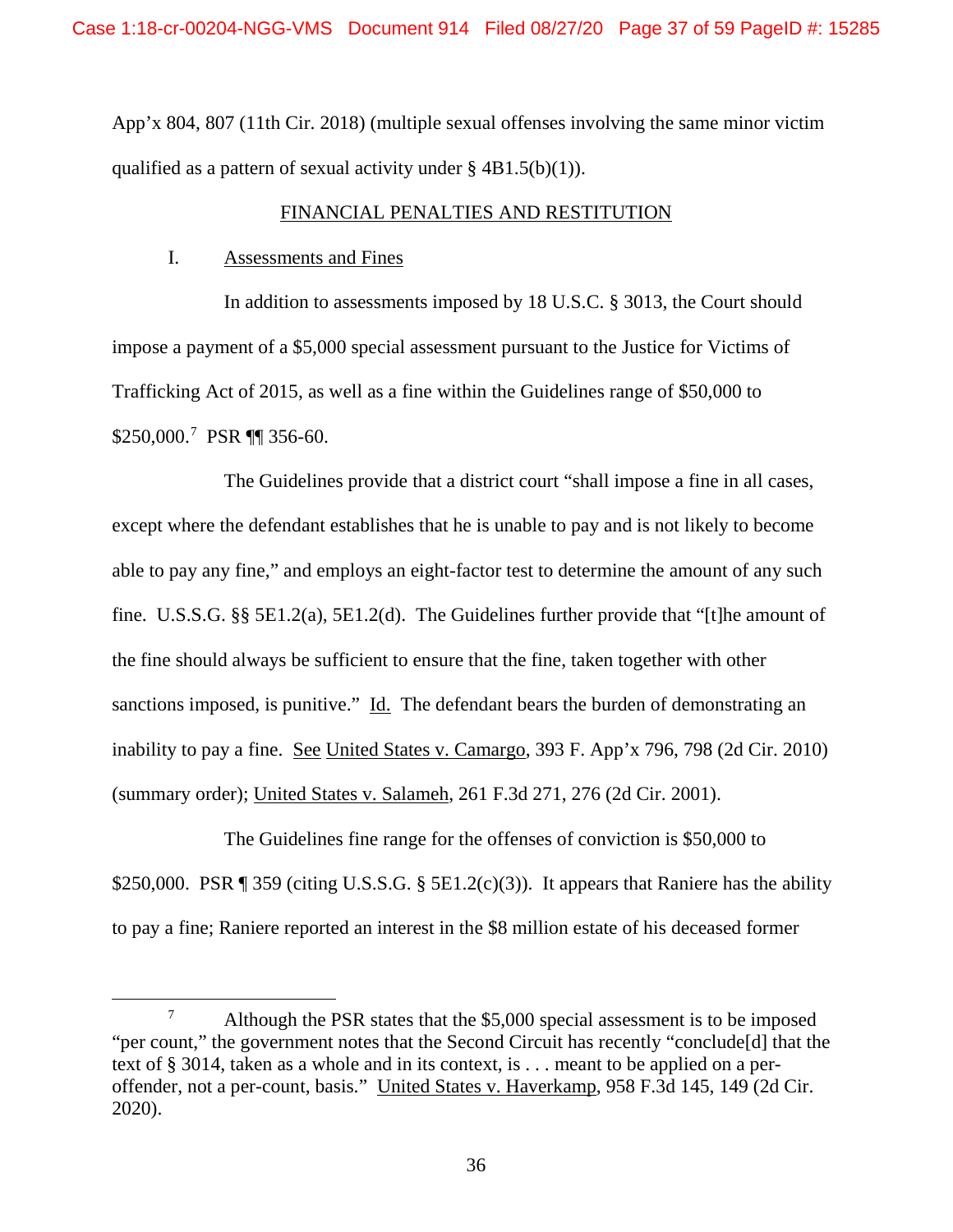partner, Pamela Cafritz, and also reported to the Probation Officer that he also had earnings from Executive Success Programs ("ESP") and Nxivm. PSR ¶¶ 343, 347. Although the defendant's true financial situation is opaque, see PSR ¶ 347, the defendant has not met his burden of establishing his inability to pay a fine. For the reasons set forth herein, there is a need for a financial penalty in light of the seriousness of Raniere's crimes, his disregard for the law, and the need for deterrence.

#### II. Restitution

In Title 18, United States Code, Section 1593, Congress provided for mandatory restitution for victims of sex trafficking, forced labor, and document servitude, among other crimes. 18 U.S.C. § 1593(a); see United States v. Sabhnani, 599 F.3d 215, 254 (2d Cir. 2010). Defendants convicted under Section 1593 are required to pay the "full amount of the victim's losses," as defined in 18 U.S.C. § 2259(b)(3). Section 1593 defines the term "victim" as an "individual harmed as a result of a crime under this chapter[.]"

Unless otherwise provided by statute (e.g., 18 U.S.C. § 2259, providing mandatory restitution for Chapter 110 offenses, including the production of child pornography), restitution for all other Title 18 offenses are calculated under 18 U.S.C. § 3663A (mandatory restitution for certain offenses) or § 3663 (discretionary restitution). Under Section 3663A, a victim is a person "directly and proximately harmed as a result of the commission of an offense for which restitution may be ordered, including, in the case of an offense that involves as an element a scheme, conspiracy, or pattern of criminal activity, any person directly harmed by the defendant's criminal conduct in the course of the scheme, conspiracy, or pattern."  $18$  U.S.C. § 3663A(a)(2).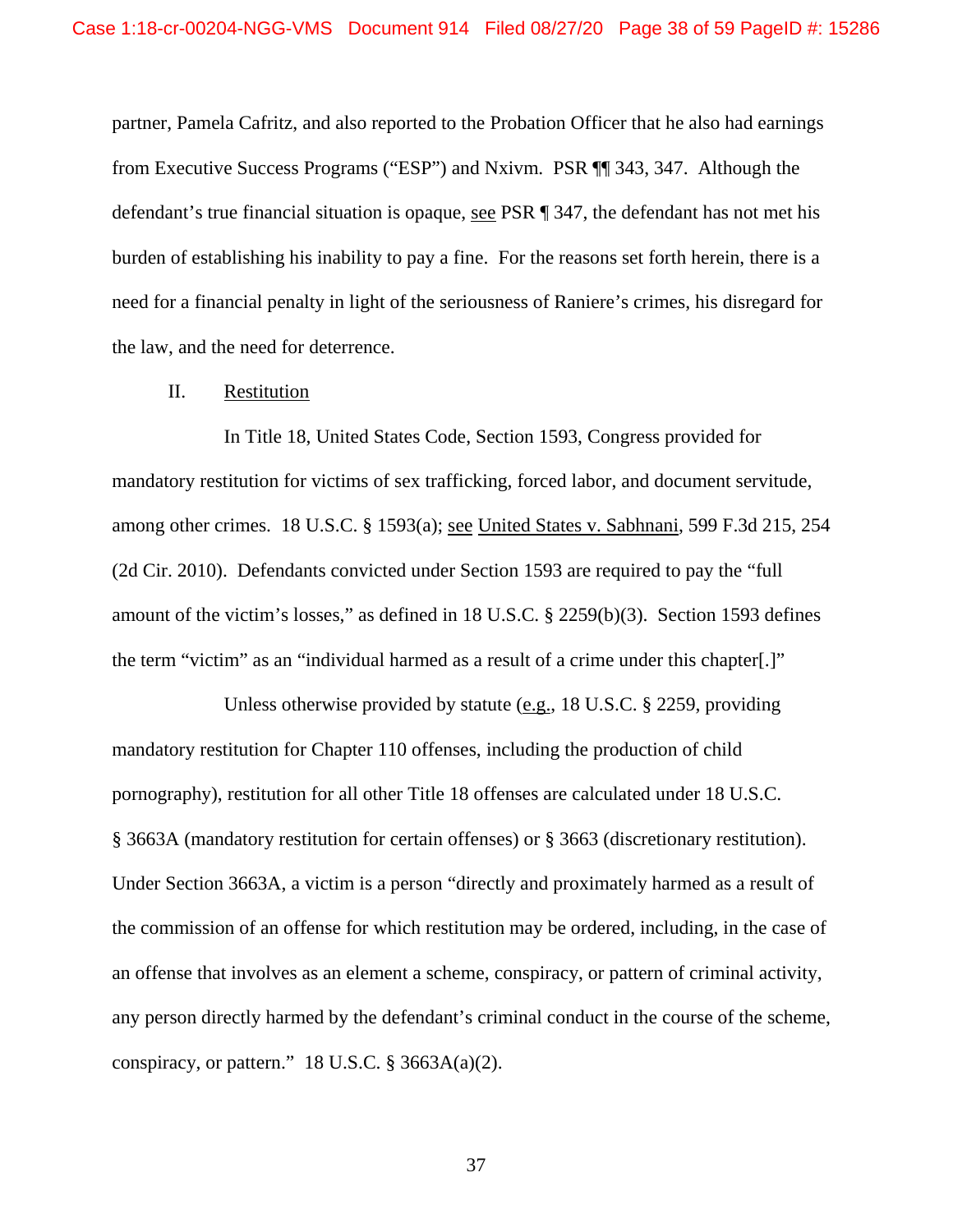Under either statute, a defendant's "economic circumstances should have no bearing on a court's decision to enter such an order. 18 U.S.C. § 3664(f)(1)(A); In re Morning Star Packing Co., 711 F.3d 1142, 1144 (9th Cir. 2013) (holding district court committed legal error in denying restitution because of defendant's claimed financial status and potential availability of civil remedies).

At present, the government has received over 25 declarations of loss from individuals who identify themselves as victims of the defendant's criminal conduct and expects it may receive more. In light of the number of victims and the scope, complexity and duration of the defendant's criminal activity, the government respectfully requests that the Court set a date no later than 90 days after sentencing for a final determination of victim losses for purposes of restitution. See 18 U.S.C. § 3664(d)(5).

In addition, the government anticipates that it will make a request that Raniere's restitution order identify victims of sex trafficking, forced labor and document servitude (the "1593 Victims") and prioritize restitution to such victims. The government recognizes that the restitution order entered by the Court may exceed Raniere's ability to pay such order and the total value of assets to be criminally forfeited. Therefore, the government intends to request that, pursuant to 18 U.S.C. § 3664(i), the Court prioritize restitution to the 1593 Victims in Raniere's restitution order. 18 U.S.C. § 3664(i) ("If the court finds that more than 1 victim has sustained a loss requiring restitution by a defendant, the court may provide for a different payment schedule for each victim based on the type and amount of each victim's loss and accounting for the economic circumstances of each victim."); <u>see, e.g.</u>, United States v. Newcomb, No. 6:14-CR-00001-1, 2015 WL 4878940, at \*3 (W.D. Va. Aug. 14, 2015) (relying on § 3664(i) in prioritizing one corporate victim over another).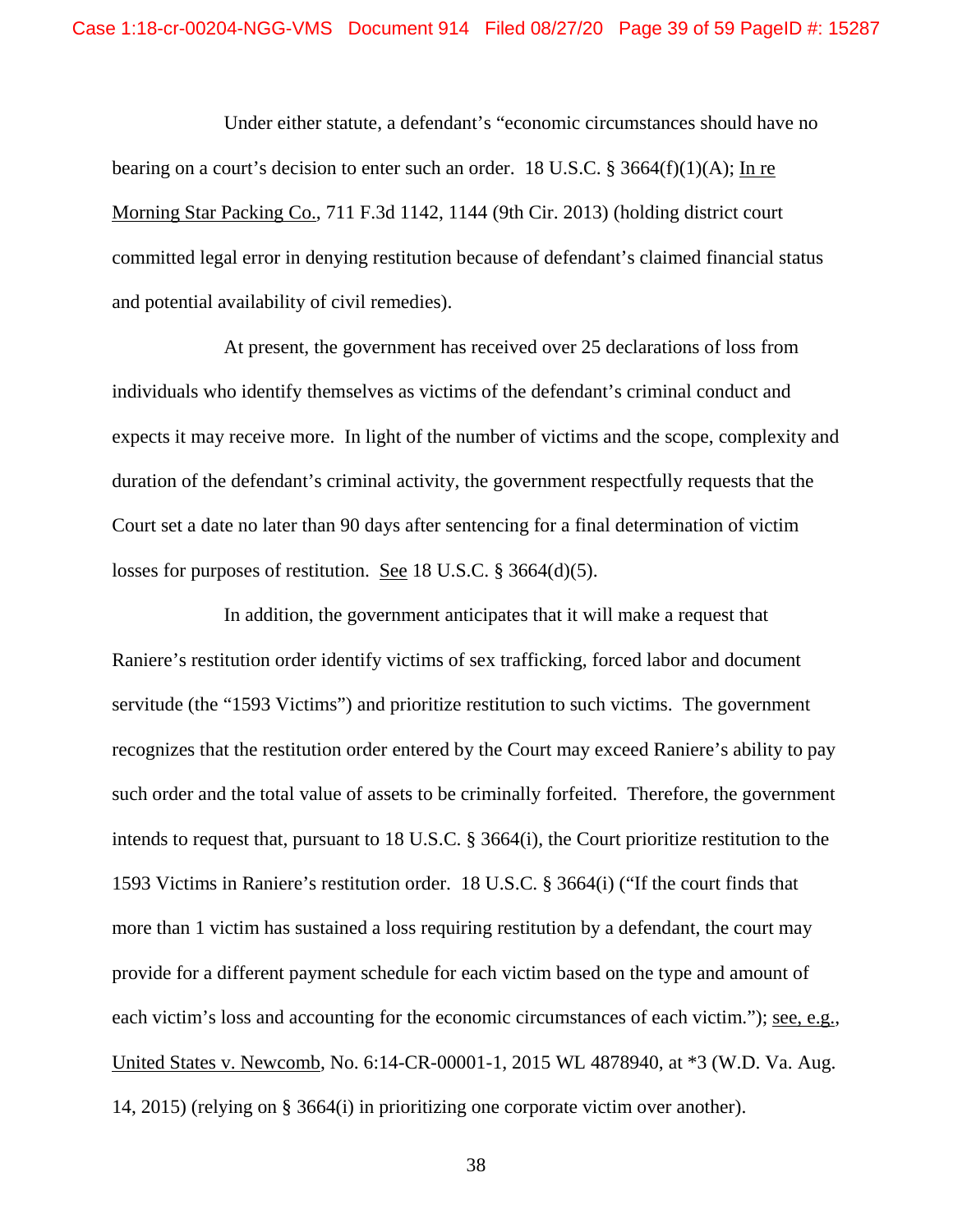The Attorney General, acting through the Department of Justice's Money Laundering and Asset Recovery Section ("MLARS"), may exercise discretion to remit forfeited funds to persons who have incurred a pecuniary loss directly caused by the offense underlying the forfeiture, or a related offense. 28 C.F.R. §§ 9.2, 9.8(b)(1). A "related offense" includes an offense committed "as part of the same scheme or design, or pursuant to the same conspiracy, as was involved in the offense for which forfeiture was ordered." 28 C.F.R. § 9.2. Upon the final forfeiture of the assets subject to preliminary forfeiture orders in this case, the United States Office for the Eastern District of New York presently intends to request that the Department of Justice approve the restoration of the forfeited funds to the Clerk of Court to distribute pursuant to any restitution order entered by the Court as to Raniere.<sup>[8](#page-39-0)</sup> However, pursuant to 28 C.F.R. § 9.1(b)(2), the sole discretion to approve the Office's request lies with the chief of the Department's Money Laundering and Asset Recovery Section ("MLARS"), and the losses in the restitution order must otherwise comport with 28 C.F.R. Part 9.

Offenses involving human trafficking have special provisions concerning dispositions of forfeited funds. Congress has directed that all property forfeited under Section 1594 "shall" be used to pay any restitution ordered in the criminal case. See 18 U.S.C. § 1594(f)(1); <u>see also</u> 18 U.S.C. § 1594(f)(2) (providing that such transfers of

<span id="page-39-0"></span> <sup>8</sup> When MLARS approves restoration of forfeited funds, MLARS typically directs the funds to the most comprehensive restitution order issued in the case. This ensures that no victims will be omitted from compensation and that all are treated fairly, and also ensures that restoration accomplishes the same objectives as 28 C.F.R. § 9.8. The government anticipates that any restitution ordered entered against Keith Raniere will be the most comprehensive of those entered in this Court, in light of Raniere's leadership role and his conviction on all charges in the indictment.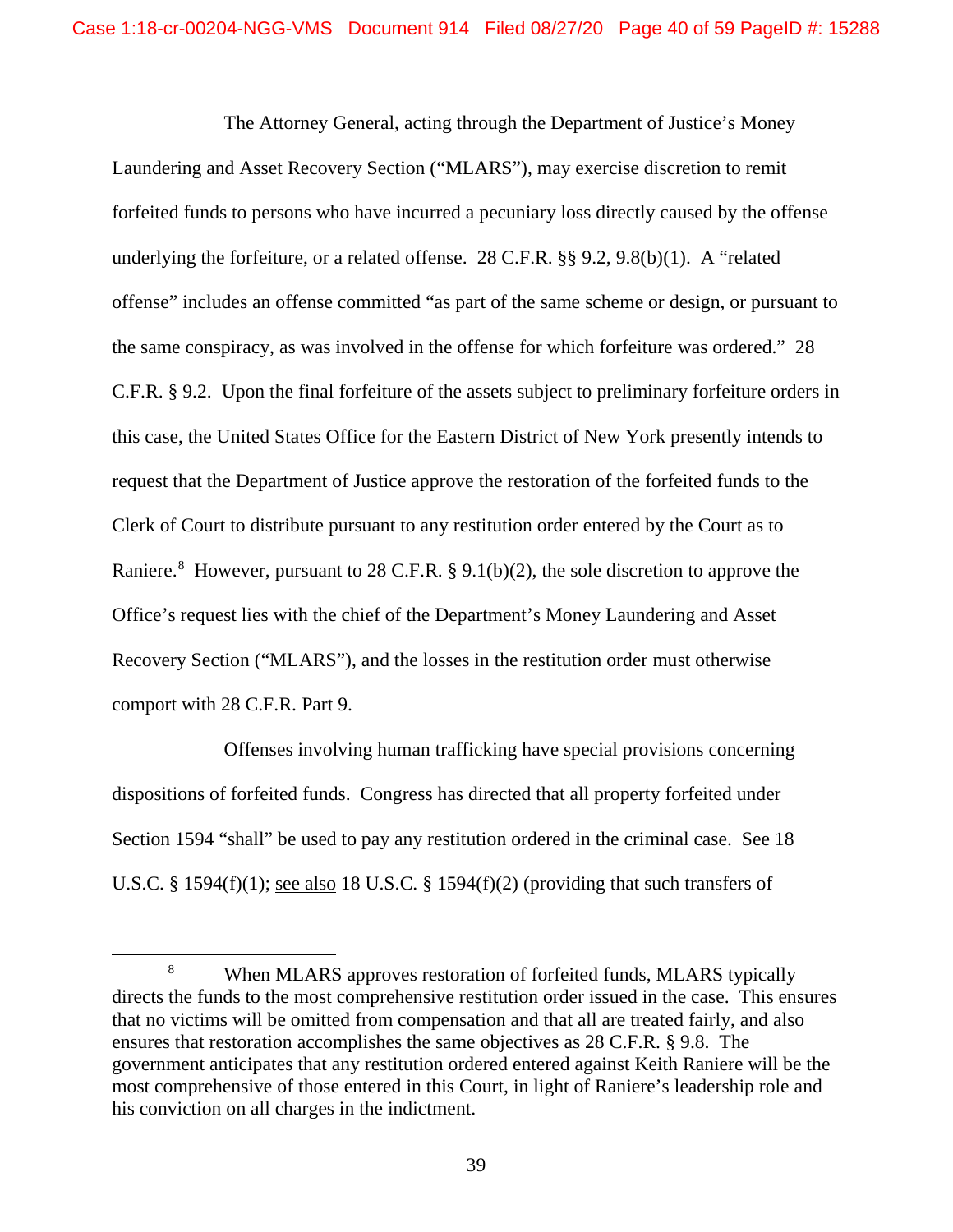forfeited funds shall have priority over any other claims to the assets or their proceeds). Because, however, at least some of the assets to be forfeited in this case were not forfeited pursuant to an offense covered by Section 1594, should MLARS approve restoration of any judicially-forfeited funds to the Clerk of Court, the Clerk would distribute such funds to victims on a pro rata basis absent an order from the Court that specifically prioritizes the 15[9](#page-40-0)3 Victims.<sup>9</sup>

Given the primary of the sex trafficking and forced labor offenses in this case, the degree of harm caused by these violations, and Congress's interest in prioritizing forfeited funds for remission to victims of these crimes, the government respectfully submits that any restitution order entered by the Court should specifically identify the 1593 Victims and prioritize restitution to them, to ensure that they receive the funds they need to fully recover and rebuild their lives.

<span id="page-40-0"></span><sup>&</sup>lt;sup>9</sup> In addition to judicial forfeiture proceedings, the government has commenced administrative forfeiture proceedings against approximately \$330,847.86 turned over to the government by counsel for Nicki Clyne (the "Clyne Funds"). The Clyne Funds represent the proceeds of the sale of the DOS "sorority house." See Tr. at 1510; 1538. Under 18 U.S.C. § 1594, the forfeiture statute applicable to the Clyne Funds, the Department of Justice is required to remit such funds for payment of restitution to the 1593 Victims. For such a transfer to comply with Section 1594, Raniere's restitution order must identify such victims and their losses.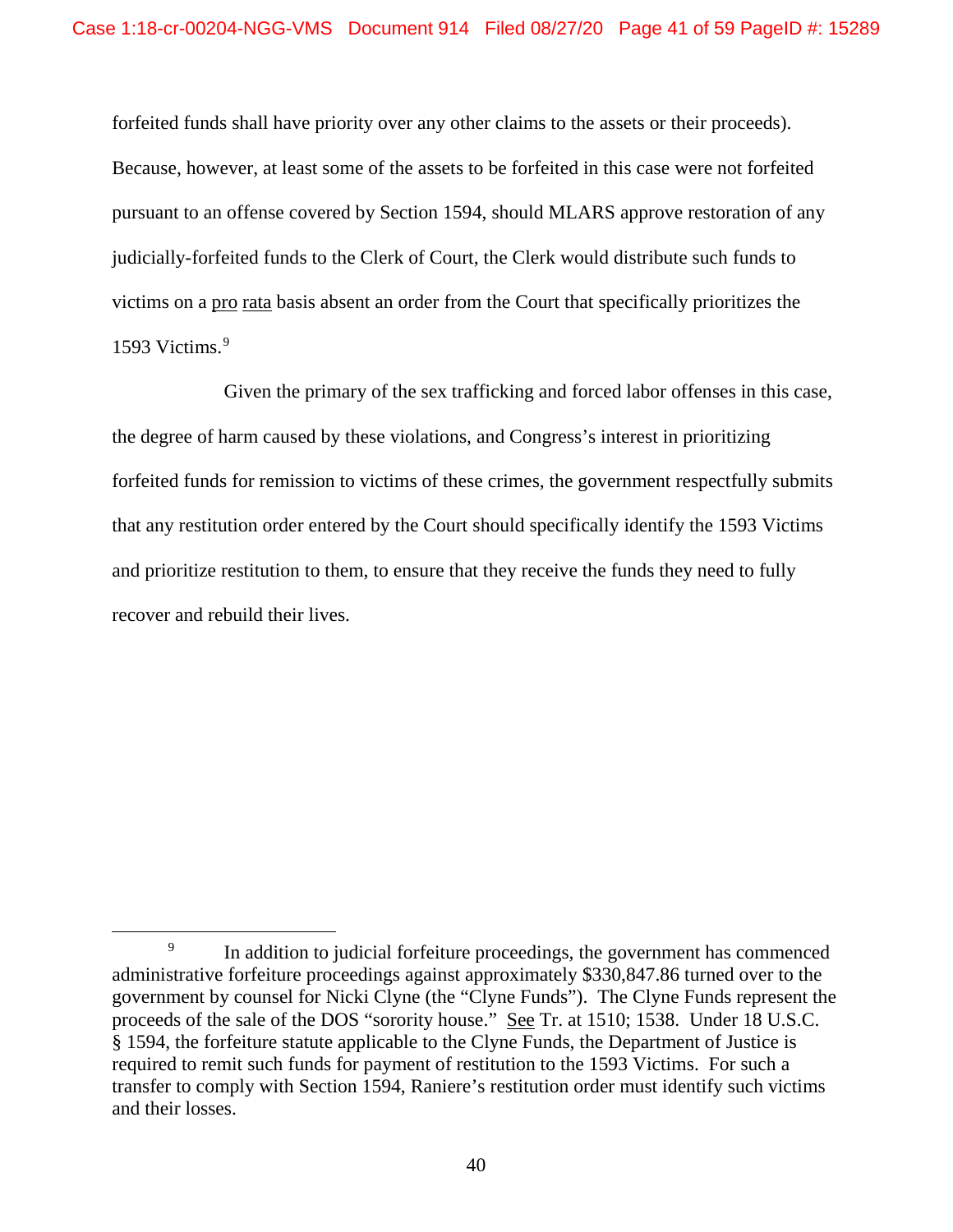### ARGUMENT

It is difficult to overstate the seriousness of the defendant's crimes. As reflected in the impact statements submitted by the victims in this case, Raniere wreaked a path of destruction through his victims' lives.[10](#page-41-0) The defendant was able to engage in criminal activity for so long because he successfully cultivated followers loyal to him who carried out his orders and shielded him from scrutiny. Raniere sought out those who could provide financial support or the connections to enhance his reputation and increase his power to intimidate critics and detractors. Raniere concealed his abuse behind the smokescreen of his supposed "personal growth" programs—a charade he continues to this day. Since his conviction, Raniere has continued to demonstrate a complete lack of remorse for his crimes.

The government respectfully submits that a Guidelines sentence of life imprisonment is necessary to provide appropriate punishment, to protect the public from further crimes by Raniere, to promote respect for the law, and to discourage others from committing similar crimes.

I. The Nature and Circumstances of the Offenses and the Need to Provide Just Punishment Warrant a Sentence of Life Imprisonment

There is no question about the seriousness of the offenses for which Raniere was convicted. As demonstrated at trial, among the many acts of manipulation, coercion, and exploitation that Raniere committed were the following:

> Raniere ordered the confinement of Daniela to a room, without human contact, for nearly two years;

<span id="page-41-0"></span><sup>&</sup>lt;sup>10</sup> The government is currently in receipt of a significant number of victim impact statements, which have been provided to counsel for the defendant. These statements, along with any others the government receives, will be provided to the Court as directed in advance of the October sentencing.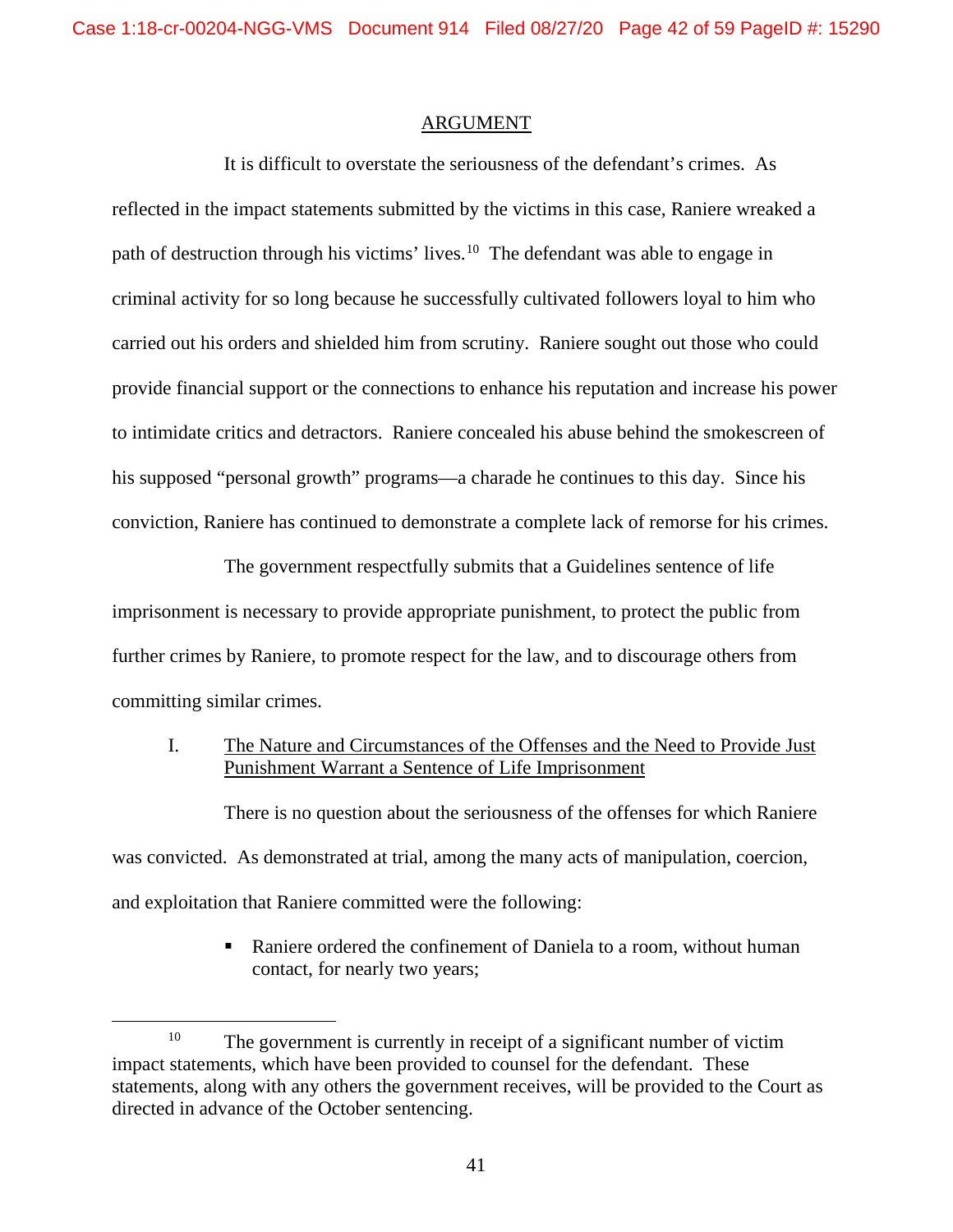- Raniere sexually exploited Camila, a 15-year-old child, and took photographs of his abuse;
- Raniere created and led DOS, in which women were recruited under the false pretense of joining a women-only mentorship group, later discovering that they had taken collateralized "vows of obedience" to women who were "slaves" to Raniere;
- Raniere directed that several DOS "slaves" be assigned to have sex with him;
- Raniere directed the unlawful surveillance of individuals perceived to be enemies or critics of Nxivm;
- Raniere obstructed justice by ordering the tampering of evidence to be used in a civil lawsuit; and
- After some DOS victims began to share their experiences of abuse publicly, Raniere and Clare Bronfman drafted threatening cease-and-desist letters, which were then sent to several DOS "slaves" by attorneys in Mexico retained by Bronfman.

The defendant's crimes are among the most serious under the law, both in their character and in the amount of time and manipulation dedicated to their commission. The government will not here belabor the fact that the criminal conduct proved at trial shocks the conscience. The brother of Camila and Daniela, Adrian, has described the devastating impact of Raniere's actions on his family:

> The emotional and physical torture that my sisters had to endure should never be allowed to happen to anybody. My whole family is still suffering because of him. . . . Keith made my whole family think Dani was a dangerous psychopath, and to this day my father will not speak to her, or me, or our mother, because we are somehow going against Keith. He still has that kind of hold over half of my family. Keith Raniere is a menace to society; he cares about nobody and nobody can ever be safe with him around.

Their mother also submitted an impact statement describing the effect of Raniere's criminal conduct on her children: "Keith played with each of us at will. He set us as enemies,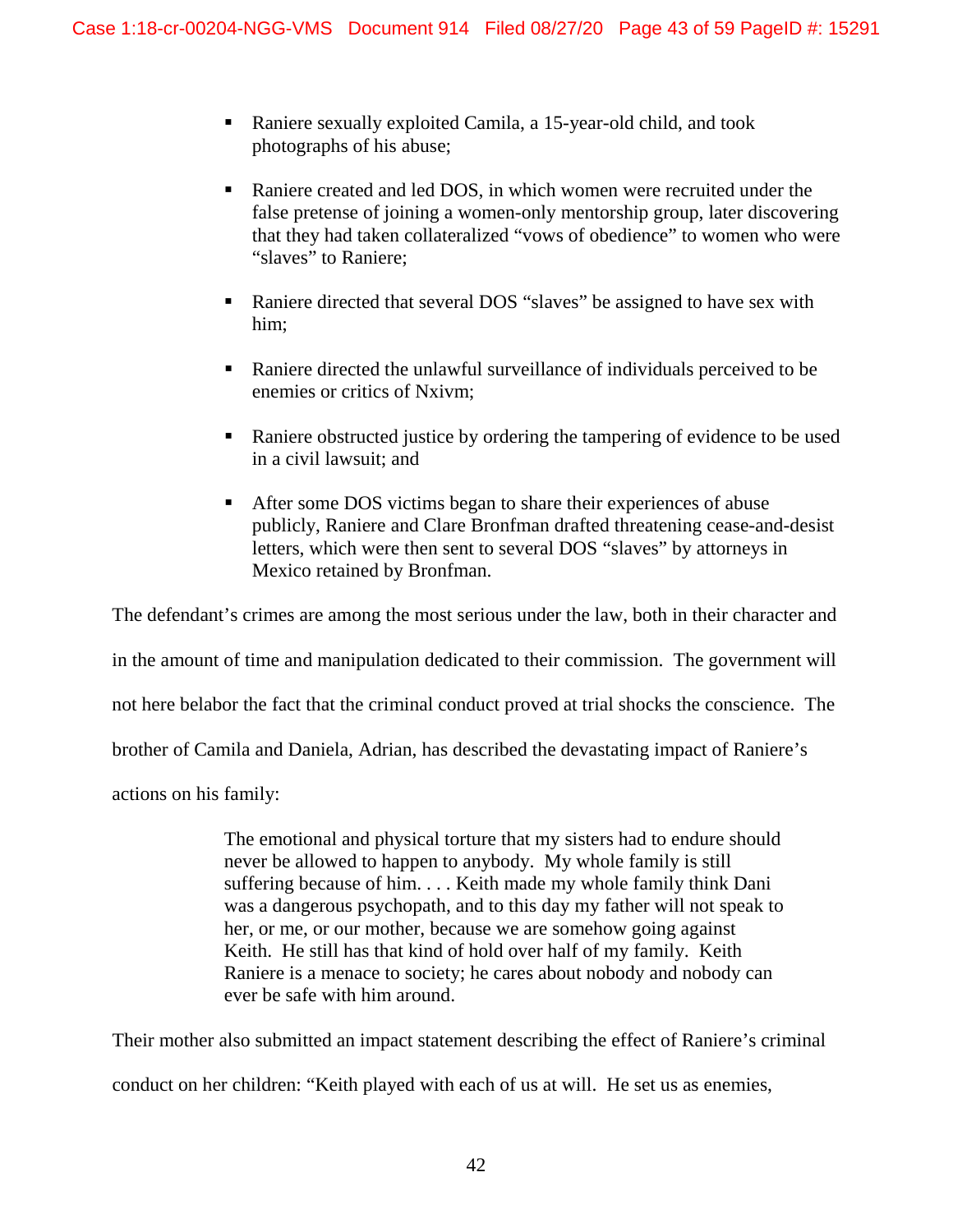separated us. He did inhuman things to my daughters behind my back. . . . Keith took away the freshness of my children, their spontaneity, their curiosity, their love for themselves."

Raniere began preying on Camila, whom he called "virgin Camila," in 2005. The power imbalance between them could not have been more stark: Camila was fifteen years old, with no legal status in the United States, and Raniere was forty-five and the leader of the community to which Camila's parents belonged. Raniere did not just abuse Camila sexually. For over a decade, he psychologically tortured a young woman, withdrawing affection or approval if she did not accede to his demands. As demonstrated in the thousands of messages exchanged between Raniere and Camila, a small subset of which are appended to this memorandum as Exhibit A, Raniere's conduct towards Camila was controlling and emotionally abusive. See, e.g., Exhibit A, GX 301-R-96 ("If you want me to come tonight, I will under these conditions: there will be no talking. You will meet me at the door in the outfit you think I would find sexiest. You will arouse me, we will make love for my satisfaction and pleasure. You will do everything you can to provide that. I will finish and leave. Do you agree yes or no?"); 301-R-239 ("I expect you to text me this vow [of obedience] now. I will text you later. I expect you to answer this right away. Otherwise no go. You need to be happy wherever you are with me because my time means that much.").

Raniere required Camila to ask permission of him for everything she did, even in order to contact her own family and to cut her hair. See, e.g., GX 301-128 ("I really hate that I feel like I have to ask you for permission to do anything outside of my schedule"); GX 1779-25 ("Can I text my family?"), GX1779-87 (Camila's request for Raniere's permission to remove pubic hair), GX 1779-166 (Camila's request for Raniere's permission to take "4 days away for a flamenco workshop," to which Raniere responded, "Give me a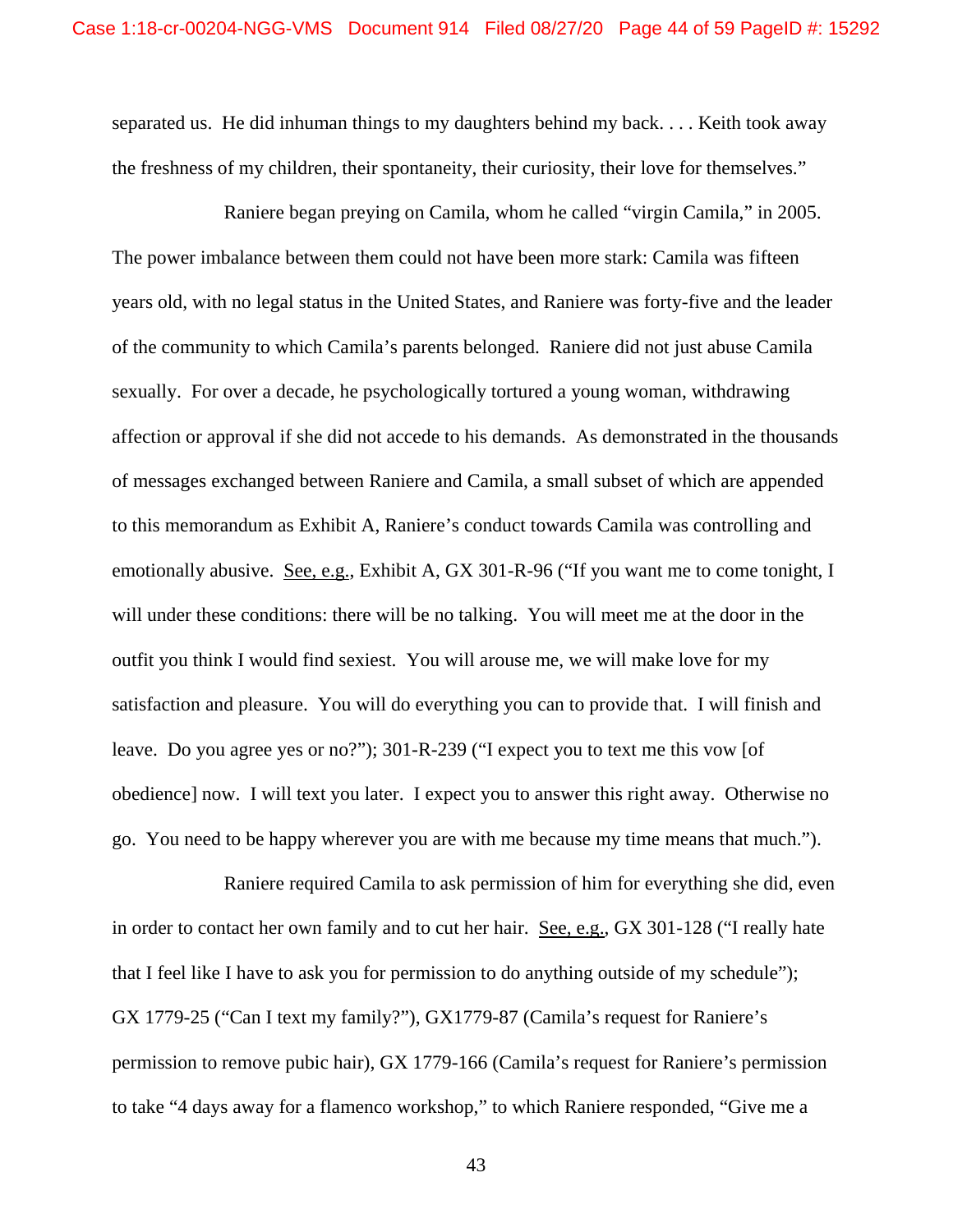day...likely a yes"). When Camila resisted him, Raniere threatened to evict her from the residence she was living in and, because she had no legal status, deport her to Mexico. See, e.g., GX 301-R-222 (Raniere: "That's the last chance move your stuff out tonight."); GX 1779-2 (Camila: "Can you please not send me back to mx?"); GX301-R-280 (Raniere: "The apartment will need to be done first thing tomorrow 8am. Put all my things, money, etc… together").

Raniere's messages to Camila reflect Raniere's preoccupation with Camila's weight and her sexual submission to him. See, e.g., GX 301-R-249 (demanding that Camila "eat less"), <u>see also</u> GX 302-R ("You need to not be prideful and lovingly satisfy me. Let's see if you can."); GX 308-R ("You need to make me far superior to everyone ([Robbie Chiappone] and Jim [Del Negro]) in every way conceivable no question."). Raniere was obsessed with Camila's previous romantic interest in Chiappone. Tr. at 3466-69; GX301-R-20; GX1779. Raniere required Camila to provide him with details of her interactions with Chiappone, including what clothes Camila wore and Chiappone's sexual performance. Id.; Tr. at 3557. Raniere told Camila that her relationship with Chiappone affected her "purity" and her suitability as his "successor" and that Camila would have to "fix" it, by, among other things, finding him a "virgin" to be his "successor" and "pure vessel." See, e.g., Tr. at 3469, 3588-89 ("There are potential successors but they are so young. This creates several problems. Will I live long enough? Will they stay pure? Will they connect so deeply with me being so much older?").

During the course of the "relationship" between the defendant and Camila, Camila slowly became withdrawn. She no longer socialized with family and friends. She lost weight at Raniere's insistence. As recounted in her brother's impact statement, Camila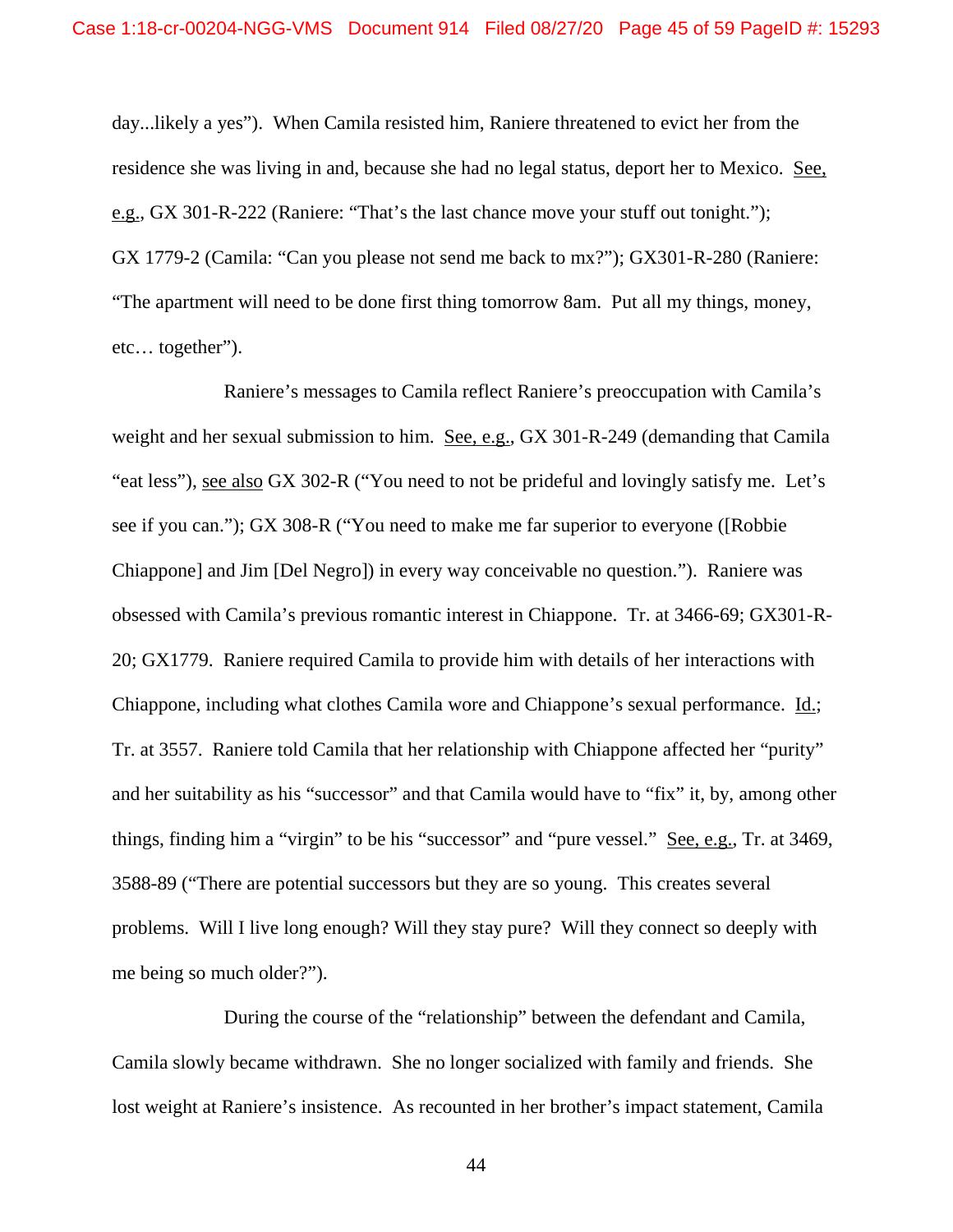"became extremely private. She wouldn't tell anyone where she lived. She struggled losing weight and was malnourished. She always appeared to be busy, but I never knew with what, and she never had any money. I had [no] idea how much Keith was manipulating her. He was very good at keeping his actions hidden from me and from other people." See also Tr. at 1597 (Lauren Salzman's testimony that there was "a lot of curiosity and speculation about what was going on with Camila. How come nobody could go to the house? . . . And eventually Lucy told me that she figured out where Cami lived because she saw Keith coming and going from Cami's house. And I wasn't permitted to know or nobody told me.") Camila's own messages to the defendant reflect her despair and distress at this time:

October 10, 2014: I feel like I have a gun pointed at me and I'm and I'm just trying to say what you want to hear so you won't shoot but I don't know what it is you want to hear.

November 24, 2014: I feel like your puppet.

- December 8, 2014: You have taken everything that is important and meaningful to me. But it is more than that. You have branded me for life. Your words have destroyed me. I feel helpless and worthless. I feel dead inside.
- February 8, 2015: I'm angry at you because you couldn't see how being with me at such a young age was probably taking away from my life and opportunities.

Exhibit A, GX 301-R-89, 233, 284; GX 302-R-77.

For decades, Camila told no one about her sexual relationship with Raniere,

the man who was without question the most powerful person in her family and community.

Camila had suicidal thoughts. She harmed herself—a common response to sexual abuse and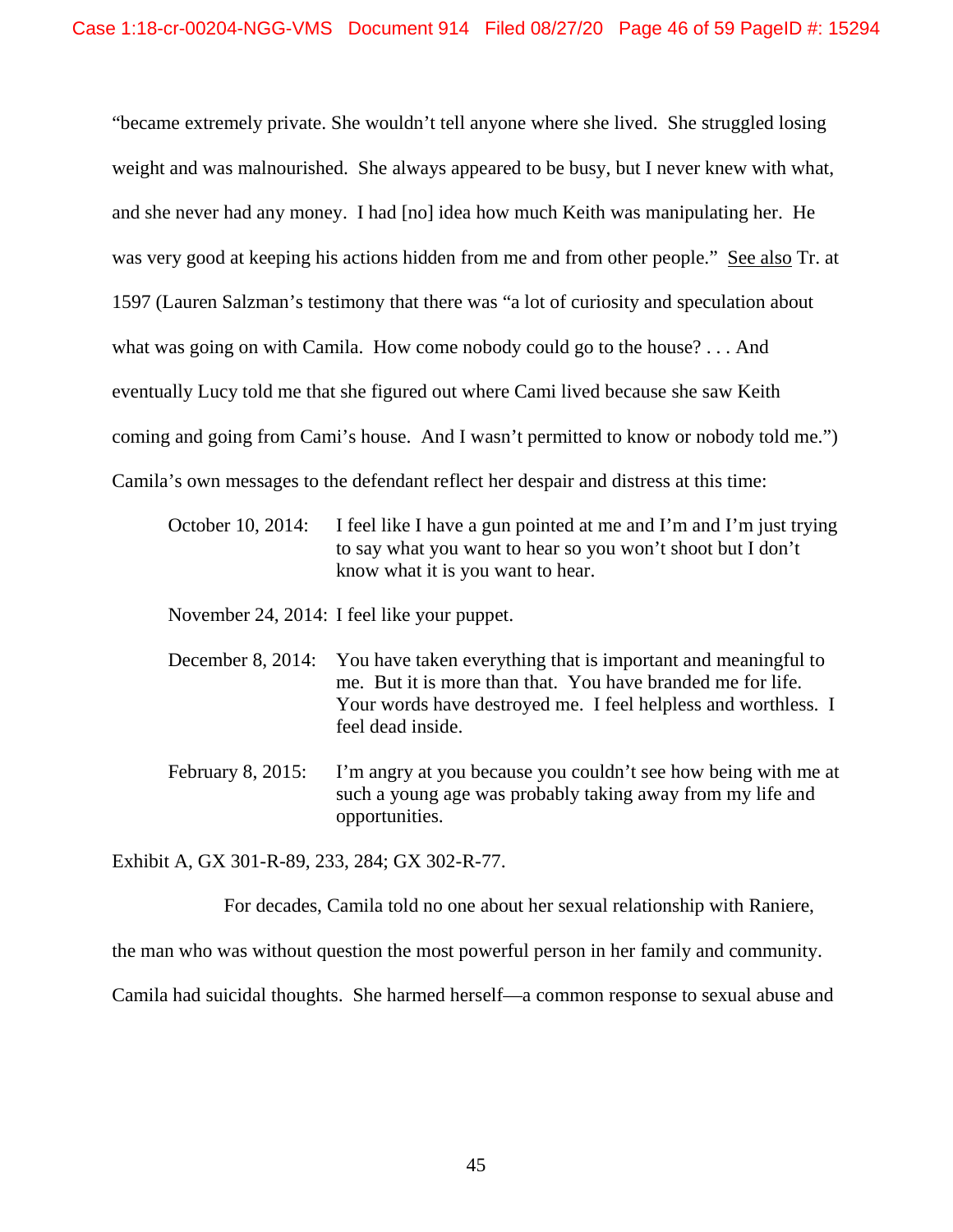a coping mechanism to feel in control.<sup>[11](#page-46-0)</sup> See, e.g., Tr. at 2474 (testimony of Daniela describing Camila's cutting). These effects are not uncommon in similarly-victimized individuals, and for this reason, Raniere's post hoc justification for DOS as having been created "as part of ensuring that [Camila] would never" again attempt suicide, see Tr. at 1895 (Lauren Salzman's testimony), is perverse.

Raniere's treatment of Daniela, Camila's sister, was also shocking. As he did with Camila, the defendant instructed Daniela to keep their coercive sexual relationship a secret and pressured her to lose weight. Tr. at 2379 (testimony of Daniela); id. at 2633 (Pamela Cafritz instructed Daniela to conceal that Raniere was the father of her child to medical professionals); id. at 2636 (after her abortion, Raniere told Daniela that it was a "great opportunity" for her to lose weight, a conversation that left Daniela "in shock"). After Daniela told Raniere about her relationship with another man, Daniela's "life changed overnight." Tr. at 2675 ("I was highly dependent on him and his community which he controlled and he was also my only friend. Like, there was nobody else for me to talk to at that point. I had a coach. I didn't talk to my mother anymore. My relationships [were] secret and, therefore, a large part of my life was.").

<span id="page-46-0"></span><sup>&</sup>lt;sup>11</sup> See Judith L. Herman, Trauma and Recovery: The Aftermath of Violence--From Domestic Abuse to Political Terror 109 (2015) ("The connection between childhood abuse and self-mutilating behavior is by now well documented. Repetitive self-injury and other paroxysmal forms of attack on the body seem to develop most commonly in those victims whose abuse began early in childhood. . . . Self-injury is intended not to kill but rather to relieve unbearable emotional pain, and many survivors regard it, paradoxically, as a form of self-preservation."); Lori G. Plante, Bleeding to Ease the Pain: Cutting, Self-Injury and the Adolescent Search for Self 17-18 (2007) ("Many experts have concluded that the most common causal factor related to cutting and other forms of self-injury is a history of sexual abuse and trauma."); Self-Harm, Rape, Abuse & Incest National Network (RAINN), <https://rainn.org/articles/self-harm> ("Some survivors of sexual assault may use self-harm to cope with difficult or painful feelings.").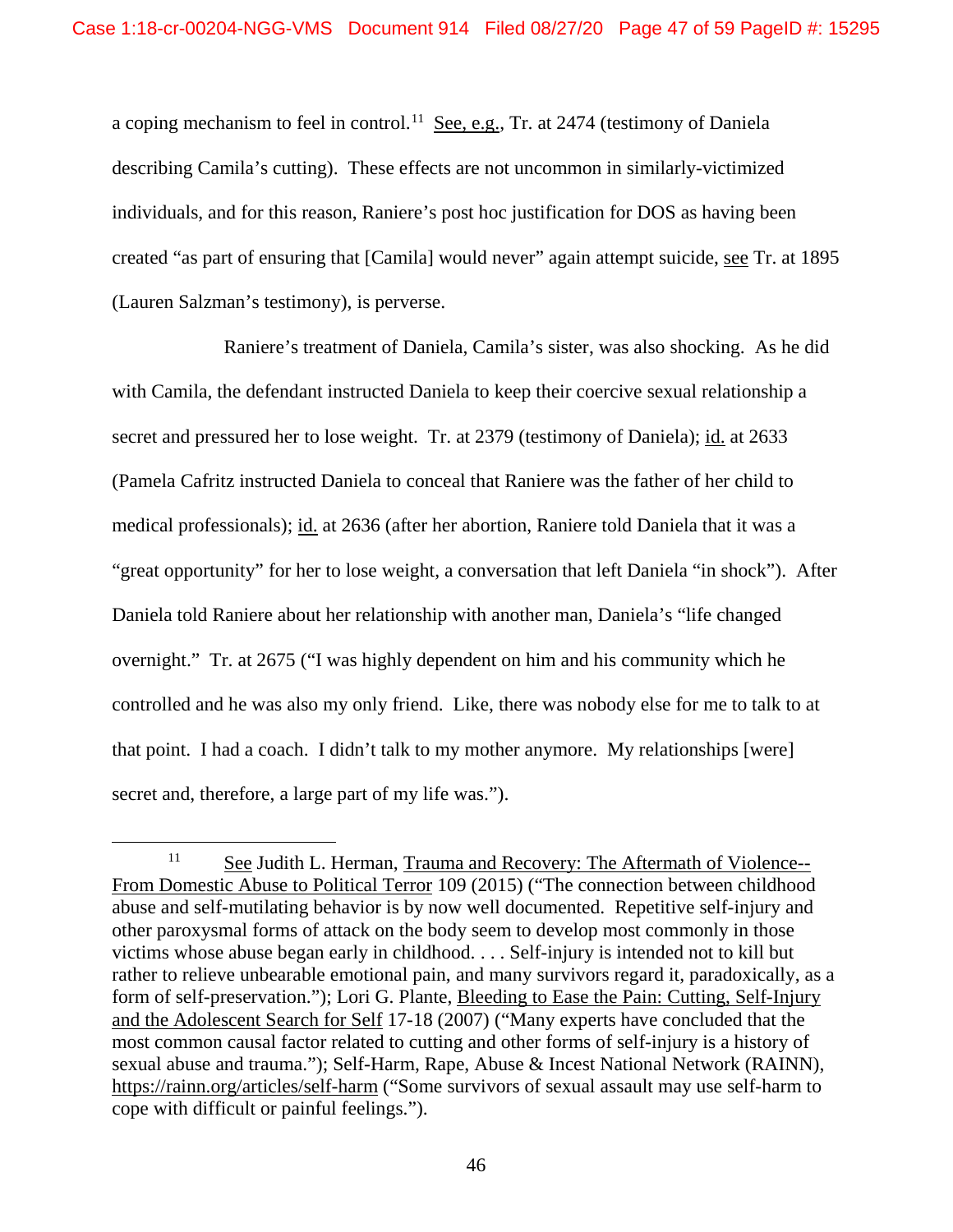Raniere enlisted the assistance of Daniela's family members and Lauren Salzman in confining Daniela to a room in her parents' home without human contact for nearly two years. Tr. at 2686-87 (testimony of Daniela); <u>see also</u> Tr. at 1926 (testimony of Lauren Salzman that Daniela's family members "seemed sad and ashamed about their participation"). Raniere ensured that Daniela's confinement was kept secret and told Lauren Salzman not to speak to him over the phone about it. Tr. at 1927. Daniela was miserable and wrote letters to Raniere every day, often multiple times a day, letters which went unopened. Tr. at 1934. At trial, Lauren Salzman testified:

> I think it's horrendous. I—of all the things that I did in this case and the crimes that I committed, too, I think that this is the worst thing that I did. I—I don't know what to say. I kept her in her room for two years . . . . And the family, they were close as a family when they came to us. And those relationships were incredibly severed through this and other things that happened. And I don't know how you can ever recover from that.

Tr. at 1936. As was made clear by Daniela's testimony at trial, Raniere's actions had a lasting effect on her psychological health. Daniela testified, "I broke pretty quickly . . . I think I went crazy  $\dots$  I would be completely numb for days." Tr. at 2891; <u>see</u> Tr. 2892 ("I had no books. I had nothing to read. Nothing to listen to or nothing to grab onto or somebody else's words to grab on to."); id. at 2904 ("[i]t was harder and harder to keep the darkness at bay.").

Through DOS, Raniere escalated the scope of his abuse and exploitation of women. Raniere urged his First Line DOS "slaves" to recruit hundreds of women into DOS. Tr. at 1619-20 (testimony of Lauren Salzman that Raniere expressed a preference for DOS "slaves" in "positions of power and influence"). After these women provided "collateral," such as sexually explicit photographs and videos and damaging confessions, they were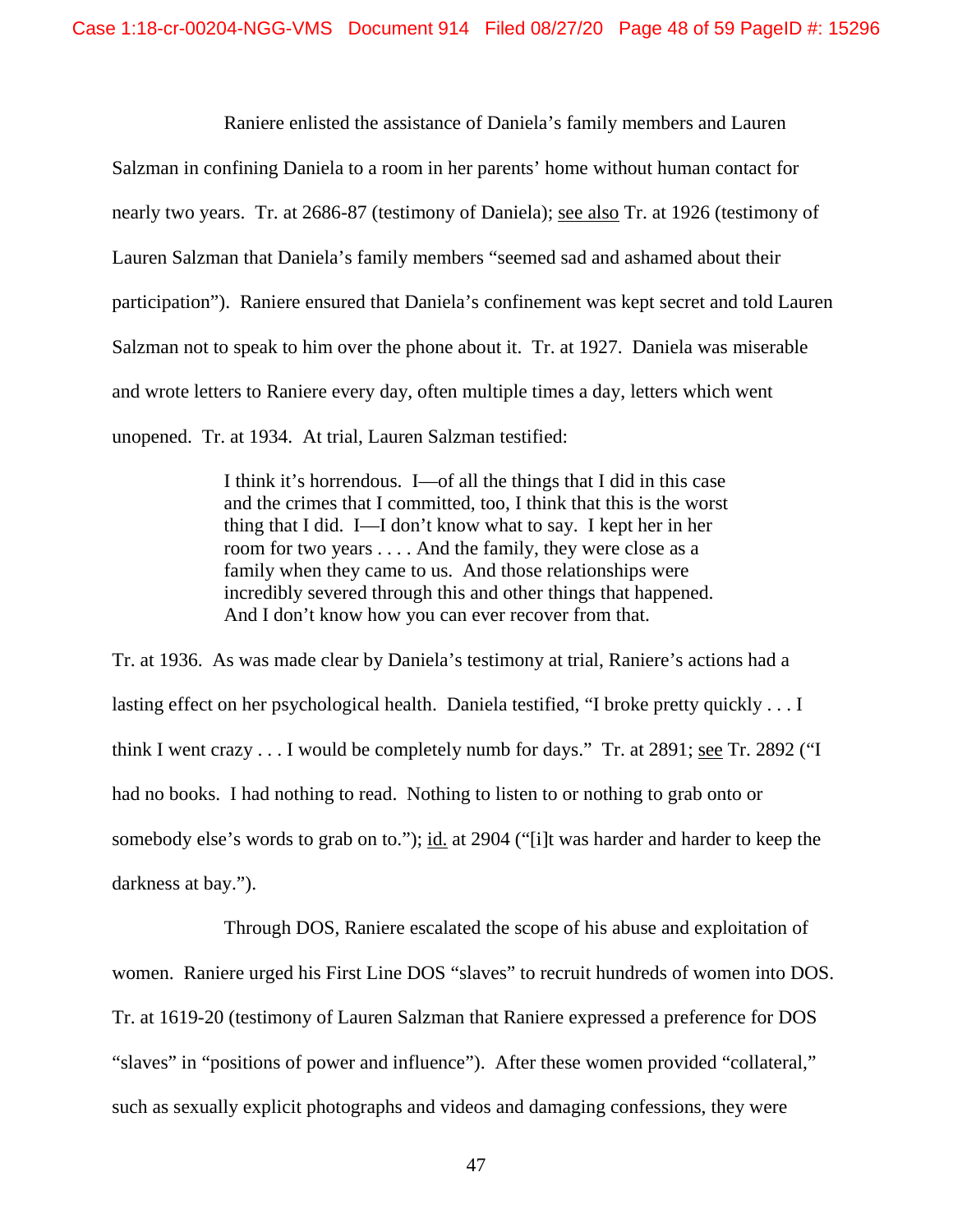coerced into submitting to providing additional collateral, doing tasks for their "masters," and, in some instances, engaging in sexual activity with Raniere. Raniere's role as "Grandmaster" and the sexual nature of DOS was deliberately concealed from recruits, including paddling, sexual activity with "slaves," and "up-close vagina pictures." Tr. at 1790-94 (testimony of Lauren Salzman). These sexually explicit photographs, which were required of nearly every woman recruited into DOS, were of the same type that Raniere took and kept of his own sexual partners. See, e.g., Tr. at 1537 (testimony of Lauren Salzman describing Raniere's preference with respect to pubic hair); id. at 1626 (testimony of Lauren Salzman that Raniere preferred DOS pictures "with our legs spread or up close vaginal pictures"); id. at 2378 (testimony of Daniela that, as to pubic hair, "one did not touch it").

Raniere expressed callous disregard for the women recruited to be DOS "slaves." When, for example, the First Line expressed concerns about branding their recruits with Raniere's initials without their knowledge or consent, Raniere responded that "it shouldn't matter" and "insisted" that it "would not be a problem." Tr. at 1621-22 (testimony of Lauren Salzman). But for the bravery in the DOS victims speaking about their abuse, there is little doubt that Raniere would have continued to commit crimes. Raniere even attempted to use the First Line of DOS to locate a virgin "successor," who, as Lauren Salzman testified, would serve as a "replacement" for Camila. Tr. at 1899-1901. Lauren Salzman testified that the first-line DOS masters, including Rosa Laura Junco, made attempts to recruit virgins for this role for the defendant's benefit. Id. Raniere's communications with Camila also refer frequently to finding a young "successor candidate." See Exhibit A, GX 301-R-29; see GX 301-R-332 ("Does Ana know suitable virgins?"); GX 1779-485 ("[I]f my lineage does not withstand competition, my unique genetic combo will not be able to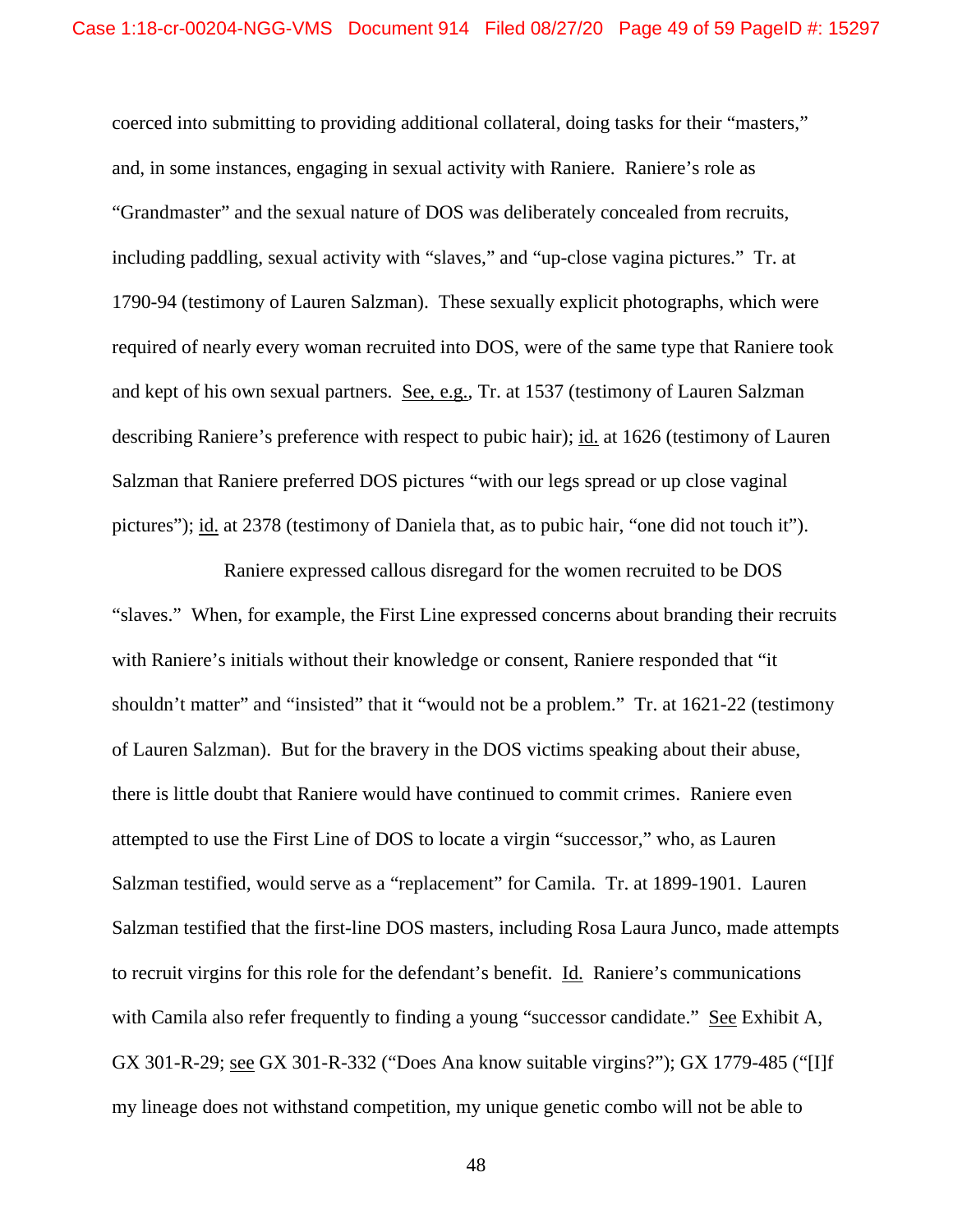either. It will not be a basis of other generations, it will be absorbed and combined with others until a superior combination comes about."); GX 1779-485 (Raniere telling Camila that "Rosa Laura" could assist her in becoming "friends with young future candidates" and "shepherding them over time"). These efforts were confirmed in a October 4, 2015 email from Rosa Laura Junco to Raniere, in which Rosa Laura Junco apologized for her "shortcomings" in keeping her teenage daughter, Lauris, away from the defendant and the effect on the defendant's "possibility for succession." GX 1325. In the email, Rosa Laura Junco states that she is "100 clear that you are what I want for my daughter (and obviously for myself)."

Sex trafficking is a crime that strips victims of their dignity and self-worth, causing them unimaginable damage. For many of his victims, Raniere's actions had a destructive impact on their psychological health, emotional stability, and understandings of relationships and trust. At trial, Sylvie testified about her disgust and shame after Raniere performed unwanted oral sex on her and took photographs of her vagina:

> I felt so disgusting and ashamed, so I just thought—I felt like it was all lies.

I felt—I think I just felt shame, all around that time I felt so much shame and still do honestly about this whole thing . . . I just felt like everything was just lies and secrets and darkness. Like I say, it was such a horrible time.

Tr. at 255-259. As Nicole explains in her victim impact statement, "[t]he massive effect this had on my psychological state is hard to fully explain. On one hand, the fear I felt in being both blackmailed and bullied, of slowly realizing I no longer had control of my own life. And on the other hand, the deep confusion and struggle to believe Allison when she told me how much she cared for me and reminded me that what I was being put through was for my own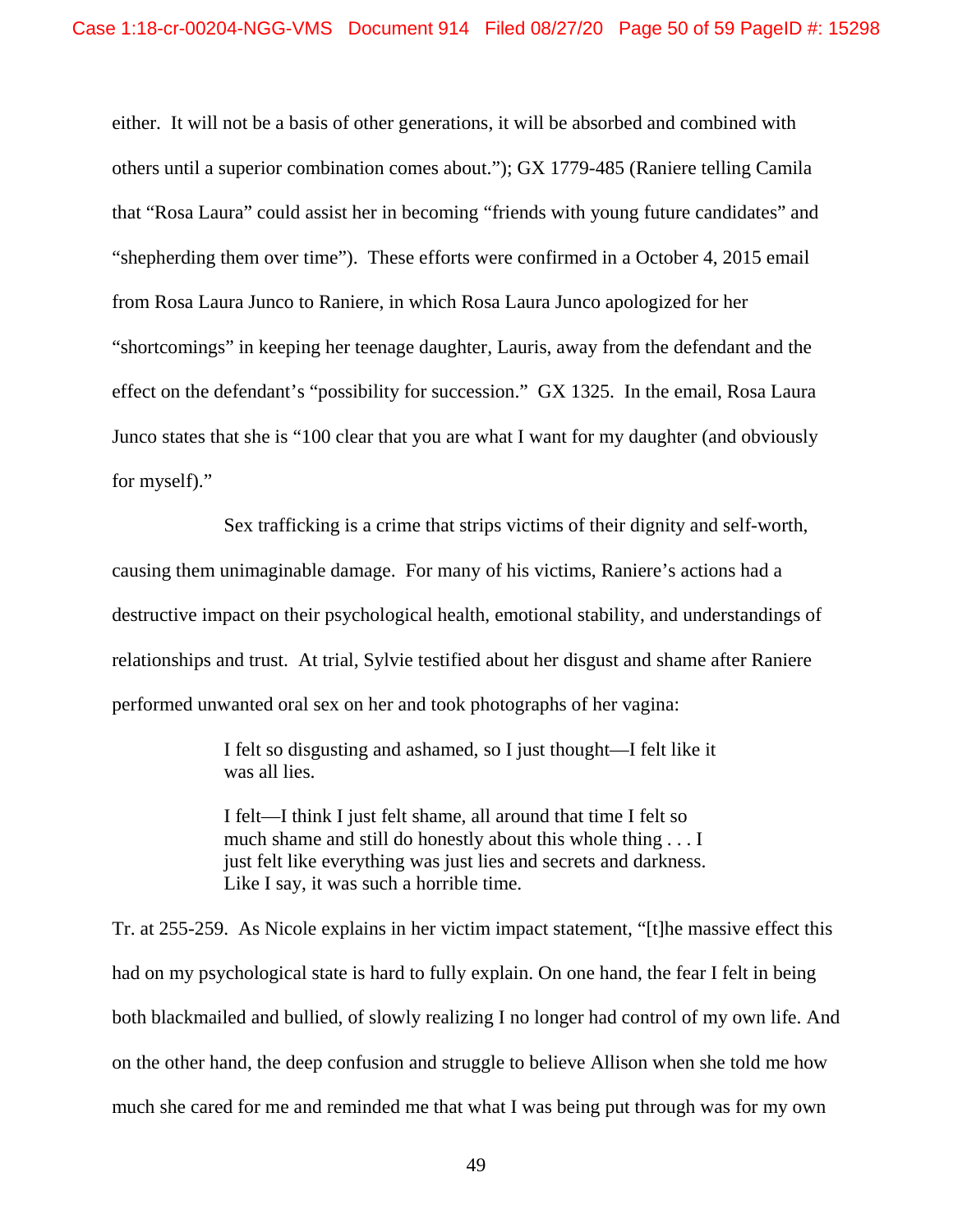good. The cruelty of that abuse of power and trust will be with me forever." Nicole states that she "regularly felt like [she] was losing her mind." Similarly, Jay states that her "confidence in [her]self, [her] talents, and who [she] is has been completely shattered" by her experience in DOS. She explains, "My sunny disposition has been shifted. I find myself darker, more negative on my outlook of humanity. . . . Not wanting to make new friends or connect with others. Feeling constantly alienated."

Other victim impact statements from DOS victims, which will be provided in

full to the Court, reflect that the defendant is responsible for causing profound levels of stress

and emotional injury:

"I NEVER would have joined if I had known that Keith was the top master. . . . I have no words to explain how this affected me. I have never felt so vulnerable and exposed."

"Just thinking about the possibility of Keith being set free gives me tremendous anxiety and stress. He hurt me and some of my friends in ways that can never be undone."

"With the branding, I was physically injured and it's a scar that is very difficult to erase. There was a lot of physical pain also. . . . But the most harm that I experience was emotional. To be deceived by people that I really trusted. They knew everything about me, they knew I wanted to help others and like me, a lot of people were in the same situation. And that's the worst part, to take advantage of people who wanted to build better people, better communities, better families, and be better human being. And everything was a lie."

The unprecedented magnitude, duration and scope of Raniere's crimes demand the most

serious penalty available.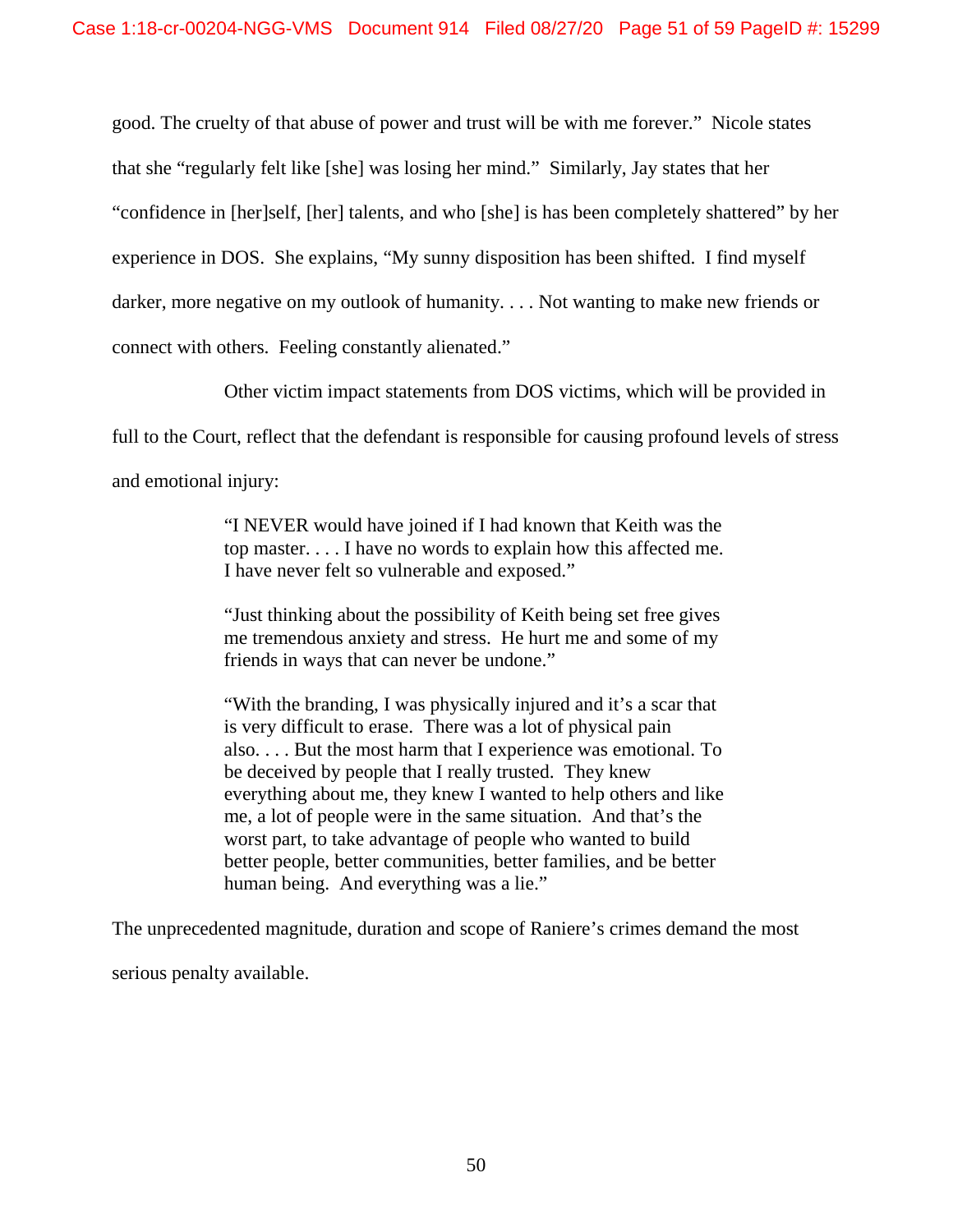# II. Raniere's Denial of Responsibility, the Need to Protect the Public and Specific Deterrence

Raniere has demonstrated a complete lack of acceptance of responsibility for

his crimes of conviction. Raniere's post-conviction prison calls and emails reflect that he is

unrepentant, has no empathy for his victims, and would continue to commit crimes if

released. See Exhibit D. Raniere still communicates with Nicki Clyne, a member of the

First Line, and even though DOS caused incalculable harm to the women who were recruited

into it, on November 7, 2019, Raniere wrote an email to Nicki Clyne stating:

I believe the sorority is good—not just good and even noble, but great—and vitally important for women and humanity. It is tragic the current organization has been stymied by a few envious men abusing position of power in government, media, and film; some women who didn't live up to their sacred honor and vows; and people in general who just feel threatened by this idea. The missing part of our society, found in a secret group of women like this, aches to be embraced; we should deeply mourn it[s] possible loss. It is a living thing, a precious thing, and an essential thing to complete the human story: groups that are different are not necessarily bad, and ways of journeying through our lives, only for the few, and too intense for the many, are foundationally important for all of us. This sorority is such a thing: living, precious, intense, and some would say even sacred. If the current group of committed women, for whatever reason, do not carry [t]his considerable body of knowledge, practices, and skills forward, some other group of brave courageous, women should—even must—somehow, somewhere. It's here, waiting for the right women, right now. Who will carry forth this burning torch of light?

Exhibit D-004. Similarly, in a March 12, 2020 call with Suneel Chakravorty, one of

Raniere's supporters, Raniere addressed his conduct with respect to Daniela, stating that she "would have to go back to Mexico or she had to explain to people how she was going to stop from all the stealing and the other things that she was doing. She also had to finish a book report. She had a number of different book reports she was supposed to do and she was seen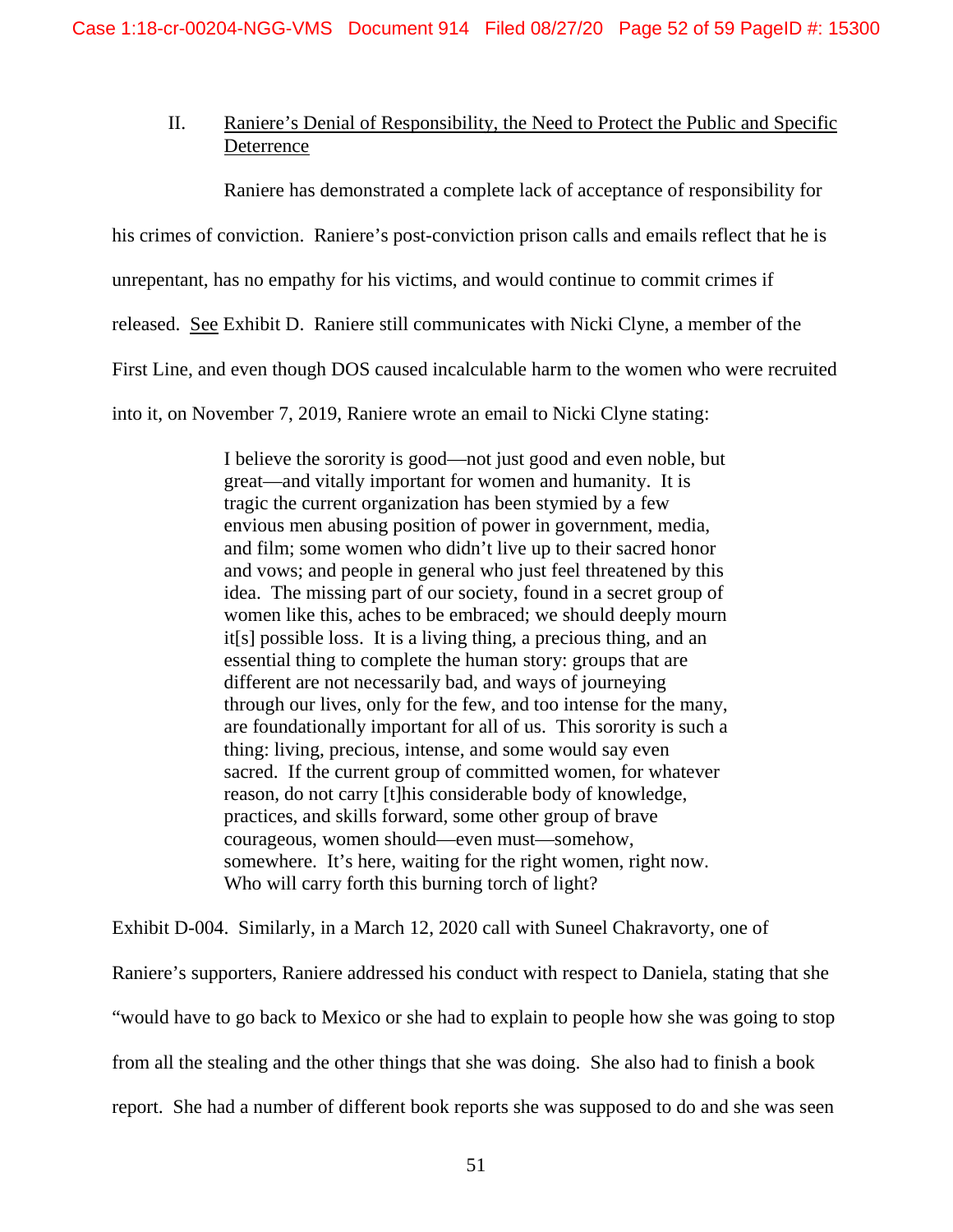as being very prideful about it and no matter what, she would do anything, you know, say anything, but never just sit down and simply finish the book report." Exhibit D-021. Raniere described Daniela as engaging him a "battle of wills" and who "threw, like, uh, what would be a massive sort of tantrum." Exhibit D-022.

The defendant's unwillingness or inability to express understanding of, and remorse for, his actions is deeply troubling. It suggests that a Guidelines sentence is particularly important for specific deterrence and protection of the public. See United States v. Broxmeyer, 699 F.3d 265, 295 (2d Cir. 2012) (stating that defendant's "lack of remorse for, or even appreciation of, the seriousness of the totality of his conduct . . . further expand[s] the range of substantively reasonable sentences to allow the district court to afford adequate specific deterrence and protection of the public"); United States v. Kaziu, 559 F. App'x 32, 39 (2d Cir. 2014) (summary order); accord United States v. Martinucci, 561 F.3d 533, 535 (2d Cir. 2009) (lack of remorse is a pertinent sentencing factor under Section 3553(a)). A sentence of life imprisonment is particularly warranted where, as here, the defendant has committed offenses for which Congress has made specific findings about the likelihood of recidivism. See H.R. Rep. No. 107-527, at 2 (2002) (noting that "studies have shown that sex offenders are four times more likely than other violent criminals to recommit their crimes" and that "recidivism rates do not appreciably decline as offenders age").

In addition, Raniere has demonstrated a disregard for the law and for the system of justice. In many phone calls with Mr. Chakravorty, Raniere expresses contempt for the prosecution and the Court. For instance, during an April 8, 2020 phone call with Mr. Chakravorty, Raniere stated that "the major witnesses all lied" and expressed his view that "this judge"—referring to the Court—was corrupt. Exhibit D-043. Raniere further stated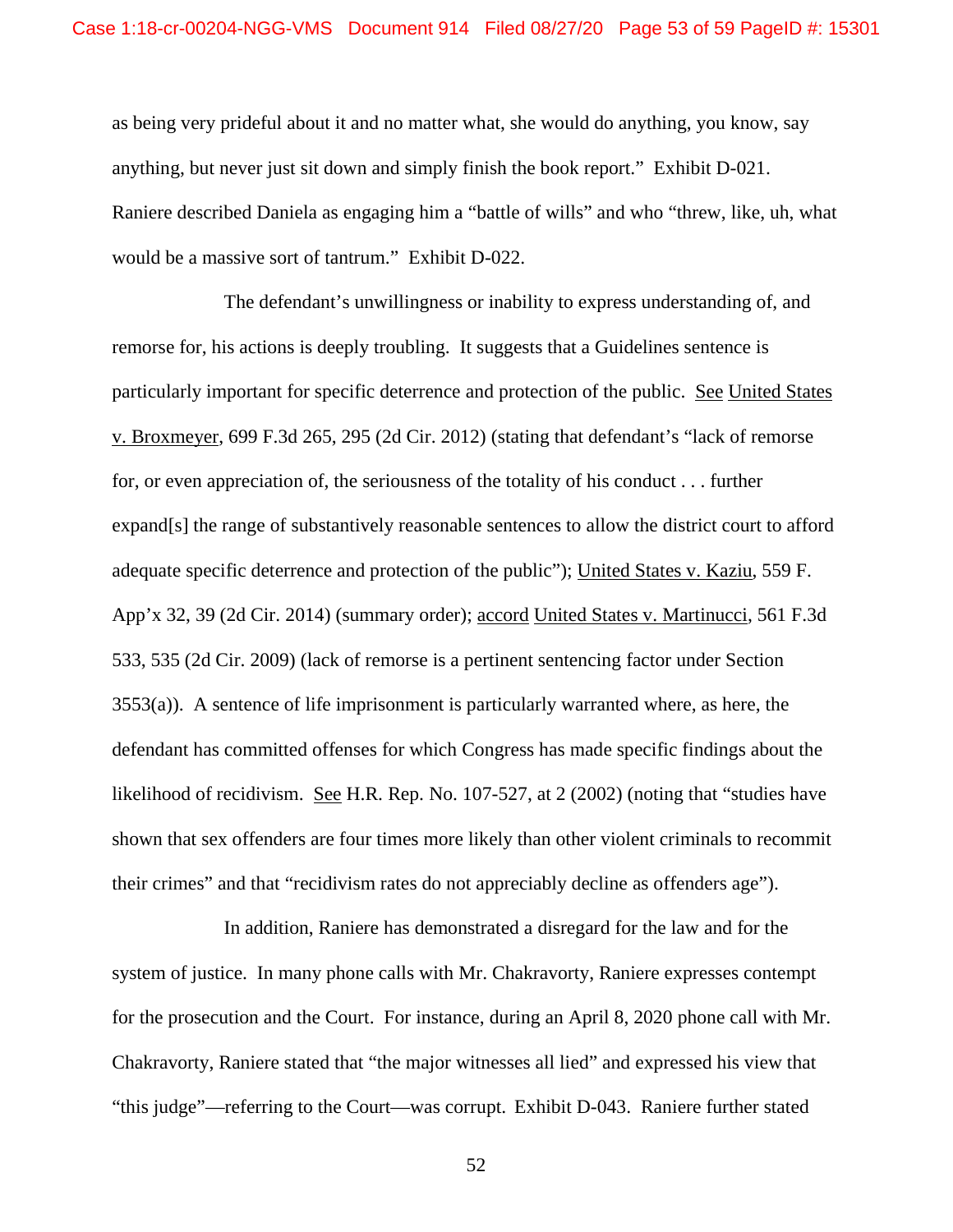that they had to "get scrutiny on this judge, get some pundit who is willing to speak out about what this judge is saying, which is crazy, and the judge needs to know he's being watched . . . ." Exhibit D-052.

Raniere also directed his supporters to develop a podcast and to set up a "contest" in which members of the public would be invited to find purported errors in Raniere's prosecution and trial in exchange for a cash prize. In many phone calls, Mr. Chakravorty describes his efforts to find "judges"—i.e., members of the public—to evaluate submissions for the contest and "check[] the prosecutor's homework." Exhibit D-049; see, e.g., Exhibit D-024; D-042. In an email on January 8, 2020 to Eduardo Asunsolo, Raniere explains that prizes should be in the amount of  $$25,000<sup>12</sup>$  Exhibit D-009; see also id. (Asunsolo: "Some people have feedback that it might be good to have a PR firm linked to the contest. It can filter people who'd just want attention and not to seriously analyze the case. And help in general with the contest.") In subsequent calls, Raniere offers lengthy diatribes on the criminal justice system for Mr. Chakravorty to record, similar to the "verbal downloads" that were described at Raniere's trial, see, e.g., Tr. at 339 (Sylvie's testimony); Tr. at 524 (Vicente's testimony), presumably for publication on a podcast. In these calls, Raniere claims that his conviction resulted from corruption. Exhibit D-061 ("There's a person, Preet Bharara, who was head of the Southern District at one point. He even said that there are corrupt judges. Some judges are corrupt.").

Further, even though counsel for Raniere stated, at trial, that he did not have access to Raniere's phone, Raniere has given his supporters "permission" to "get to [his]

<span id="page-53-0"></span>

<sup>&</sup>lt;sup>12</sup> The source of funds for these cash prizes is not apparent.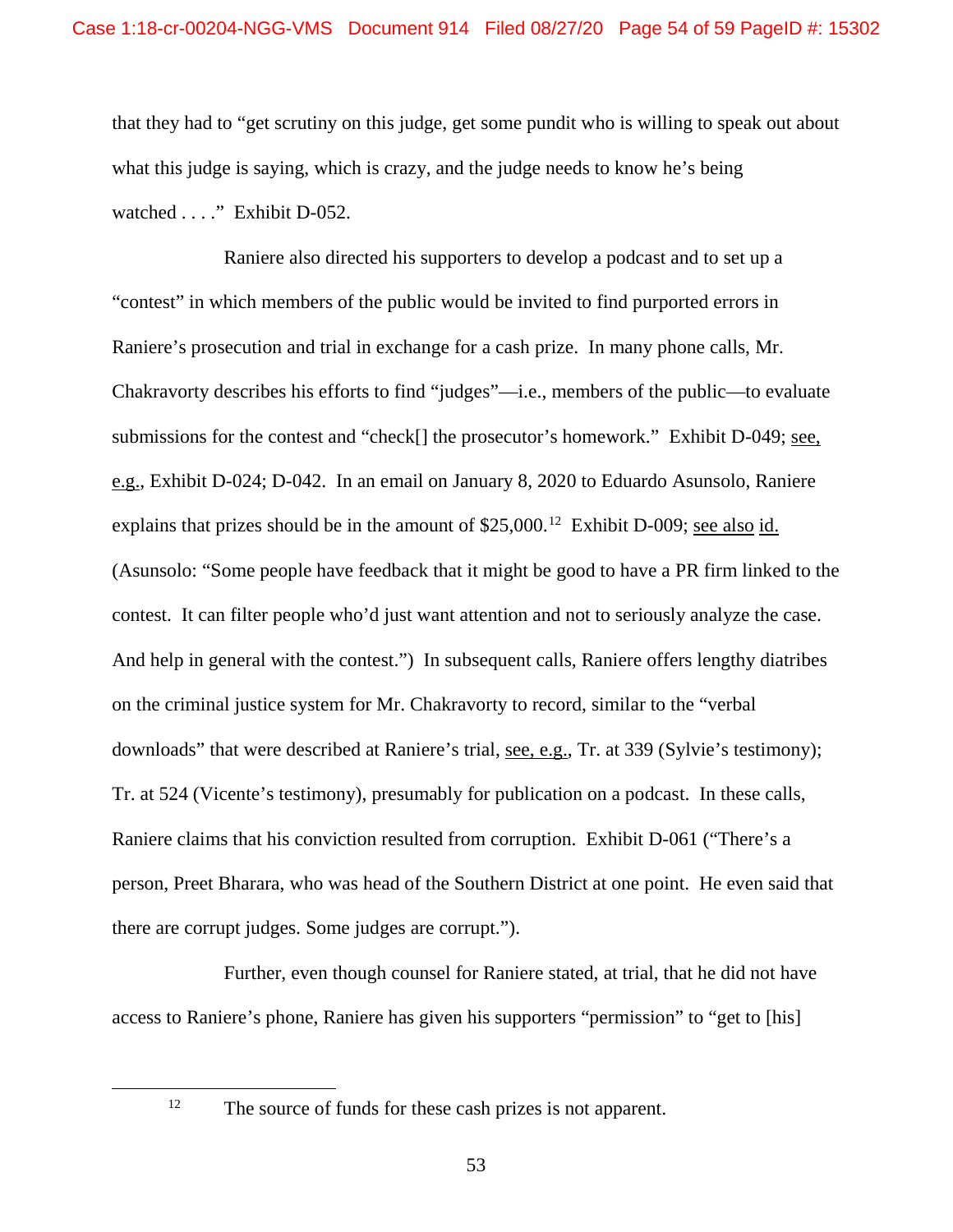phone." [13](#page-54-0) In an April 6, 2020 call with Mr. Chakravorty, Raniere told Mr. Chakravorty that "they have a mirror of the phone, I believe, from, uh, you know, a security agency that did the custody, so, you should be able to go on the phone and take off my WhatsApp chats, my Telegram chats, things like that . . . so, I, I give you guys, you, you know, Nicki [Clyne], permission to do that." Exhibit D-027. In a call on April 8, 2020, Raniere and Mr. Chakravorty had the following exchange:

|                    | CHAKRAVORTY: Oh, okay, uh, as far as getting your cell phone,<br>uh, apparently that's, that's considered<br>contraband, um    |
|--------------------|--------------------------------------------------------------------------------------------------------------------------------|
| <b>RANIERE:</b>    | Yeah, I just read an email from Marc. I wasn't<br>able to respond to any of them because since I<br>have to do this so quickly |
| CHAKRAVORTY: Okay. |                                                                                                                                |
| <b>RANIERE:</b>    | $\ldots$ Um, I think the phone is still my property.<br>That was I don't think it was ever even<br>subpoenaed.                 |
| 13                 | At trial, Mr. Agnifilo stated that he did not have access to Raniere's phone:                                                  |
| THE COURT:         | Yes, where is the phone anyway?                                                                                                |

<span id="page-54-0"></span>

| Mr. Agnifilo: | I don't have the phone. |
|---------------|-------------------------|
|               |                         |

- THE COURT: Surprising.
- Mr. Agnifilo: It's surprising or not.
- THE COURT: You have no idea where it is?
- Mr. Agnifilo: I don't know where the phone is.

Tr. at 4225-26.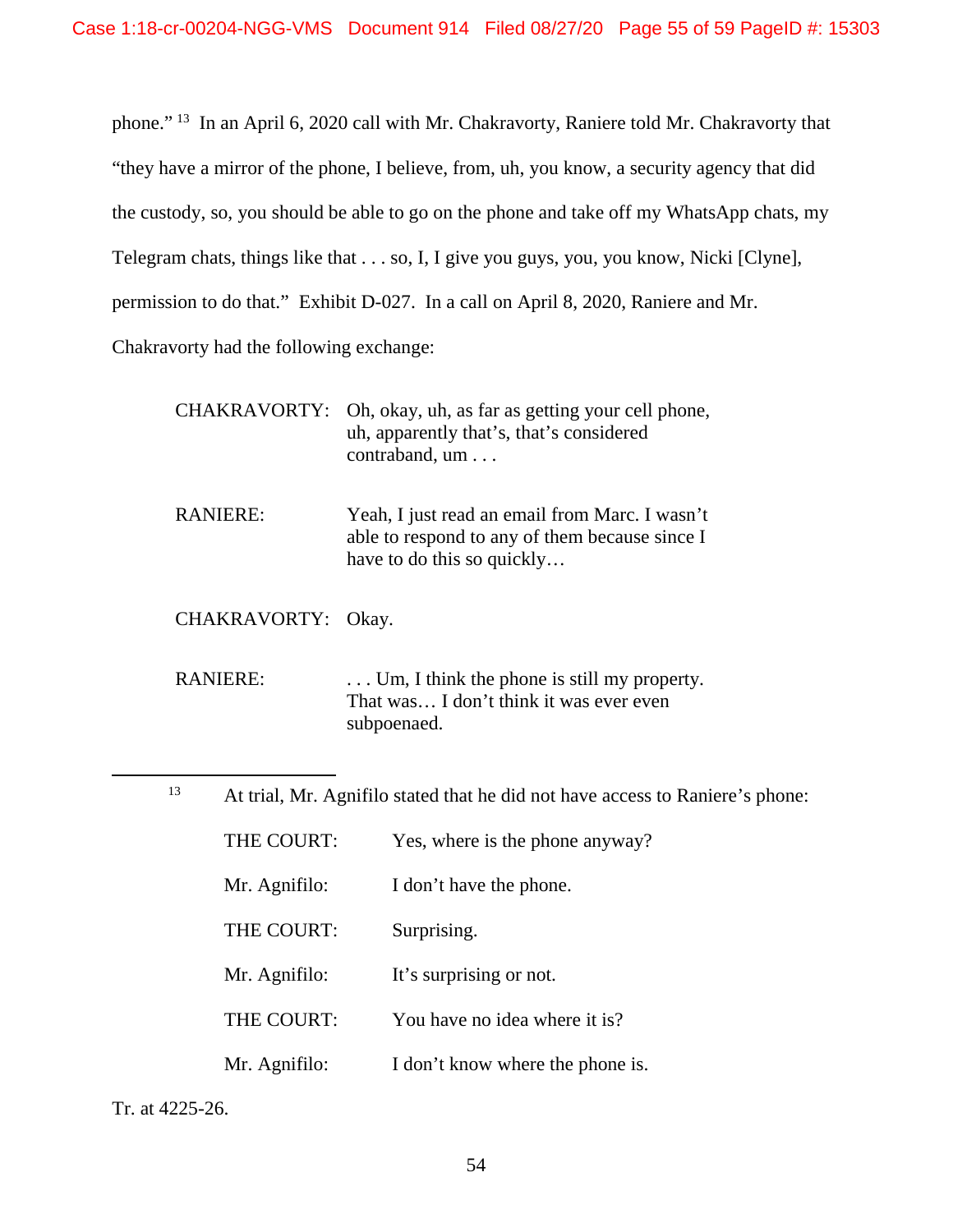## CHAKRAVORTY: Oh, okay.

RANIERE: Um, so, you know and I . . . as, as far as pictures. . . there is nothing there, I believe is considered. . . I don't know, I mean, I guess they can try to say certain pictures were considered illegal or something like that, but, um, you know, uh, uh, see what, see what he can do because that phone has not been subpoenaed.

# Exhibit D-040.

In his communications with his supporters, Raniere repeatedly attempts to cast himself as a victim of persecution and harassment from the government and from unknown enemies.<sup>14</sup> See, e.g., Exhibit D-002 ("[T]his situation has been a purely political, envydriven, money-powered lie to destroy a community, and keep me either incarcerated for life or otherwise "disposed of." This lie is perpetrated by certain politicians, prosecutors, lobbyist [sic], agents, judges, and people of influence, who likely received great benefits of recognition, social capital, favors, and maybe even money: it should all be closely examined."); Exhibit D-072 ("These people who are the political pushers of judges and media, they don't need to be able to influence a particular judge. . . . So if they have a certain number of judges that are under their control in the Second Circuit, all they have to do is make sure that your case gets in front of one of those judges.")

<span id="page-55-0"></span><sup>&</sup>lt;sup>14</sup> Raniere has continued to regularly contact his supporters, even entering aliases for them in the Bureau of Prisons contact list in order to prevent detection. For instance, it appears that in July 2020, the Bureau of Prisons suspended calls between Raniere and Mr. Chakravorty for a period of time. On August 11, 2020, Raniere entered an individual under the name "Issac Edwards." The address provided by Raniere for "Issac Edwards" is fabricated and the phone number provided by Raniere for "Issac Edwards" belongs to a burner phone. Subsequent calls between Raniere and "Issac Edwards" reflect that "Issac Edwards" is Mr. Chakravorty.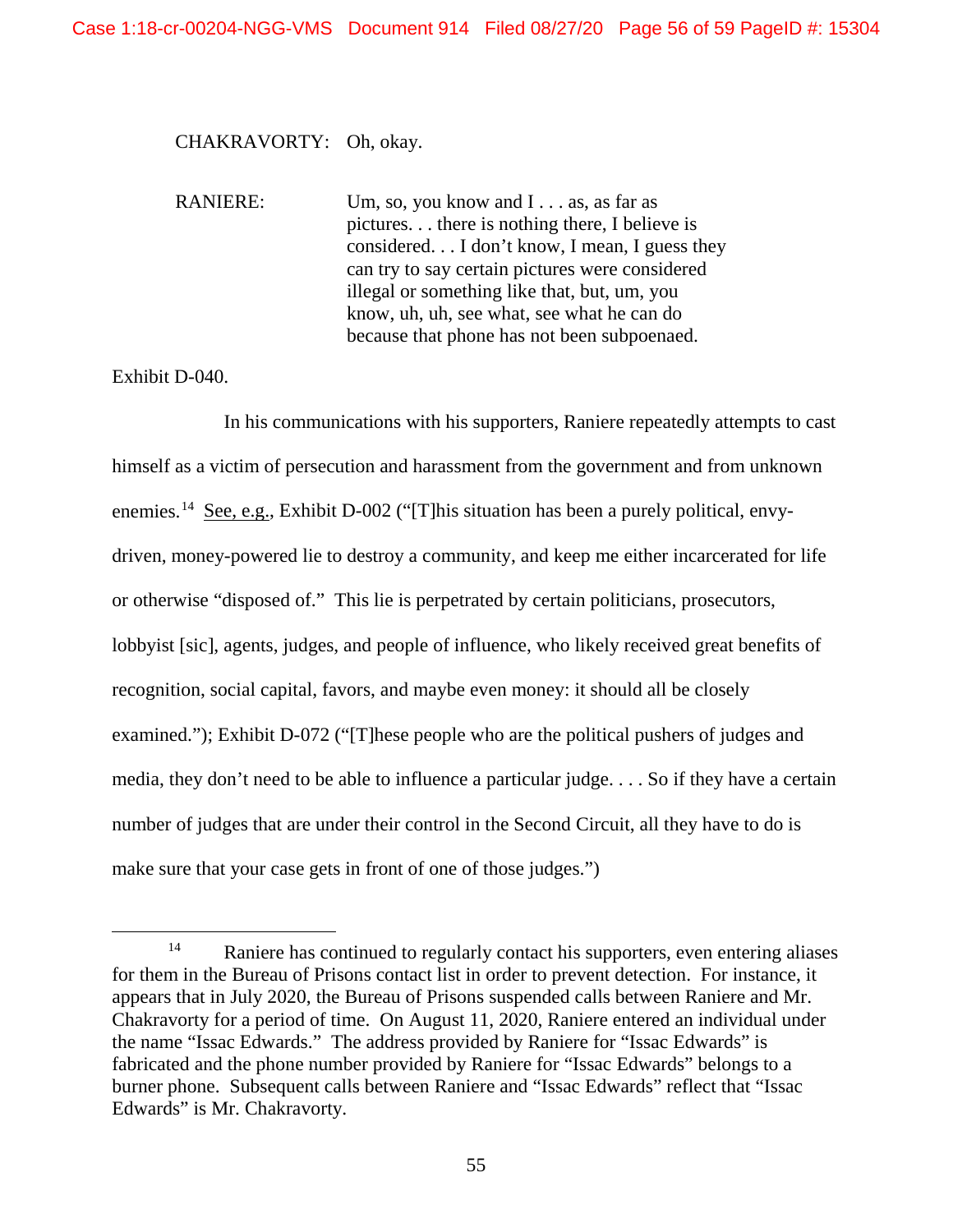Raniere's post-conviction conduct reflects his total lack of empathy for his victims. The government submits that his continued lack of acceptance of responsibility is a factor the Court should consider seriously and that only a sentence of life imprisonment is significant enough to prevent and deter future wrongdoing.

### III. The Need to Promote Respect for the Law and General Deterrence

The need to promote respect for the law and to deter others also warrants a significant sentence. Raniere was able to commit these crimes because, for years, he and his co-conspirators retained scores of attorneys, public relations firms, and consultants to shield his activities and to pursue individuals he perceived to be detractors or critics. The targets of these efforts included reporters; vocal critics of Nxivm or Raniere, including Rick Ross and Raniere's ex-girlfriends; former Nxivm members; former Nxivm attorneys; and even federal judges overseeing litigation involving Raniere and Nxivm. See, e.g., Tr. at 4728-29 (testimony of Rick Ross); id. at 4999 (testimony of Special Agent Weniger);

General deterrence is particularly significant in sex trafficking cases, where victims are often reluctant to speak to law enforcement and where, as Congress has recognized in enacting the sex trafficking statute, "traffickers often escape deserved punishment." United States v. Estrada-Tepal, 57 F. Supp. 3d 164, 169 (E.D.N.Y. 2014) (quoting legislative history and discussing legislative goals in enactment of 18 U.S.C. § 1591). In addition, Raniere's crimes were difficult to investigate and were uncovered as a result of more than a year-long investigation requiring significant government resources, including interviews of more than a hundred individuals. A sentence that serves as general deterrence of crimes that are complex and difficult to investigate is also warranted here. See, e.g., United States v. Heffernan, 43 F.3d 1144, 1149 (7th Cir. 1994) ("Considerations of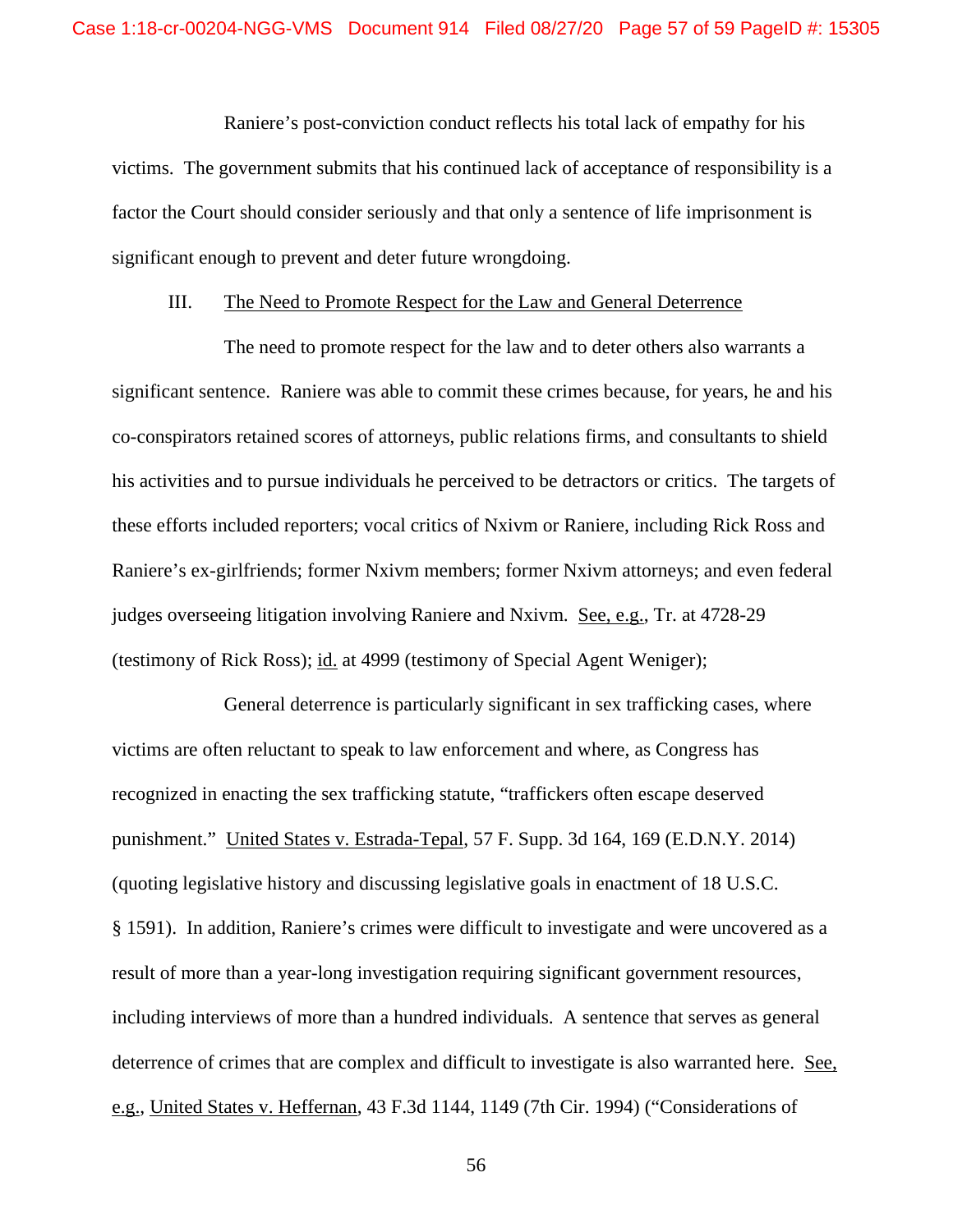(general) deterrence argue for punishing more heavily those offenses that either are lucrative or are difficult to detect and punish, since both attributes go to increase the expected benefits of a crime and hence the punishment required to deter it.").

### IV. The Need to Avoid Unwarranted Sentencing Disparities

Under 18 U.S.C. § 3553(a)(7), the Court must also consider "the need to avoid unwarranted sentence disparities among defendants with similar records who have been found guilty of similar conduct." 18 U.S.C. § 3553(a)(6). This factor is difficult to apply in this case as Raniere is not similarly situated to other defendants, but even so, the government submits that it also weighs in favor of a sentence of life imprisonment. See, e.g., United States v. Brown, 12-CR-145 (N.D.N.Y.) (GLS) (sentence of 60 years for production and possession of child pornography); United States v. Rivera, 09-CR-619 (SJF) (E.D.N.Y.) (sentence of 40 years for sex trafficking, forced labor, and alien harboring counts); United States v. McGowan, 09-CR-653 (SJF) (E.D.N.Y.) (sentence of 90 years for three counts of production of child pornography); United States v. Brockett, 08-CR-289 (E.D.N.Y.) (SJ) (sentence of 23 years for sex trafficking); United States v. Broxmeyer, 08-CR-21 (TJM) (N.D.N.Y.) (sentence of 30 years for attempted production and possession of child pornography in connection with 17-year-old girl). Notably, Raniere did not just commit one or two of the crimes. He led members of a racketeering enterprise in the commission of all of them, and over an extended period of time.